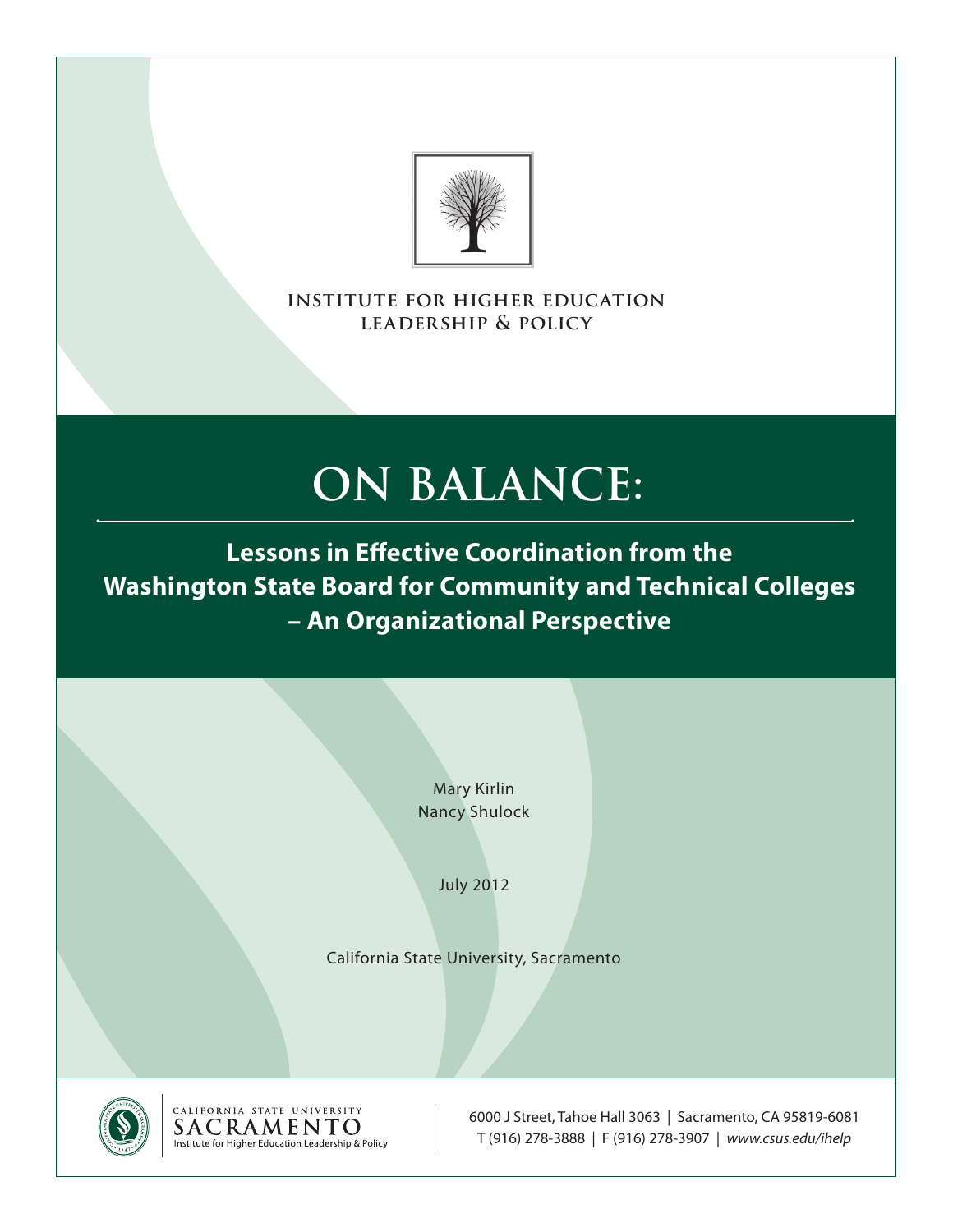# **Executive Summary**

The challenge of producing the systemic changes that are needed to boost educational attainment and economic competitiveness across the country falls heavily on entities that coordinate public postsecondary institutions. Coordination of postsecondary education, whether of a single system of institutions or across an entire state, requires strategic leadership that draws on formal and informal authority to influence the priorities and activities of locally governed colleges and universities with strong traditions of autonomy. Many states are actively moving to improve postsecondary coordination – including the redesign of formal governance structures. This project was undertaken to help states improve the coordination function. It consists of a case study to tell the story of one coordinating board and a self-assessment tool that draws on the case study findings and aims to help other states better understand their own challenges and opportunities with respect to postsecondary coordination.

## **Dimensions of Effective Coordination**

The Washington State Board for Community and Technical Colleges (SBCTC) has a reputation as a coordinating entity that works effectively. Its reputation rests on three key accomplishments that can be viewed as three essential functions of an effective coordinating body.<sup>1</sup>

- **1. Mission focus.** It helps constituent institutions stay focused on a mission of value which, as a public organization, must be a mission that serves a valuable public purpose.
- **2. Large-scale policy.** It facilitates change at a large enough scale across the set of constituent institutions to make a difference in the accomplishment of the mission.
- **3. Relationships.** It balances the needs and interests of a variety of state and local participants and constituencies by mediating relationships effectively.

This case study explains, using a framework that can be applied to other states, how SBCTC has managed to accomplish these three essential functions of coordination.

## **Explanatory Factors in Effective Coordination**

We found the explanation of SBCTC's effectiveness in the relationship among three sets of factors that should be considered by anyone looking to help a coordinating entity perform the three essential functions noted earlier.

**State political and economic context.** The political culture of a state shapes expectations about the role of government, the degree of centralization of power, the level of legislative oversight and the function of interest groups – expectations that affect how postsecondary education operates. These cultural dimensions of state contexts change slowly if at all. Economic aspects of a state's context may change more readily as industry sectors shrink and grow, state fiscal circumstances improve or worsen, and new economic arrangements are introduced.

**Institutional design.** Coordinating entities have certain formal powers by design – and the design of institutions reflects the state's culture. Design elements, or formal governance structures and rules, can be changed, given sufficient time and political will. Many states are making or considering such changes.

**Organization and leadership strategies.** The leaders of coordinating entities are constrained by culture and structure and must devise strategies accordingly. Organizational strategies are more or less effective depending on their conformance to the expectations for performance inherent in the culture and the governance structures. The best formal structures can be wasted, or undermined, by poor leadership and poor choice of strategies. Conversely, gifted leadership can overcome serious deficits in formal power. Unless the formal design is so flawed that even gifted leaders can't make it work, attending to organizational leadership offers more and shorter-term opportunities to increase effectiveness of the coordinating function.

<sup>1</sup> For concise statements of the critical capacities for postsecondary coordination, see the National Center for Public Policy and Higher Education (2005, July). The Need for State Policy Leadership. *State Capacity for Higher Education Policy: A Special Supplement to National Crosstalk.* San Jose, CA: Author; and Davies, G. (2011, July/August). Changing Roles. *Change Magazine*, p. 46.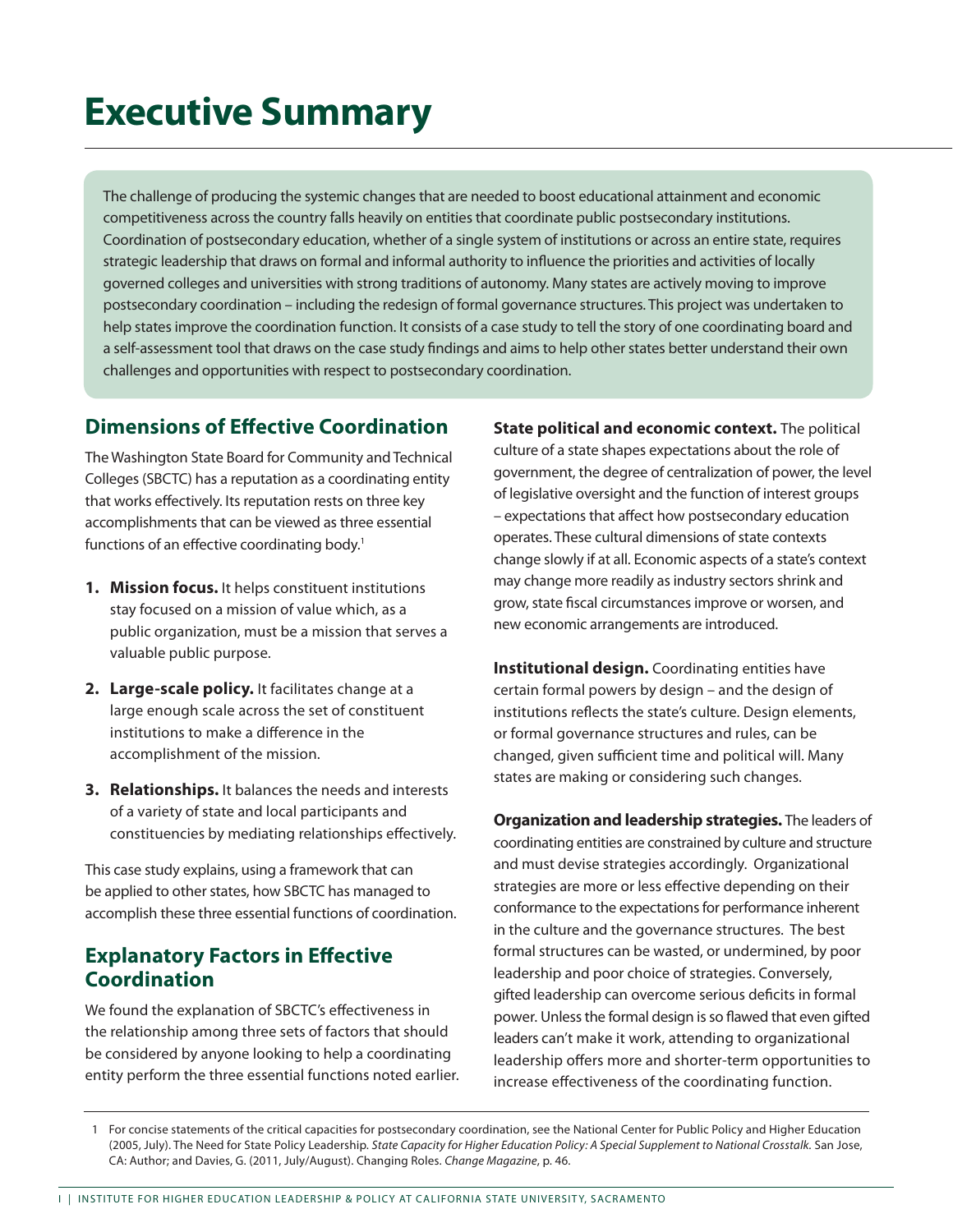### **Summarizing Success Factors for Washington's State Board**

Here we summarize the full case study findings by noting how the three sets of explanatory factors help account for SBCTC's success in achieving the three essential functions. We emphasize that it is the way that SBCTC worked strategically to align these three sets of factors, not the specific details of the Washington situation, that offers lessons for other states.

#### **State Context**

*Populist state culture.* The Washington state culture values local autonomy with collaboration. People generally expect the colleges to work together for the common good of the state. People within the college system appreciate the benefits of working together, even knowing they don't always get the outcomes they want.

*Part-time legislature.* The legislature has generally been comfortable letting the college system drive the policy agenda. The legislature is part-time and is not subject to term limits. This may help explain why local boards of trustees have not become politicized as happens in some states where they are used as stepping stones to public office.

*Economic dependency on two-year colleges.* The public two-year sector is large relative to the university sector. When the severe economic downturn struck in the 1980s, the system was convincingly able to position itself as the solution to the jobs crisis.

*Continuity of political party of governor.* The state has had a series of democratic governors since 1985, which may have helped foster a clear and consistent SBCTC mission, given the governor's authority to appoint members of the State Board and the local boards of trustees.

#### **Institutional Design**

*Broad fiscal powers.* SBCTC has significant control over resources. There is a single budget allocation to the college system. SBCTC has authority to decide on its own share for coordination, to determine the basis for allocations to colleges, and to use resources to shape college priorities. It is not simply a vehicle for passing state allocations on to colleges.

*Broad policy-setting authority.* SBCTC has been assigned broad authority to develop policy with minimal regulatory constraints.

*Unified political appointing power.* The governor appoints all members of the State Board and of the 30 local boards of trustees, reducing the likelihood of competing local agendas that would impede systemwide policy adoption.

*SBCTC is not a "state agency."* The legislature designed SBCTC more as part of the college system than as a state agency. This has helped position it as a facilitator (rather than a regulator) to help the colleges do what they cannot do alone. SBCTC has broad authority to determine the size, composition, duties, and salaries of its staff and uses that authority to assemble the expertise it needs to facilitate a policy agenda.

*Encompassing mission to serve adults.* Adult basic education, General Educational Development (GED), developmental education, transfer, and workforce development missions are all assigned to SBCTC, making it easier for the college system to set a clear mission to improve educational attainment for Washingtonians.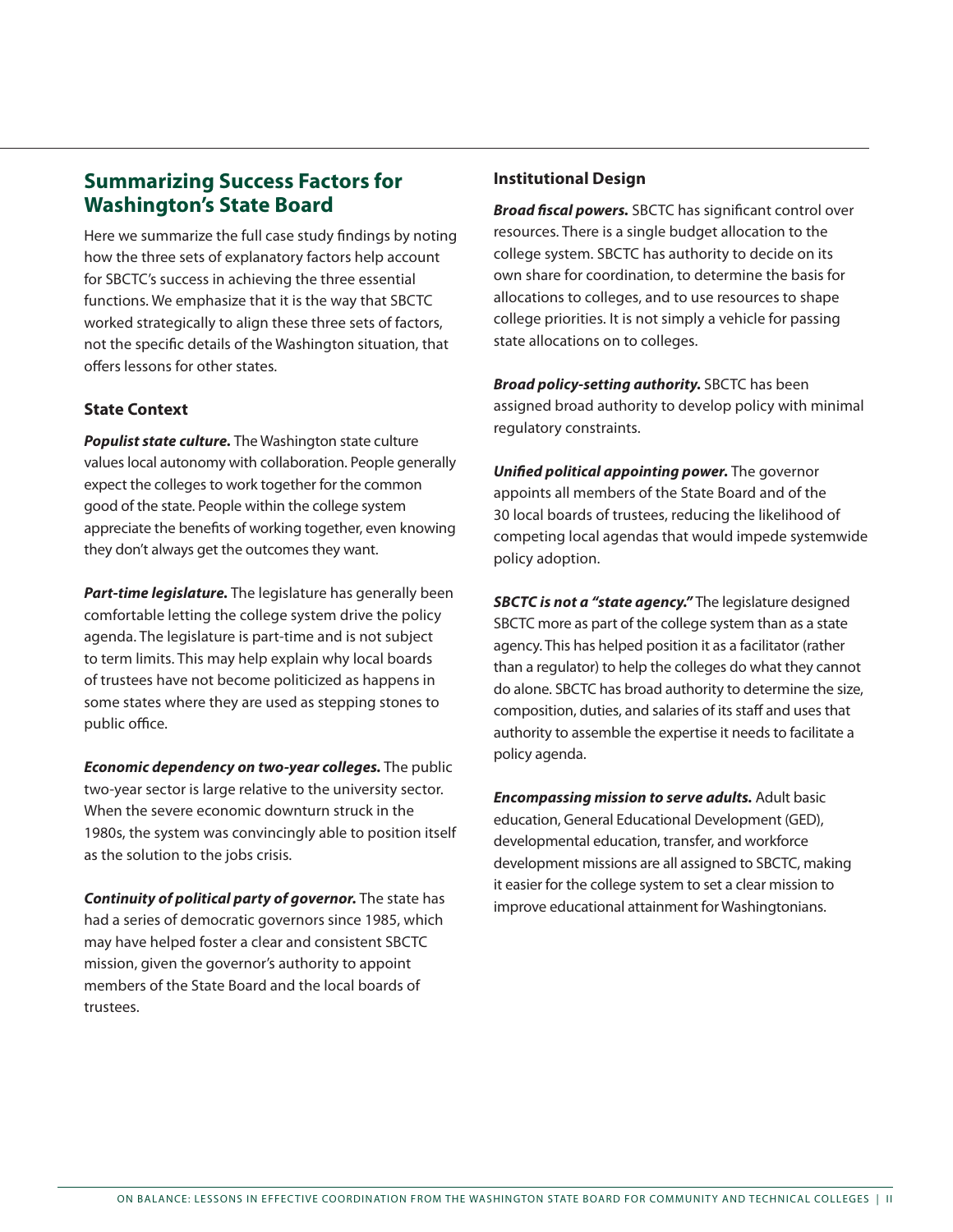#### **Organizational Leadership**

*Relentless focus on a mission of public value.* Since the late 1980s, when the then-executive director mobilized the college system to present itself as the solution to the recession, the SBCTC has been clear and consistent about its singular mission to educate Washingtonians for good jobs. They have bolstered their case with strategic use of data and communications. SBCTC takes full advantage of the collective power of the colleges and their connections with legislators in every district. Emphasis is placed on local trustees and college presidents localizing the system message in their own contexts.

#### *Continual cultivation of support from key*

*constituencies.* SBCTC has evolved myriad routines to keep external stakeholders well informed about the work of the system and the priorities of lawmakers. Prior to the recent dissolution of the statewide Higher Education Coordinating Board (HECB), SBCTC cultivated a three-way partnership on state-level issues to include the heads of the Council of Presidents (representing the universities) and the HECB. The SBCTC gained the support of the business community in the 1990s when the system committed to demonstrate the outcomes of its workforce training programs as a condition of receiving a portion of unemployment insurance tax receipts.

#### *Policy strategists more than program implementers.*

SBCTC has used its hiring authority to emphasize professional staff with expertise in policy and strategy. Policy associates are paid more than program administrators and are expected to think "outside the box" to anticipate challenges and opportunities and the appropriate policy responses. SBCTC leadership sets aside time to think about policy and strategy in most meetings, taking care not to have its agenda dominated by crises and short-term problem solving.

#### *Extensive collaborative and shared decision making.*

Despite significant formal powers granted to SBCTC over resources and policy, an elaborate structure of shared decision making has evolved under which substantive decision-making power is shared with the colleges, who exercise them through a nonprofit organization. This organization has an elaborate and highly efficient structure of committees, commissions, and councils that actively engage broad sectors of college administration in decision making for the college system. SBCTC staffs all of the committees, commissions, and councils to ensure that everyone has the same information and is working toward common purposes. SBCTC leadership stresses the collaborative culture to the point where presidents and others who find they don't match the culture typically leave of their own accord.

*Strategic use of data.* A strong data capacity, developed in the 1980s, has helped the SBCTC define and communicate its priorities to policymakers. By framing performance shortfalls as issues needing attention, the Board was able to acquire and direct resources to address important state priorities. It has also used data strategically to build internal consensus around its mission and to set priorities. The strong data capacity supports the strong orientation toward policy and strategy.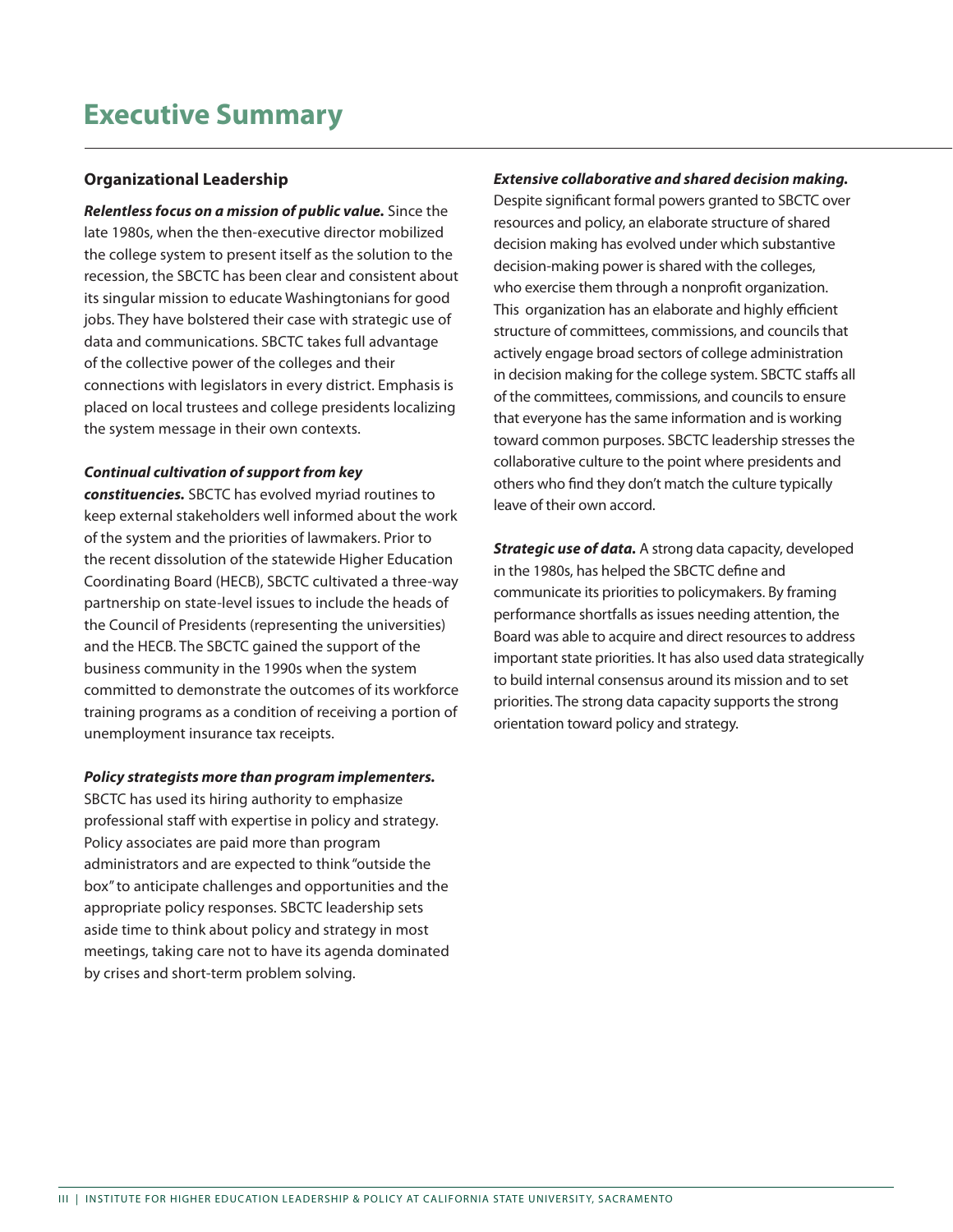## **Strategic Alignment**

SBCTC has excelled in achieving alignment across these three categories. Its leadership has been strategic in understanding the state context and the Board's formal powers, and in knowing what can and cannot be changed and what can be adapted in order to best fulfill the mission. Balancing state and local needs and interests has been an equally important and impressive part of the success story. Achieving alignment and balancing interests are highly state-specific and are moving targets – as circumstances change, it may be necessary to realign and rebalance. In Washington, changes are indeed threatening the prevailing balance and a new equilibrium has not taken hold.

#### **Self-Assessment**

The self-assessment instrument at the end of this report is designed to get users to think about the relative strengths and weaknesses, or the assets and deficits, that are facing a state with regard to postsecondary coordination. It is akin to an environmental scan in traditional strategic planning. It is not designed to produce a quantifiable score but to facilitate honest assessment about a state's political and economic context, the prevailing governance structures, and the capacities within the coordinating organization. Users are encouraged to think in terms of assets and deficits both within and across the three "buckets" of state context, institutional design, and organizational leadership. Changes in some areas may be more attainable than in others and improvements in one area might be able to compensate for deficits in others. The findings are highly state-specific and there are no right answers.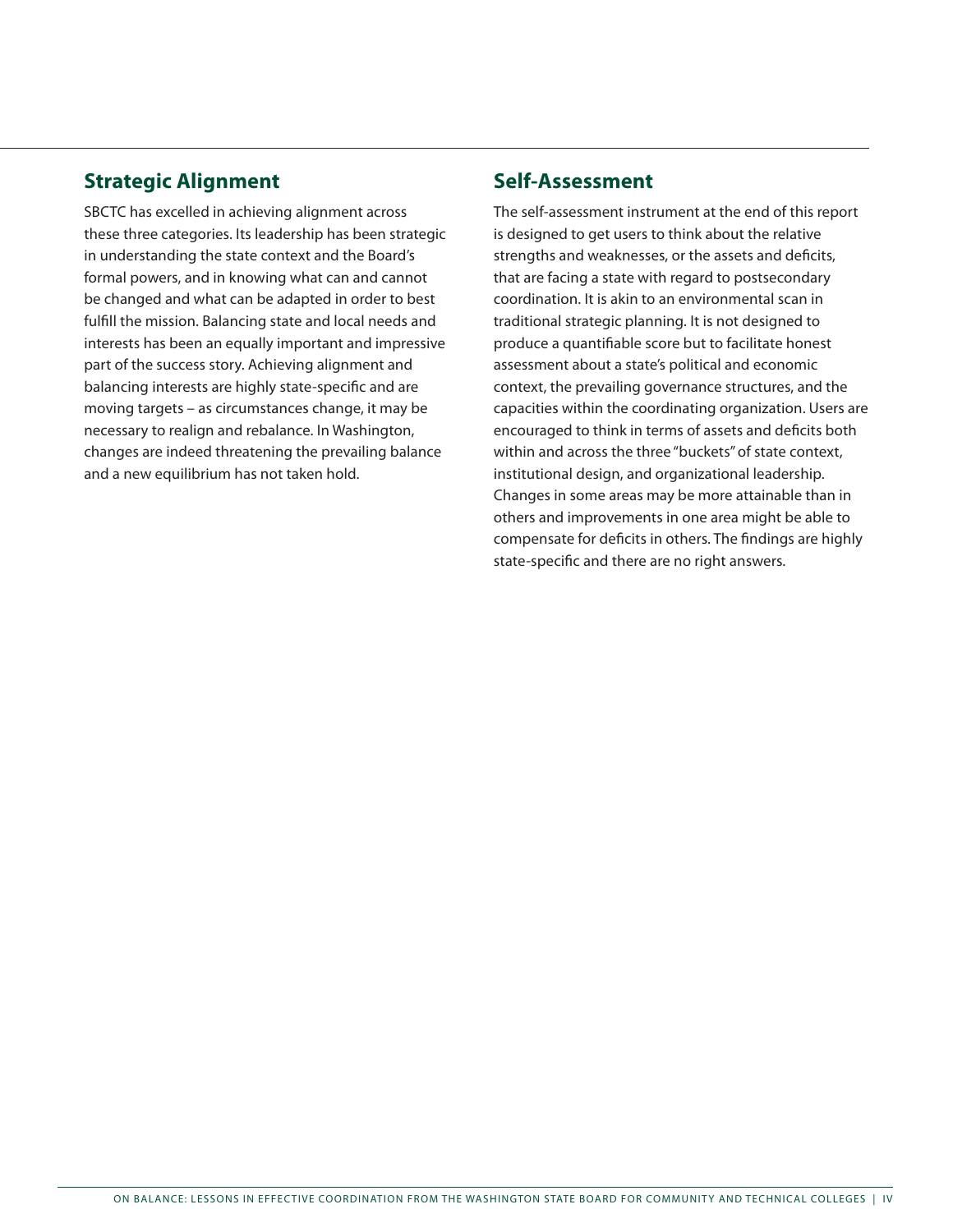# **Setting the Stage for the Case Study**

Global economic competiveness requires successful higher education. A national focus on college completion has generated research, experimentation, and knowledge about what kinds of programs and services can improve student success for the populations served in broad access institutions, including community and technical colleges. But generating knowledge about effective practices may be the easier part of this national agenda. A bigger challenge lies in implementing change at a large enough scale to make a difference. Colleges have piloted numerous "boutique" programs that are demonstrating results locally for small numbers of students. It is far rarer to find systemic changes implemented across a state system of higher education.

### **The Important but Difficult Coordinating Function in Higher Education**

States play a large role in achieving systemic changes as they variously design, fund, and regulate higher education enterprises including community and technical colleges, state colleges and universities, and mechanisms to coordinate them. The challenge of producing systemic change falls heavily on entities responsible for coordinating postsecondary institutions. In many cases, a state-level body is charged with coordinating multiple institutions or even multiple systems of institutions, each with its own governing body. Leaders of coordinating bodies must find ways to motivate and influence the direction of institutions they do not directly or completely govern and that have strong traditions of autonomy.

Across states there are substantial differences in institutional arrangements among higher education systems. Understanding the possibilities and levers for achieving systemic change from a state's higher education enterprise requires attention to three dimensions, as laid out in Figure 1.

A state higher education coordinating body exists within a specific state political and economic context, operates as allowed by specific institutional designs, and will select specific organizational and leadership strategies. We list these dimensions in order of malleability by those seeking improvements in the performance of higher education. Underlying statelevel political and economic factors are not easily changed. Institutional designs are somewhat more changeable, and many states are redesigning their postsecondary systems and rethinking the coordination function. Organizational and leadership strategies are the most easily changed and can be selected to take best advantage of state context and the powers afforded by institutional design.

This case study uses the three-part framework, shown in Figure 1, to explain how the coordination function has been exercised effectively by the Washington State Board for Community and Technical Colleges (SBCTC). Before turning to the factors that explain SBCTC's effectiveness, we describe why SBCTC was chosen as the subject for a case study of effective coordination.

Figure 1 Conceptual Framework for Analyzing Postsecondary Coordination Effectiveness

**State Political and Economic Context**

**Core Institutional Design Elements**

**Organization and Leadership Strategies**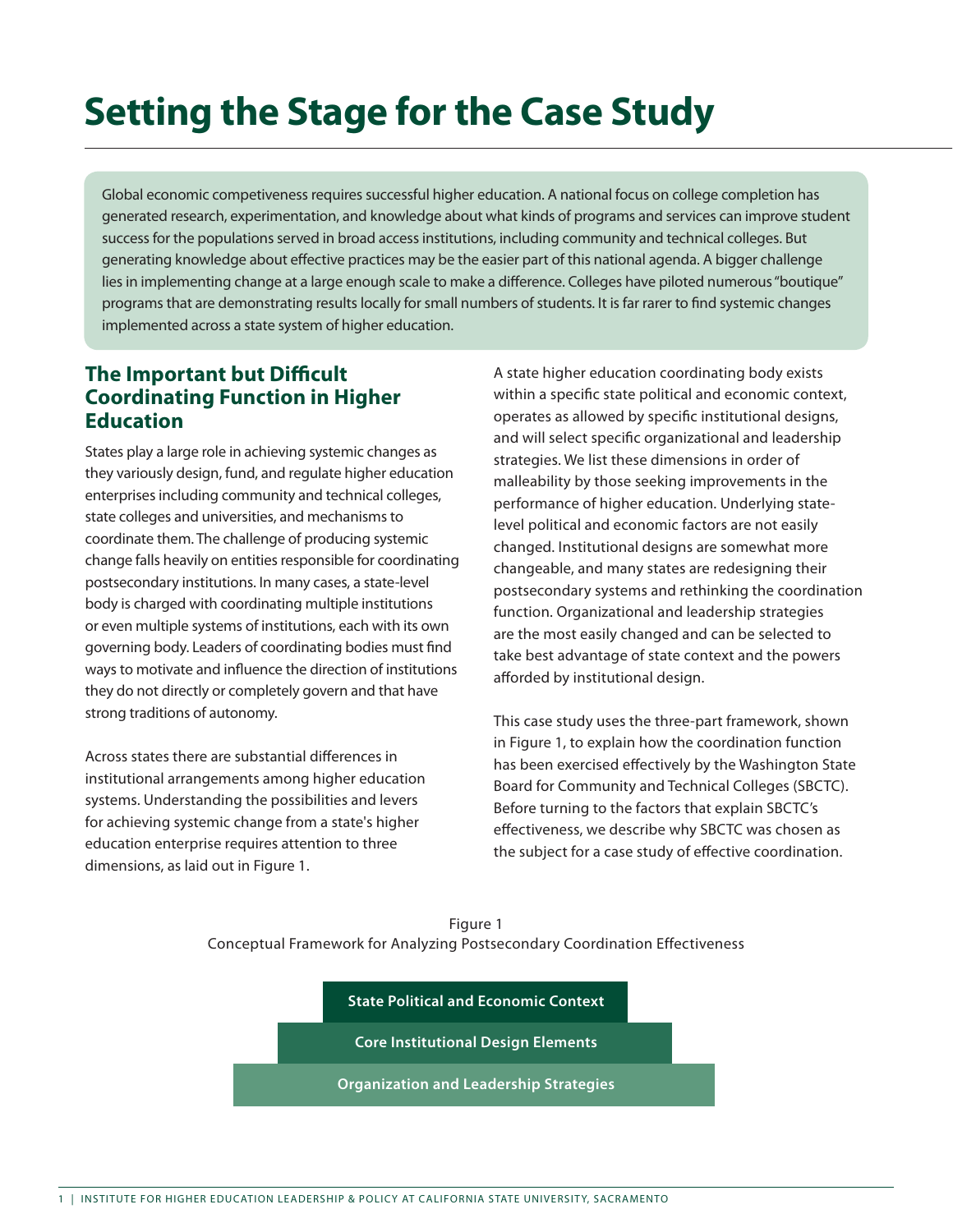## **Why Study Washington?**

Washington's higher education system evolved with two distinct structures. The six public universities are each independently governed and work together only informally. The 34 community and technical colleges are organized into 30 districts and are collectively governed by a hybrid structure of 30 local boards of trustees and the SBCTC.

SBCTC has an envious national reputation as a coordinating entity that works effectively. This reputation is justified by three sets of accomplishments that mirror the essential functions of effective coordination and state policy governance, as articulated by national experts.<sup>2</sup>

*Establishing a cohesive system mission of public value.* SBCTC has excelled at instilling and maintaining a mission for the system defined clearly around public purposes – around educating Washingtonians for the betterment of the state's economy. From state board

*Whereas most states have been stymied by the inability to replicate successes of pilot programs broadly across their institutions, SBCTC has been able to recognize programs with potential for broad-scale impact and help bring them to scale.*

members to college presidents and faculty, to local trustees, to legislators, the mission of the system is well understood and commonly articulated to be that of preparing Washingtonians for jobs in the state's economy. Policy accomplishments are noteworthy for having been pursued in response to identified state needs. Colleges work to meet the needs of their local students and communities within the larger context of state needs.

*Facilitating policy changes at scale.* Over the past twenty years or so, the SBCTC has facilitated large-scale change through innovative policies to, among other things, increase the college-going rate, smooth and speed the transition of underprepared adults into credit-bearing programs, systematically measure student progress, reward colleges for increasing student achievement, and

increase baccalaureate production in high-need fields.<sup>3</sup> The SBCTC has succeeded in implementing change across the community and technical college system.

*Balancing and mediating relationships among multiple participants.* SBCTC has skillfully managed external relationships to allow college presidents and trustees to exercise strong leadership of their colleges even as the governor and legislature find the system to be highly responsive to state lawmaker concerns. The legislature has largely been content to express its priorities for the system in broad terms while delegating specific policysetting and implementation to the college system. SBCTC

> has managed and mediated internal relationships such that the colleges view SBCTC as advocates with whom they can collectively work out divisions and present unified messages to state lawmakers.

These three sets of accomplishments could not have been achieved without an effective coordinating

body. Whereas autonomous colleges can pursue their own interests in ways that don't satisfy state purposes, SBCTC has managed to strike an equivalency between the two such that colleges define local goals in ways that collectively demonstrate to state politicians a commitment to achieve state goals. Whereas most states have been stymied by the inability to replicate successes of pilot programs broadly across their institutions, SBCTC has been able to recognize programs with potential for broad-scale impact and help bring them to scale. Whereas it is not uncommon for postsecondary systems to contend with what they believe to be intrusive legislative or gubernatorial oversight, SBCTC has averted intrusion by mediating effectively between lawmakers and the colleges.

<sup>2</sup> For concise statements of the critical capacities for postsecondary coordination, see the National Center for Public Policy and Higher Education (2005, July). The Need for State Policy Leadership. *State Capacity for Higher Education Policy: A Special Supplement to National Crosstalk.* San Jose, CA: Author; and Davies, G. (2011, July/August). Changing Roles. *Change Magazine*, p. 46.

<sup>3</sup> See Appendix A for a brief description of notable policy innovations.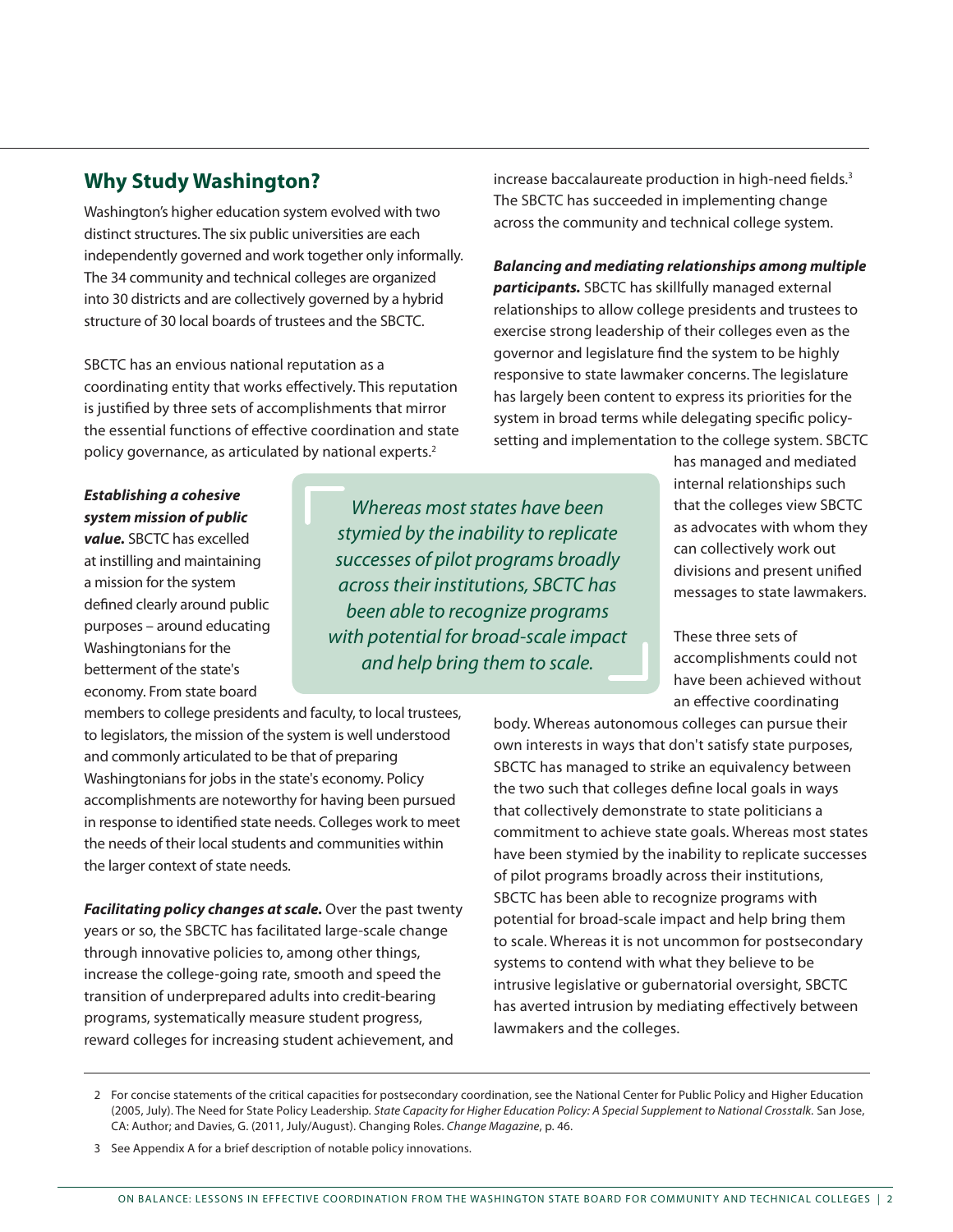## **Understanding the Organizational Perspective**

Despite the advantages that a coordinating entity can bring, convincing postsecondary institutions to forgo some autonomy for collective benefits can be hard, especially if institutional circumstances are so varied that their interests diverge. In those cases, coordination may be perceived as interference, or worse, as a hostile takeover. In deference to values of local autonomy, most coordinating bodies have been granted only limited powers by their designers. Few have real authority to mandate change and must rely on forms of influence including selective use of limited resources to provide incentives for change. Even where powers to compel action do exist, forcing change on unwilling recipients rarely results in long-lasting improvement.

In view of all the challenges facing coordinating entities, what has made this coordinating organization able to effectively marshal the collective energies and resources of the community and technical college system toward a cohesive mission defined around public purposes? From our case study research, we find the explanations of the State Board's effectiveness in the three sets of factors introduced earlier in Figure 1 and elaborated in Figure 2.

First, SBCTC's successes evolved within a distinct cultural context. While this does not preclude other states drawing important lessons from Washington's policy successes, it does mean that attention to the particulars of a given *political and economic* context will be important in determining how best to proceed.

Second, SBCTC has several *institutional design*  characteristics that have proved critical to its ability to provide effective coordination around difficult policy choices. As more and more states are considering changes to their coordination structures, designers would be wise to consider which elements are most likely to foster effective coordination.

Third, a series of exemplary leaders has used effective *organization and leadership strategies* to propel the organization forward. Reflecting the state's political and economic context and exercising the powers granted to SBCTC, its leaders model strategies and behaviors that are widely applicable to leaders of public organizations, providing perhaps the most useful part of this case study.

Like any public entity that operates with a part-time lay board, SBCTC staff play a critical role in the dimensions of leadership we have discussed. We wish to clarify at the outset that when we reference SBCTC, or the State Board, throughout this paper, we are speaking of the board and its staff as a unit, in full knowledge that board members hold the formal powers and ultimately make the decisions. The highly professionalized staff members provide the day-to-day expertise and capacity to help the Board exercise those powers.

#### Figure 2 Explanatory Factors in SBCTC Effective Coordination

#### **State Political and Economic Context**

- **Populist state culture**
- **Part-time legislature**
- **Economic dependency on two-year colleges**
- **Continuity of political party of governor**

#### **Core Institutional Design Elements**

- **Broad fiscal powers**
- **Broad policy-setting authority**
- Unified political appointing power
- **SBCTC is not a "state agency"**
- **Encompassing mission to serve adults**

#### **Organization and Leadership Strategies**

- **Relentless focus on a mission of public value**
- **Continual cultivation of support from key constituencies**
- **Policy strategists more than program implementers**
- **Extensive collaboration and shared decision making**
- **Strategic use of data**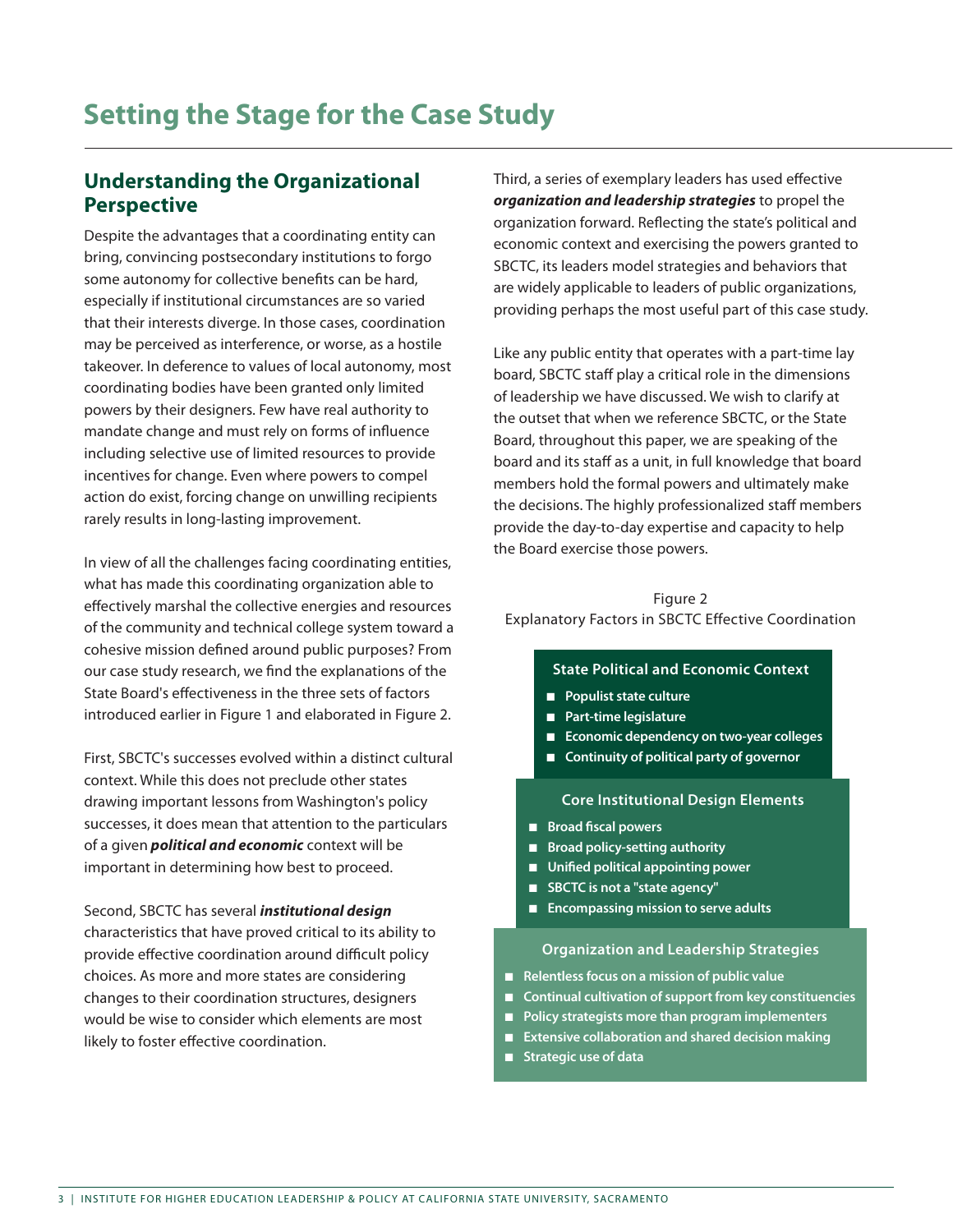#### **Drawing Lessons from the Case Study**

While the critical message of this case analysis is the need for all the pieces to work together – to build effective institutional designs that fit a specific context, and to use organization and leadership strategies effectively – the case suggests attention to specific issues for those in different roles, as suggested in the following list:

- *Governors and their staff* how to use formal structures and appointing powers to design and make effective use of coordinating entities
- Legislators and their staff how to design and use coordinating entities effectively and define clear roles and responsibilities for lawmakers and college leaders to maximize the effectiveness of a college system
- *Coordinating boards and their staff* how to maintain a vision around public purposes for all constituent institutions, delegate authority to maximize local flexibility consistent with system vision, bring reforms to scale, orchestrate effective system communication with state lawmakers, and facilitate strategic thinking and effective decision making
- **College presidents** how to engage in effective self-governing within a multi-institutional system, maximize the advocacy role of local trustees, and achieve a workable balance of roles among presidents, system heads, and politicians
- **College trustees** how and when a local board can maximize its effectiveness through cooperation with other colleges in the system, in order to make the whole greater than the sum of the parts
- *Intermediaries who advise and support any of the above parties* – how effective coordination can best be designed to match state circumstances, what formal governance design elements are more/ less critical in various settings, what leadership qualities and strategies should be encouraged at coordinating boards.

At the end of the document is a self-assessment instrument designed to get users to think about the relative strengths and weaknesses, or the assets and deficits, that are facing a state with regard to postsecondary coordination. It is intended to facilitate honest assessment about a state's political and economic context, the prevailing governance structures, and the capacities within the coordinating organization as a basis to consider what improvements in postsecondary coordination might be attainable.

Applying lessons from one state to others is always tricky because states are unique. Nevertheless, we believe that Washington shares enough in common with other states to make its lessons worth considering. Appendix B compares ten states on aspects of community college governance, funding, and size including eight states of particular interest to The Bill and Melinda Gates Foundation, the funder of this study. Of the ten, only two lack local governing boards for their community colleges and those two states have state-level coordinating boards. Of the eight states that have local community college governing boards, five (including Washington) have appointed local boards and three have elected boards. Most boards are larger than those in Washington and appointing authority is not always only with the governor, as in Washington. Washington is near the middle rank of the ten states on the number of colleges, the size of college enrollment, and the state's population. Washington is not unlike other state systems in its heavy reliance on state funding sources.

We now turn to the three dimensions, identified in Figure 2, that collectively explain the evolution and performance of the SBCTC as an effective coordinating agency. Within each dimension, we describe each relevant factor in turn.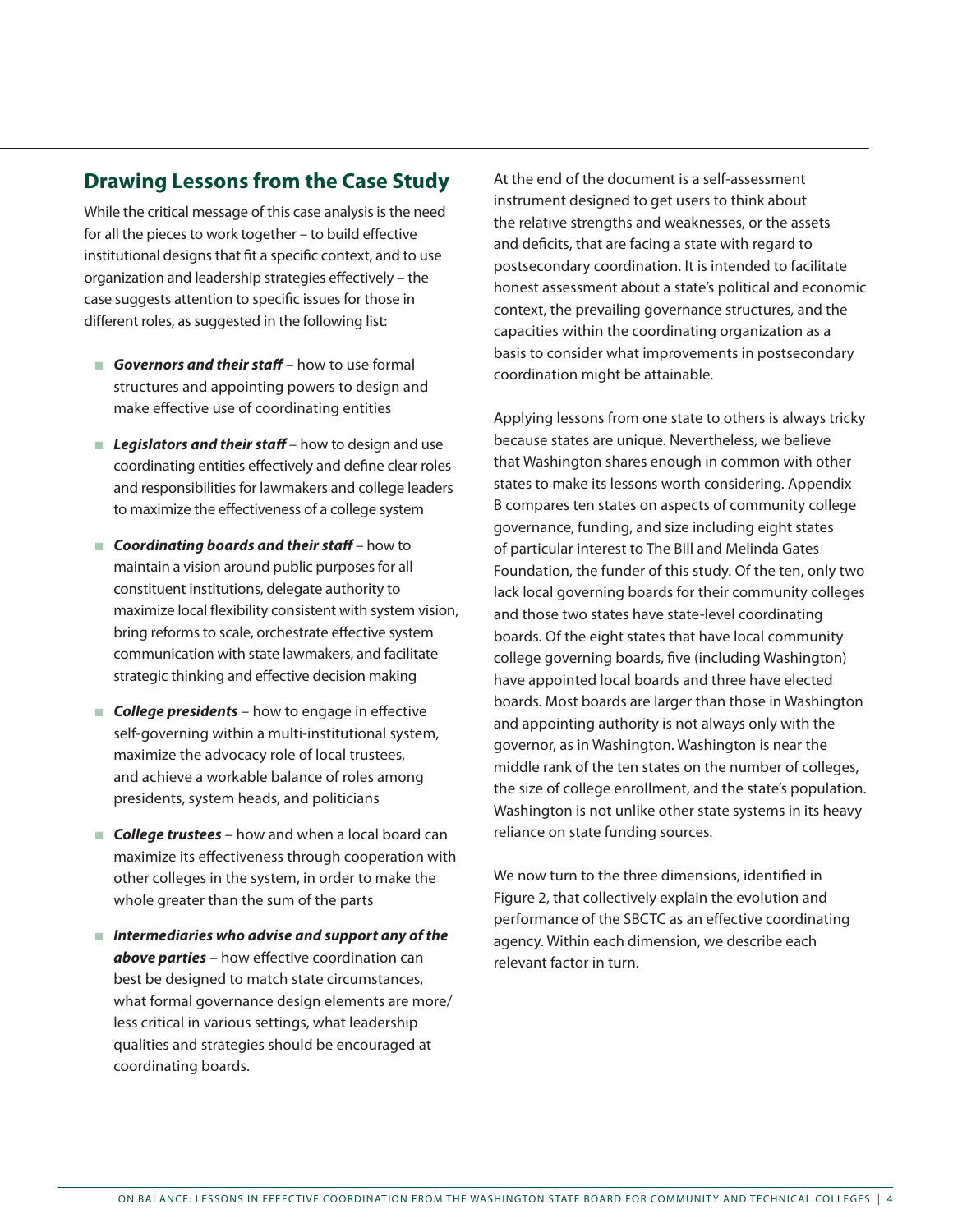# **State Political and Economic Context**

SBCTC, like any public organization, operates within a larger political and cultural context. It has a particular mission, purpose, and structure but those elements could be transported to another state with quite different results if that state had materially different political and economic characteristics. Before delving too deeply into the specifics of the State Board, it is useful to discuss the broader context of Washington as we believe it pertains to the story of the Board's effectiveness.

## **Populism**

All localities have their own tolerance for centralization or de-centralization of political power and decision making. While some states have centralized power at the state level, others, like Washington, defer to locals whenever possible. Both systems can work, but it is difficult to understand the political power dynamics without knowing what the community will accept.

Washington sits squarely in the populist category. Virtually every discussion we had began with a variation on the

theme that Washington is a "populist state" that cherishes local control and decentralized governance. "Populism" seems to be code for a deeply-held belief that decision making is most effective if it begins at the local level. To the extent that statewide needs are to be overlaid on locals, extensive consultation with affected local entities is expected. A second

*The dominant perspective seems to be that when colleges work together they help not only the state but themselves. The State Board itself has explicitly balanced its statewide role with a deep commitment to local control.* 

itself has explicitly balanced its statewide role with a deep commitment to local control. One interviewee went so far as to say, "What makes us strong politically is not the State Board but the effectiveness of the local boards working in concert with the State Board." This theme of continual balance between statewide efforts and deep respect for local autonomy permeates this report.

Achieving strength as a collective will be a strong theme in our later discussion of organization and management strategies, because State Board staff have worked hard

> to sustain that collaborative culture. But we have to believe that Washingtonians have a certain predisposition to collaboration that is part of what interviewees meant by the culture of populism.

> Populism plays out as well in the legislature's relations with SBCTC as compared to the four-year sector. Members

meaning we gleaned from the reference to populism is that local entities, collectively, have a responsibility and a motivation to work together for the greater good. Local entities should be consulted not only to articulate individual, possibly competing, local interests to be adjudicated at the state level, but to help forge consensus among individual local interests to produce better outcomes than those otherwise imposed by the state.

Such populism plays out for SBCTC in its reliance on local colleges, through mediating structures, to have a significant role in decisions about systemwide issues. The dominant perspective seems to be that when colleges work together they help not only the state but themselves. The State Board have refrained from micromanagement of community college decisions, delegating nearly all authority on statewide matters to the State Board. Reflecting the populist preference for decentralized governance, the six universities are not organized as a system but have formed a voluntary association called the Council of Presidents. Under this arrangement, the universities have been less successful than the colleges in presenting unified policy positions to the legislature and are generally considered less effective in gaining legislative support.

A final contextual note about Washington and populism is the relatively smooth relationship between faculty unions and the State Board and colleges. Faculty unions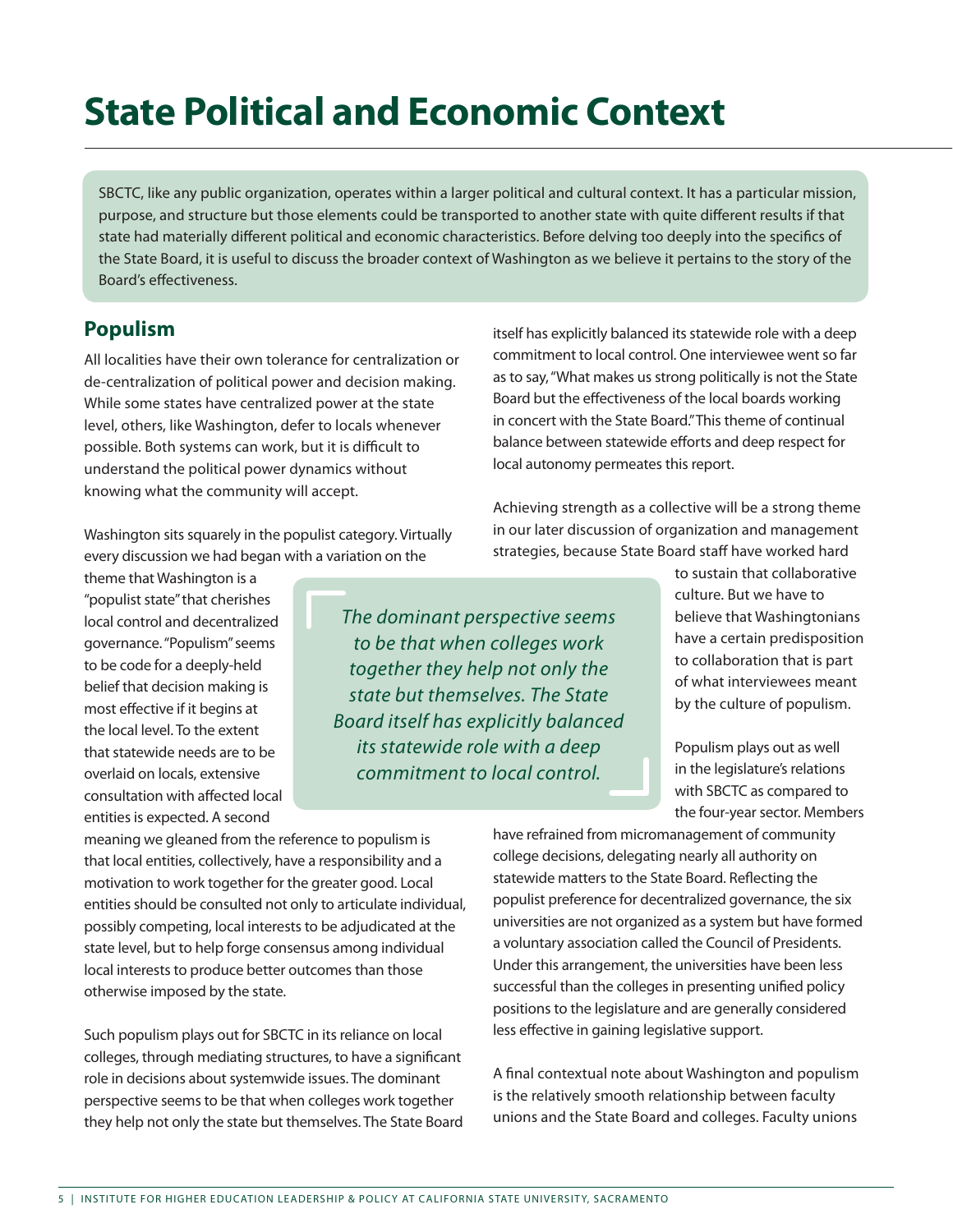bargain at the college level and the state organizations have not been an antagonistic stakeholder group as is the case in some states. Faculty members and unions participate in task forces and other activities but are not a dominant political force in the governing of the colleges. There is no statewide academic senate; faculty unions represent faculty in systemwide issues.

This deeply rooted idea of populism is complementary to the coordinating function undertaken by the State Board. True coordination requires understanding all the moving parts in a process and respecting what each component can add to achieve the desired outcomes. Coordination of efforts does not presume that any one party has all the answers. Populism, with its respect for local control, likely provided fertile ground for a true coordinating body to emerge.

### **Part-time Legislature**

The structure of a legislative body can have significant impact on the scope of the legislation it produces. The extent to which it engages in policy setting via statute varies greatly and is at least partially related to whether members are full-time or part-time legislators. Full-time legislatures appear to generate considerably more "law" in any given year and tend to reach further into the details than do those that are part-time. Similarly, term-limited legislators appear to take a shorter-term view of policy issues. Some attribute this to the difficulty in "getting up to speed" on complex issues while others observe that term-limited legislators focus on those issues that will play out during their tenure. Regardless of the explanation, term-limited legislatures often find it difficult to take the long view.

Washington's legislature is part-time without term limits. Legislators are deeply rooted in their communities, living and working there most of the time. Lacking term limits, legislators are more likely to stay in a seat long enough to learn the complexities of government policies and to learn to know, and trust, leaders of the college system. Several members of the Washington legislature previously served as local college trustees and the body includes a former State Board member and a current State Board staff member. The state legislature has avoided micromanaging the community college system, leaving most substantive policy and financial choices to the State Board.

### **Economic Dependency on Two-year Colleges**

A state's education system has obvious linkages to its workforce and economy. Ideally, the K-20 system produces the necessary quantity and quality of workers to meet the state's needs. Because of the lead times necessary to educate individuals, matching the outcomes of an education system to state workforce needs is a challenging and dynamic process. Historically, and certainly well into the latter decades of the 20th Century, Washington's economy was resource-driven with mainstays in agriculture, lumber and wood products, shipbuilding, and tourism. In such an economy, jobs were in large part driven by local industries. The economy suffered a near collapse in the late 1980s-early1990s, brought on by many factors including the national recession and the related downturn in housing construction, increased environmental regulation that curtailed logging, and the lingering fallout of the eruption of Mt. St. Helens.

This economic dislocation proved to be an historic turning point for the college system. It afforded the opportunity for the system, under astute leadership, to position itself as the solution to the economic crisis by being the chief job training entity in the state. After a particularly hard-fought legislative battle in 1993, SBCTC became eligible to receive unemployment insurance trust funds to train displaced workers. Building on that victory, the system established itself as the primary provider of job training geared to the new directions of the state's economy. This was a turning point not only in the public view of the college system but also in the SBCTC's state-local balancing act. Job training, always a locally-based mission, now required more state-level policy direction and funding in order to meet emerging state needs. Colleges retained control over the selection and design of "professional technical" job training programs but were held accountable for outcomes to demonstrate to employers that they were worthy recipients of unemployment insurance trust funds.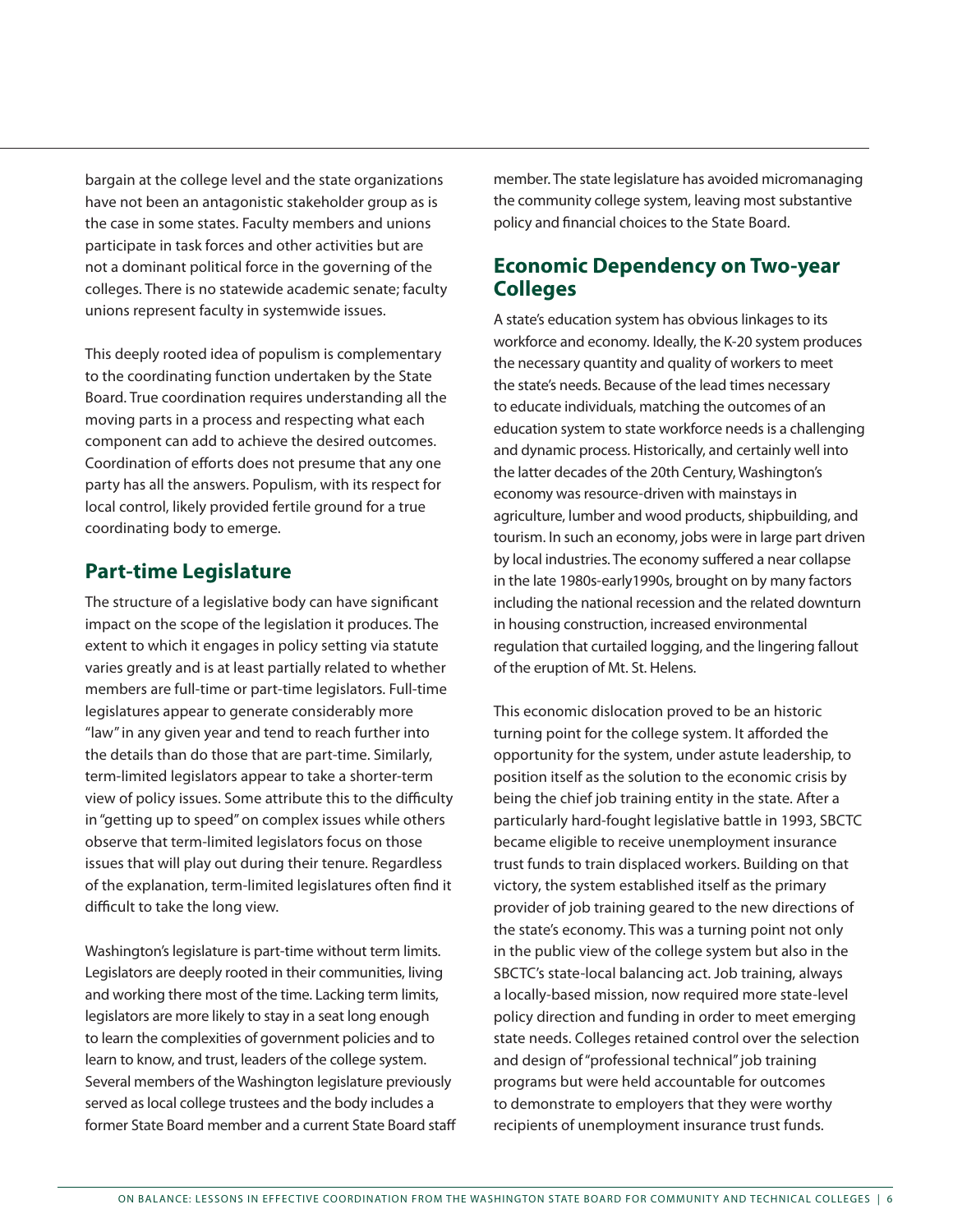## **Continuity of Political Party of Governor**

Washington has had a Democratic governor since 1985. Prior to that, Democrats and Republicans generally saw the control of the office go back and forth. Because the governor appoints state and local board members of the college system, there has been continuity of direction spanning the period of the system's emergence as a national leader in policy innovation. However, we have learned that the most important qualifications for a trustee are his or her devotion to the mission and ability to advocate locally and statewide on behalf of the system. Trustees come from both political parties and may not even be particularly identifiable as partisan. Furthermore, the community college mission is not a

particularly partisan one. The Democratic governors have had different degrees of identity as "education Governor" as well. Nevertheless, the continuity has likely benefited the State Board staff as it has worked to harness the collective energies and resources of the college system to fulfill its mission.

The combination of populism, a part-time legislature without term limits, the severe economic downturns, and the continuity in political party leadership, together provide a political and economic context that facilitates the work of SBCTC. Contexts are not easily changeable. Effective public managers understand that and work with and around the context that exists in their environments. SBCTC has done that effectively for several decades.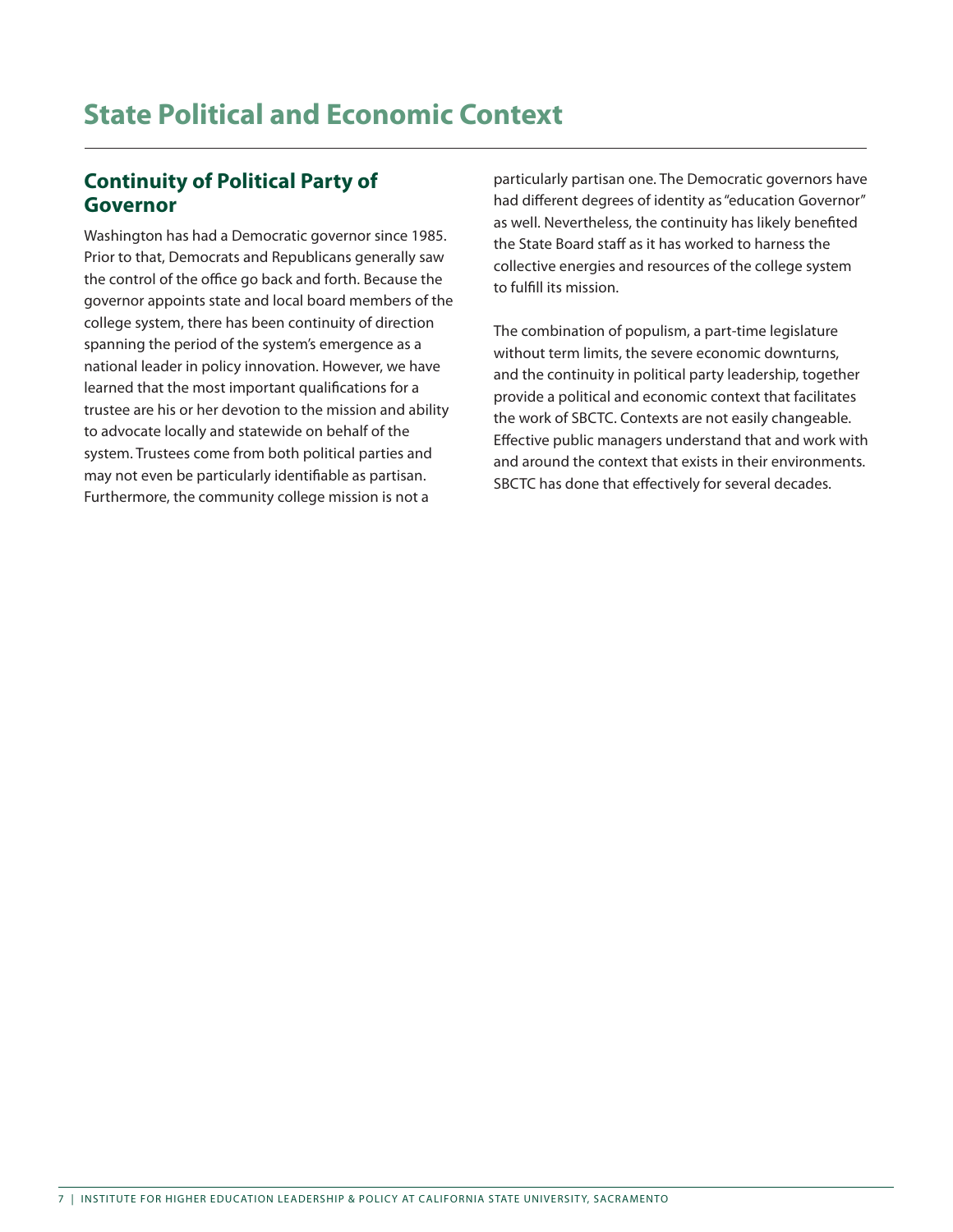# **Core Institutional Design Elements**

The design of public institutions is crucial for their ultimate success. Good design does not ensure good policy outcomes, but poor design can severely blunt effectiveness. SBCTC has key elements of institutional design that facilitate success – Washington law vests ultimate fiscal and policy control in the State Board and consolidates control over the appointments at the state and local levels in the hands of the Governor. Accompanying that authority is a clear mission that encompasses not only transfer and workforce elements but also the General Educational Development (GED) and Adult Basic Education (ABE). The Board itself does not function like a state agency, but looks and feels more independent. Each of these elements contributes to the ability of the State Board to be successful in its coordination role as detailed below, following a brief overview of the SBCTC structure.

### **SBCTC: The Basics**

As shown in Figure 3, the State Board consists of nine members appointed by the governor for terms of four years. The Board is served by a staff that has ranged in size from 85-100 over the past dozen years. The Board and its staff serve the 34 community colleges throughout the state, which include five technical colleges. Each district has a fivemember local board of trustees as its governing body. Like the State Board members, the trustees are appointed by the governor, with the consent of the senate, and serve terms of five years. The trustees are responsible for hiring college presidents; in the case of multi-college districts, trustees also hire a chancellor to lead the district office.

A distinguishing feature of the organization is that two non-profit associations play critical roles in the execution of SBCTC and college work. One is the Washington Association of Community and Technical Colleges (WACTC). This non-profit association is the organization of college presidents that develops policy recommendations to present to the State Board. Formed as a vehicle for the colleges to work together, college presidents serve rotating terms as president of WACTC and an extensive network of committees, councils, and commissions (essentially subcommittees) facilitates the work. The trustees also have an independent association, the Trustees Association of Community and Technical Colleges (TACTC). WACTC and TACTC work very closely with the State Board and many of the core system management functions are, in practice, heavily integrated across WACTC, TACTC, and SBCTC, with the State Board staff bridging the three groups, as shown in Figure 4.

## **Broad Fiscal Powers**

The ultimate authority in any organization is held by those who control the purse strings. Higher education coordinating bodies typically suffer from one or more limitations of fiscal authority. They may merely be "pass throughs" for allocating state funds to colleges, having no role in resource allocation decisions. The funds they pass along may be just one piece of the funding pie with other money generated locally. They may lack sufficient funds to support their own coordinating function. The funding they do receive may come with multiple constraints, limiting flexibility in executing policy decisions. Lacking fiscal authority, many coordinating bodies are quickly relegated to the sidelines. Indeed the recent demise of Washington's higher education coordinating board (HECB) and California's Postsecondary Education Commission (CPEC) are examples of state coordinating entities without fiscal authority. The California Community College Chancellor's Office typifies the struggles to exercise strong coordination over local colleges when subject to a predetermined formula to allocate resources to colleges and countless state regulations that control the use of agency resources.

The Washington legislature has delegated considerable authority to the SBCTC, appropriating operating and capital funds directly to the State Board with no predetermined rules for distribution to individual colleges. The Board determines how much to hold off the top for its coordinating function and is authorized to determine the basis for college allocations. The Board also has authority to set tuition levels for the college system each year, up to a legislatively-established limit for year-to-year increases.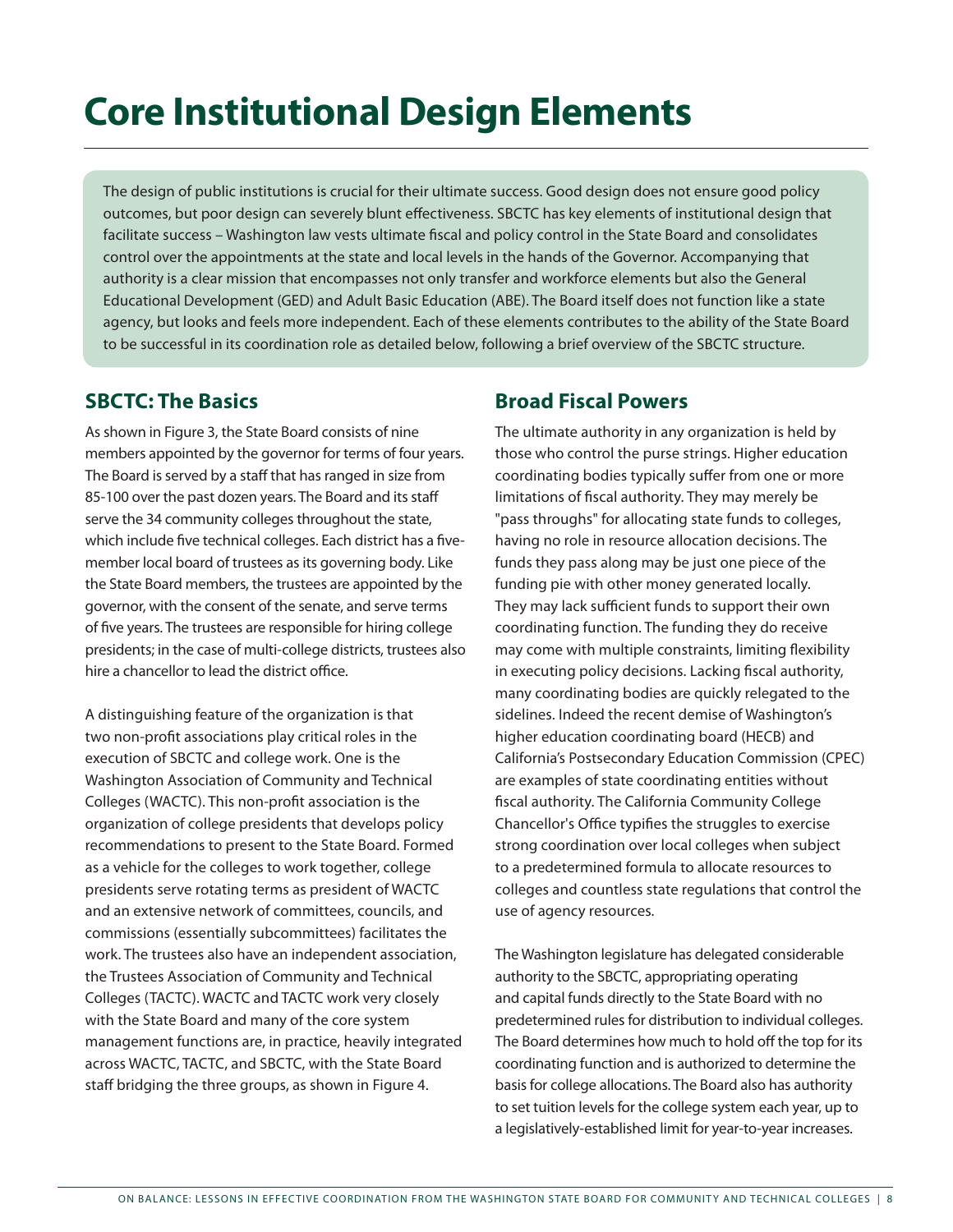## **Core Institutional Design Elements**



Figure 3 Basic Structure of College System

Figure 4 Integrated Management: SBCTC, WACTC, TACTC

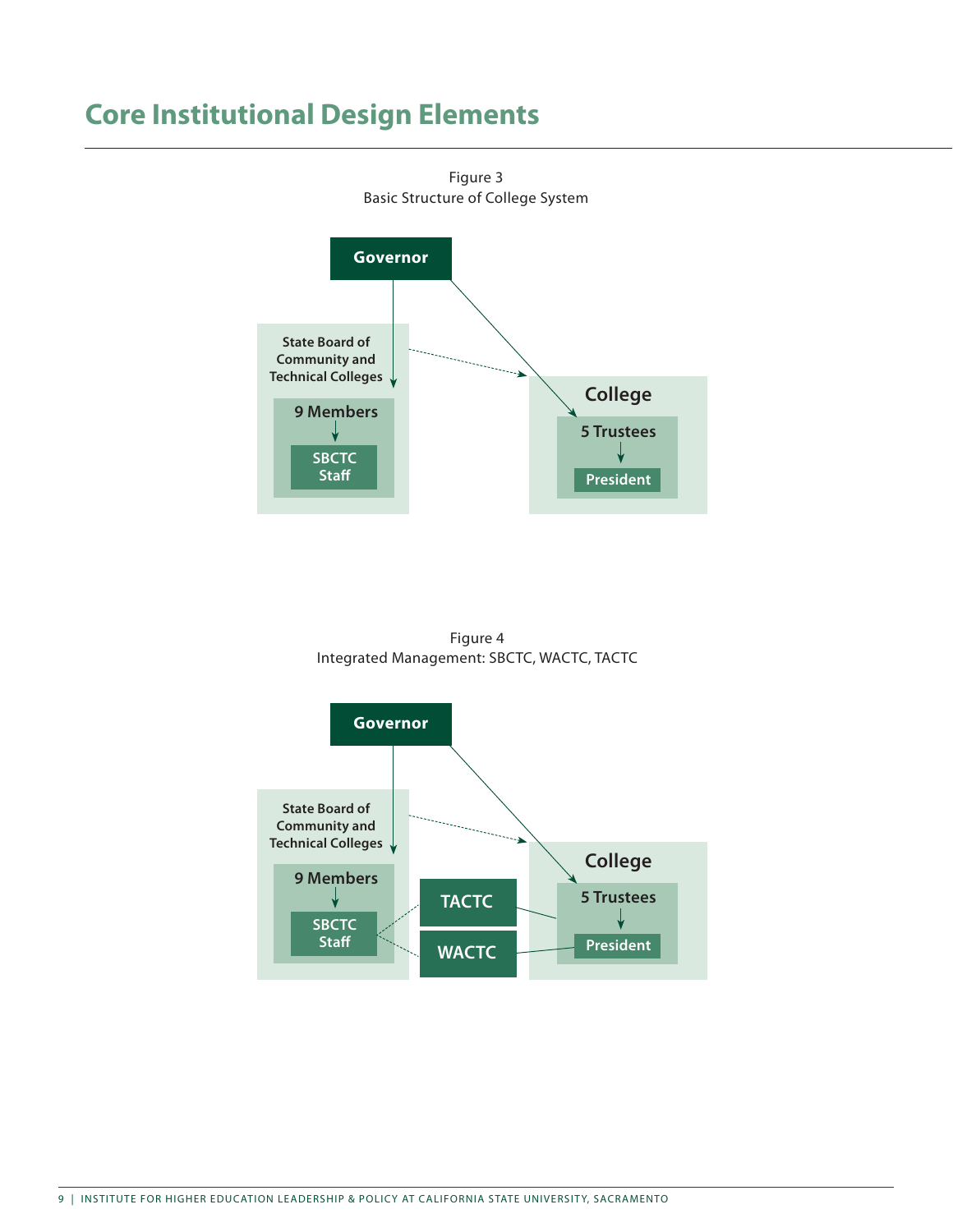With no local taxes supporting the system, the Board oversees the vast majority of system resources.

In practice, decisions about funding allocations for both operations and capital projects is shared broadly with WACTC but this is a collaborative strategy that has evolved over time. The ultimate funding authority remains with the State Board and it can choose to assert that authority in the form of funding decisions at any time. The decision to share power reflects a purposeful choice that has proven effective, rather than something

requested that the State Board propose ways to increase efficiency, including the possibility of district and college consolidation. The details of the consolidation were not defined in statute; rather, the legislature outlined its goal of increased efficiency and requested that the Board report back with procedures that would be followed in any forthcoming decisions about consolidation.

As with its fiscal authority, the State Board has shared policy setting authority extensively with WACTC. This is perhaps most notable in the recent policy efforts for

embedded in institutional design. However, because it does ultimately control the purse strings, the Board has levers with which to compel cooperative behaviors. As we discuss in the strategies section below, the Board has rarely exercised unilateral fiscal authority.

*Broad policymaking authority, even if part of the core design of a coordinating entity, must be nurtured and protected.* 

which SBCTC is admired. With the exception of the Student Achievement Initiative, these policies, including Integrated Basic Education and Skills Training (I-BEST), and Opportunity Grants, were initiated by the collaborative efforts of WACTC and the

State Board staff and taken to the Board for approval. Even the exception proves the rule: the State Board itself pushed the system to develop a form of performance funding, but all of the details were assigned to, and worked out by, the staff and WACTC.

The discussion of balance of power between the legislature and the State Board highlights an important issue. Broad policymaking authority, even if part of the core design of a coordinating entity, must be nurtured and protected. The State Board has earned the right to retain this authority by using it to the satisfaction of both the colleges that it coordinates and the state legislature from whom it receives authority. This balancing act requires near constant attention, which we address in the discussion about specific leadership strategies. The State Board and its staff have been particularly attentive to the importance of both serving multiple constituencies and sharing power. Thus, while institutional design matters greatly, the powers assigned to the State Board for policy and fiscal matters are only a necessary, but surely not a sufficient, component of its ultimate success.

#### **Broad Policy-Setting Authority**

Authority over policy development is also critical to organizational success. If policy direction comes from above with multiple constraints, the organization becomes little more than a program implementer or a fiscal pass through entity.

The state legislature granted SBCTC broad policy authority along with broad fiscal authority. In addition to the authority to submit a single system budget to the legislature and disburse funds, state law concentrates in the SBCTC authority to ensure that each region offers necessary programs, and to establish qualifications for instructors, financial procedures, and admissions policies. This policy authority has remained in place over the 45 years of operation, with few, if any, instances of the state legislature overriding this delegated authority by establishing detailed laws relative to the governing of the college system. Even as the legislature has weighed in with more policy direction, lawmakers have largely left it to the State Board to define specific elements of policy. For example, in 2011, the legislature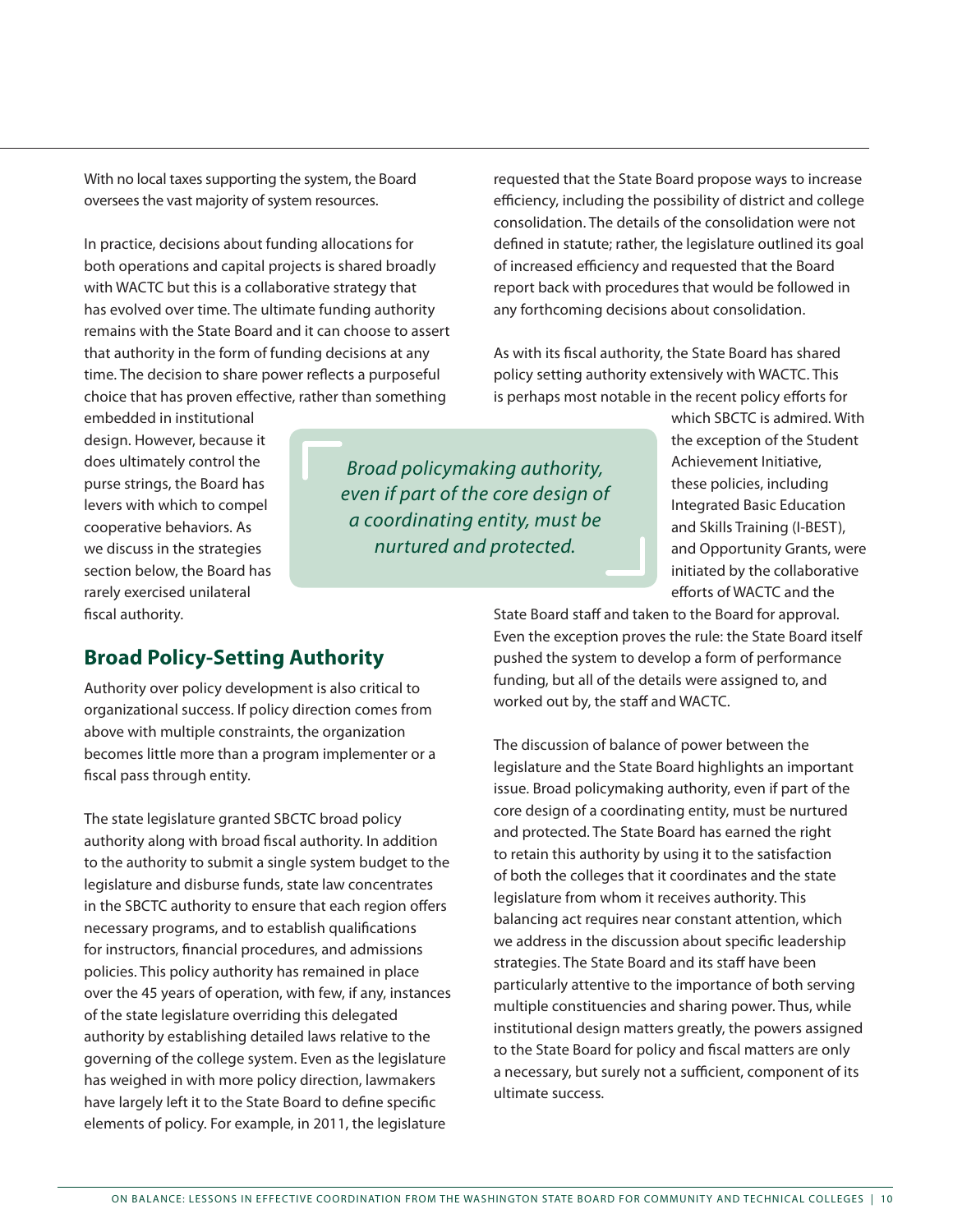# **Core Institutional Design Elements**

## **Unified Political Appointing Power**

Boards and commissions often receive appointments from multiple entities. It is not uncommon to see a statewide body with representatives formally nominated, if not formally approved, by legislative leadership, the governor, and perhaps specific interest groups. While a plausible argument could be made that this increases representation, it also signals appointees that they are there as representatives of a specific perspective, potentially reducing collaboration.

Local governing bodies can be appointed or elected. Elected bodies have the same benefits and constraints as listed above – representatives may arrive believing they have a mandate from a particular constituency. In At the state level, board member appointments, for whatever reason, have not become the political "plum" appointment reserved for close political allies of the governor. Local board members include a broad range of individuals with extensive experience in state government, business, and higher education. Four of the current nine members have served formerly as a trustee of a Washington community college, indicating that experience and knowledge of the mission of the college system is an important factor in the composition of the State Board.

## **SBCTC is Not a "State Agency"**

Coordinating bodies created as an arm of the state can quickly become viewed by colleges as a control

higher education, locally elected bodies can become embroiled with labor issues, resulting in a board focused more on working conditions for faculty than on learning conditions for students. Beyond labor concerns, elected local boards could promote local needs, as they

*Local board members include a broad range of individuals with extensive experience in state government, business, and higher education.*

agency with interests quite distinct from, and often at odds with, those of the colleges. Frequently viewed as a regulatory body, these state agencies can become something for colleges to resist or work around.

In contrast to this image,

the legislature designed SBCTC more as a part of the community college system than as a state agency. This is evident most clearly in the human resources area. State Board staff members enroll in the community college retirement system rather than the state system. The Board has significant discretion over internal hiring. Only about one-third of the State Board staff positions are subject to civil service, with the remainder exempt. Even the civil service positions are structured as internal to the State Board, so that classifications can be developed appropriate to the system's mission and duties and vacant positions are not subject to transfers in from state agencies with unrelated missions. The scope of authority of the exempt positions is even greater. The state has no position control over the State Board, leaving the Board free to define the number and duties of positions it needs

should, but without much consideration of how the local mission connects to state-level concerns.

Appointing power for Washington's local trustees as well as for State Board members rests with the Governor. This eliminates local board elections, which can become partisan political battles or an opportunity for unions to assert control over college administrative policies, including the hiring and firing of presidents. While local trustee appointments could become politicized by governors, that does not appear to be the case in Washington. Local trustees are active community members and leaders, appointed less for party affiliation than for commitment to the cause. Compared to other states with elected local trustees, Washington's trustees bring fewer "agendas" to the table other than to advocate for their local college and the state college system.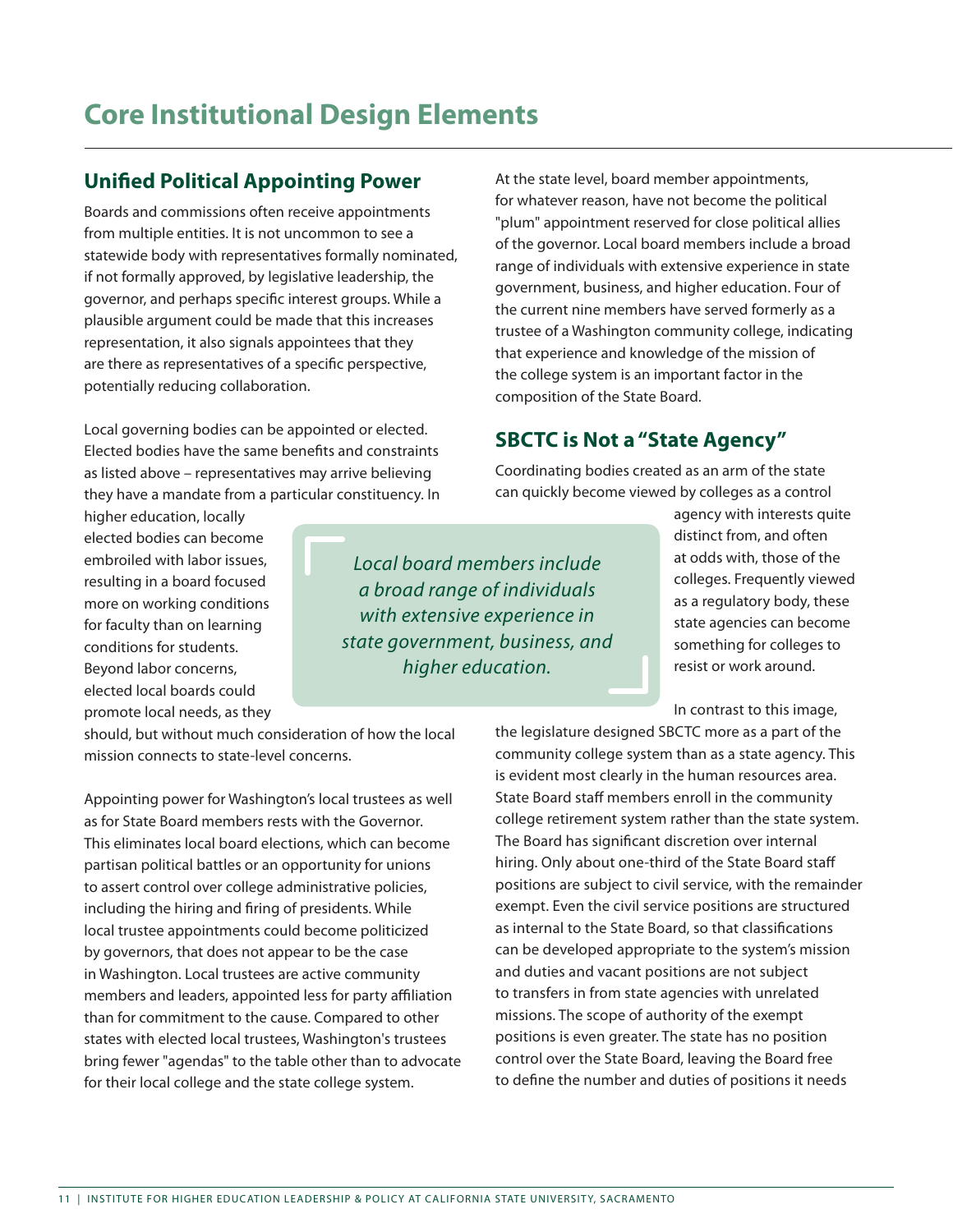and can afford from the share of the budget allocation that it reserves for the State Board staff. This flexibility across the human resources function allows for ease of movement between college and State Board staff positions, something the State Board takes advantage of frequently. The Board always looks first to the colleges to fill staff positions in academic and student affairs arenas, which sustains the character of the State Board as part of the college system.

### **Encompassing Mission to Serve Adults**

In order for coordinating bodies to use their fiscal and policy authority effectively, they must have appropriate jurisdiction. The complexities of education and workforce training, the multiple dimensions of an open enrollment mission, and the historical connection of most community colleges to K-12, have compounded the jurisdiction problem for many community college coordinating entities. When accountability for actions and outcomes is not accompanied by authority over the appropriate policy or program areas, frustration ensues.

The State Board has a broad mission encompassing GED, ABE, developmental education, workforce development, and transfer. Bundling all of these elements, which are sometimes split with K-12 and other entities, into a single functional area allows for clear boundaries for community colleges and relatively little dispute over turf. Uncontested jurisdiction over these areas has allowed the State Board to move forward in devising its policy and programmatic priorities broadly around the needs of Washingtonians.

When the state experienced severe economic dislocation in the late 1980s to early 1990s, it was not a stretch for the community college system to envision itself as the chief provider of job training. The incorporation of the five remaining public vocational institutes into the system in 1991 was perhaps the obvious move, with the mission of workforce training well established for SBCTC. When demographic and economic forces combined to produce a severely under-educated adult workingage population, the system saw a clear role and moved aggressively and innovatively to redesign its approach to educating adults. The State Board staff commissioned research to show that the future educational attainment of the state depended even more on educating adults in the workforce than on shoring up the high school-tocollege pipeline. This drove creation of the nationally renowned I-BEST program and other efforts to build career pathways from GED and ABE into college credential programs. The achievement point system devised for the Student Achievement Initiative illustrates how the SBCTC built on its encompassing mission to underscore both the responsibility and the opportunity for colleges to help even the most under-prepared students move through a series of "momentum points" into and through credential programs.

These institutional design elements – broad fiscal and policy authority, cohesive governing boards, identity as part of the college system, and a clear encompassing mission – have provided Washington with an effective institutional structure for its community college coordinating entity. This allowed a series of excellent leaders to use time-tested strategies to facilitate difficult but necessary policy choices that have consistently moved Washington's community colleges into the forefront of American postsecondary education.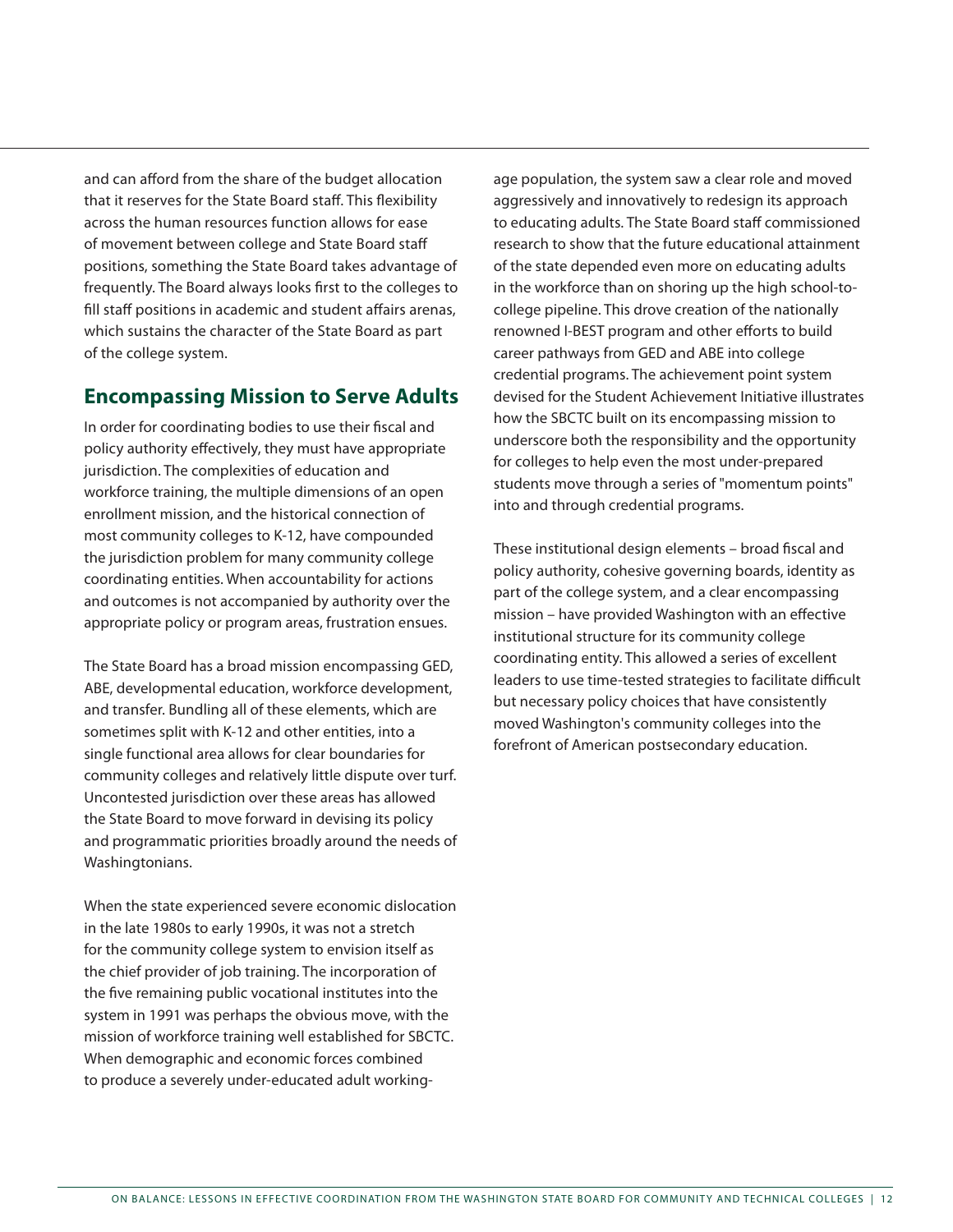# **Organizational and Management Strategies**

Even the most well-designed institution can fail if its leaders are not strategic and skillful at managing the organization's people and processes. In coordinating entities governed by lay boards with large staffs, it is incumbent upon leaders to facilitate the work of their board, their staff, and the colleges. To understand what we observed in Washington, we found guidance from a conceptual framework that explains how public leaders make their organizations most valuable.<sup>4</sup> There are three dimensions to which effective leaders of public entities must attend. First, they must constantly seek to make the mission of the organization valuable to the public it serves. Second, they must work to achieve support for the organization and its mission from the external stakeholders, particularly those with the authority to grant viability and legitimacy to the organization. Third, having found a mission and stakeholder support for it, they must ensure that the organization has the people, resources, and relationships to fulfill the mission. With the help of this framework we can identify the strategies that SBCTC leadership has used in creating a college system valued for its service to Washingtonians.

### **Relentless Focus on a Mission of Public Value**

The idea of a mission-driven organization is much celebrated by observers of organizations today. Simply put, if all members of an organization are clearly focused on the ultimate purpose of the organization, then individuals and units will be better able to work collaboratively towards desired outcomes. A mission focus helps an organization avoid diffusing its energies across too many priorities. It helps remove barriers to change, allowing organizations to be more adaptable and innovative about how they do business, as new ways to achieve goals are identified. Mission-driven leaders understand that the ultimate goal is to achieve a purpose and that the processes and policies it uses are simply means to achieve desired ends. SBCTC epitomizes a mission-driven organization.

We were struck, in our many interviews, by the consistent focus on student achievement and meeting the workforce needs of Washington State. Trustees, college presidents, state board members, and staff all articulated a common view of exactly what their core work was to accomplish. Policies and processes were described but consistently prefaced with a thoughtful description of the desired outcome. Nearly everyone with whom we spoke understood that student success and preparing the state's workforce were driving policy and that policies and processes are simply a means to an end. Two examples demonstrate the power that a real missionfocused organization can harness.

For those outside the academy, common course numbering for the same course taught by different colleges in a single college system may seem like an obvious step to address problems students face in moving among institutions and problems colleges face in documenting student learning outcomes. For those on the inside, however, it can seem to be a bureaucratic imposition of rigidity that dishonors faculty control of the curriculum. In the absence of a clear rationale, common course numbering is frequently resisted by faculty. When the idea was initially proposed, many in Washington's colleges reacted with reluctance. However, enough skeptical faculty were ultimately convinced by continual discussions of how the change would serve students better. Much of this dialogue occurred among the colleges, perhaps with the knowledge that the Board ultimately could compel compliance. Without an overriding focus on mission – on what is best for students – this effort may well have failed.

A second example is found in the nationally known Student Achievement Initiative. This performance incentive initiative came from the State Board as a means to help implement the 2006 *System Direction* goal to improve academic achievement for all students. Performance funding is highly controversial within the academy, so with the added provocation of a Board initiative proposed to colleges used to initiating, not reacting to, policy, colleges were naturally on guard. Following considerable collaborative effort (described

4 Moore, M. H. (1995). *Creating public value: Strategic management in government*, Cambridge, MA: Harvard University Press.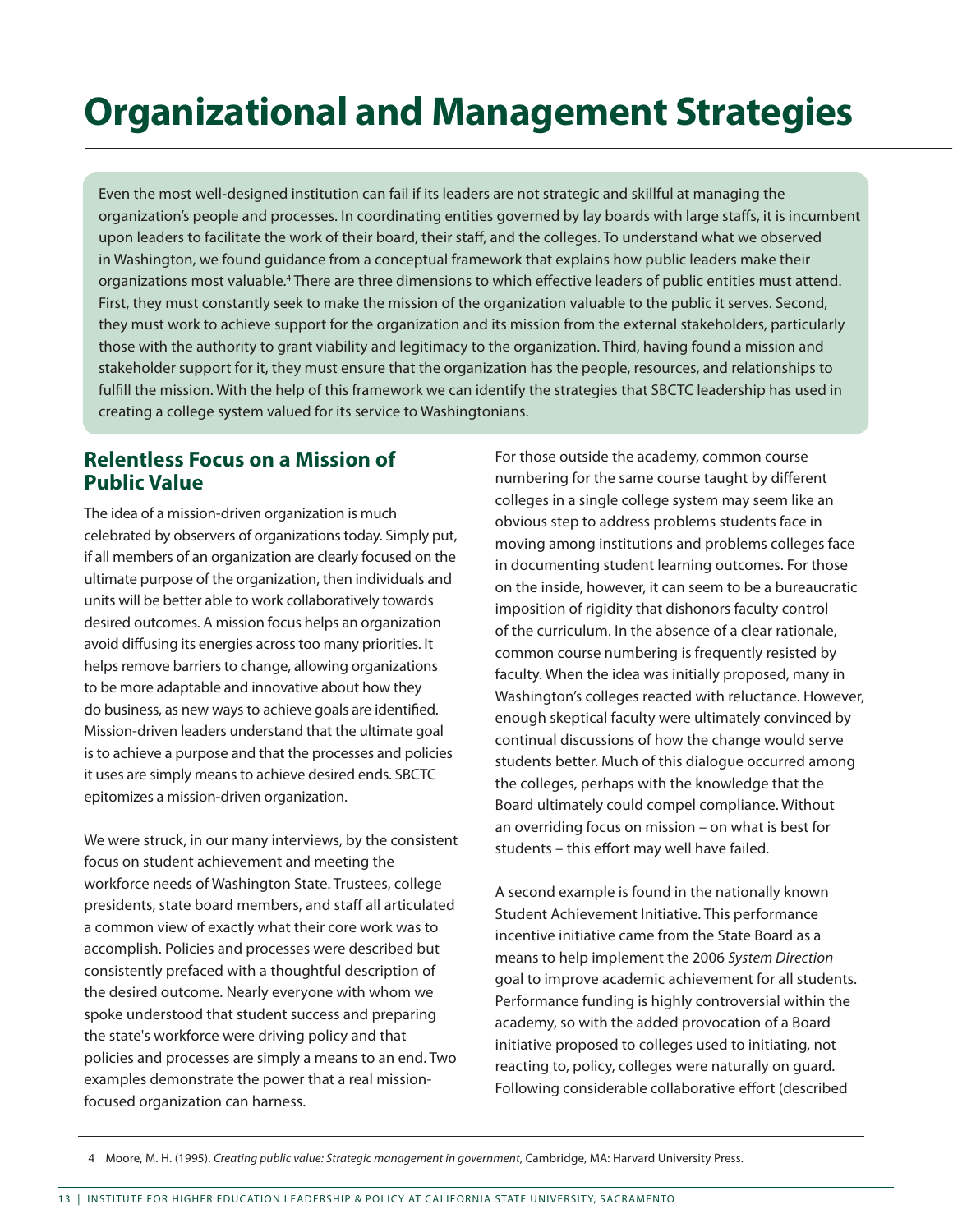later), the innovative policy was adopted. It strikes us as significant that unlike other states' unnamed efforts to introduce performance funding, in Washington the effort carried a name that underscored the mission of the system. Attending to the complexities of performance funding firmly within the context of improving student achievement and education levels of the state's workforce allowed the system to proceed, in spite of some misgivings among presidents and others. As one interviewee said, "I'm not completely happy with it yet but I know that it's the right thing to do for students." As of this writing, the system is reviewing the initiative for possible modification – something that was envisioned in the initial design principles and that helped gain early support from the presidents.

## **Continual Cultivation of Support from Key External Constituencies**

Gaining and keeping the support of key constituencies is critical to the success of any public organization. In higher education there is a wide range of constituencies that can threaten stability and legitimacy if not on board. Legislatures and governors are key external stakeholders whose support is needed to acquire resources and the delegated authority to use them. But legislators and the governor will look to other constituencies for validation of an organization's worth. Important external constituencies in postsecondary education include statewide business and labor groups, other postsecondary institutions, and potential external funders.

SBCTC has been successful in this endeavor on multiple counts. Its reputation with lawmakers is that of a competent and professional system that is striving to meet state needs, reports honestly about its challenges as well as its accomplishments, and brings issues into the state policy arena only after considerable thought and internal work. Lawmakers find their oversight role made easier by the system's penchant for reaching consensus on issues before bringing them into the state political arena. It does so by means of an elaborate collaborative decision-making structure that we describe in a subsequent section.

The business community has been vital in supporting SBCTC's legislative efforts. Some trace that support back to the partnership that evolved following the authorization of unemployment insurance trust funds to be used by SBCTC for workforce training. The colleges recognized they needed the support of employers to continue that funding stream. Because the colleges were able to produce and document results, employers were willing to support continued efforts. The legacy of that early partnership is strong today as the business community views SBCTC as first and foremost about producing educated and skilled workers for the Washington economy and as SBCTC continues its outcomes orientation.

SBCTC has also maintained cooperative relationships with the four-year postsecondary sector through the Council of Presidents, the organization that represents the six public universities. Lacking the local connections to all legislative districts that the two-year sector enjoys, the universities, through their Council, have found it advantageous to work together with the colleges. SBCTC has complied, working closely with the Council on priorities like the applied baccalaureate and the improvement of transfer pathways to address the documented shortage of upper division capacity in the state. Until the recent dissolution of the Higher Education Coordinating Board (HECB), SBCTC leaders cultivated a three-way partnership on state-level issues, including the heads of the Council of Presidents and the coordinating board.

SBCTC has enjoyed strong support from another set of external constituents – the philanthropic and research communities. There is hardly a national community college reform effort that doesn't include SBCTC, although board staff have learned to limit their participation to initiatives that align with their own strategic directions. Foundations have been key players in community college reform over at least the past decade and their financial support has been significant in these times of severely constrained public resources. SBCTC's commitment to innovation (one of the three themes of its 2006 *System Direction* document), its commitment to using data in decision making, and its competence and mission focus, have attracted investment of external resources and external partners to support continued research and innovation.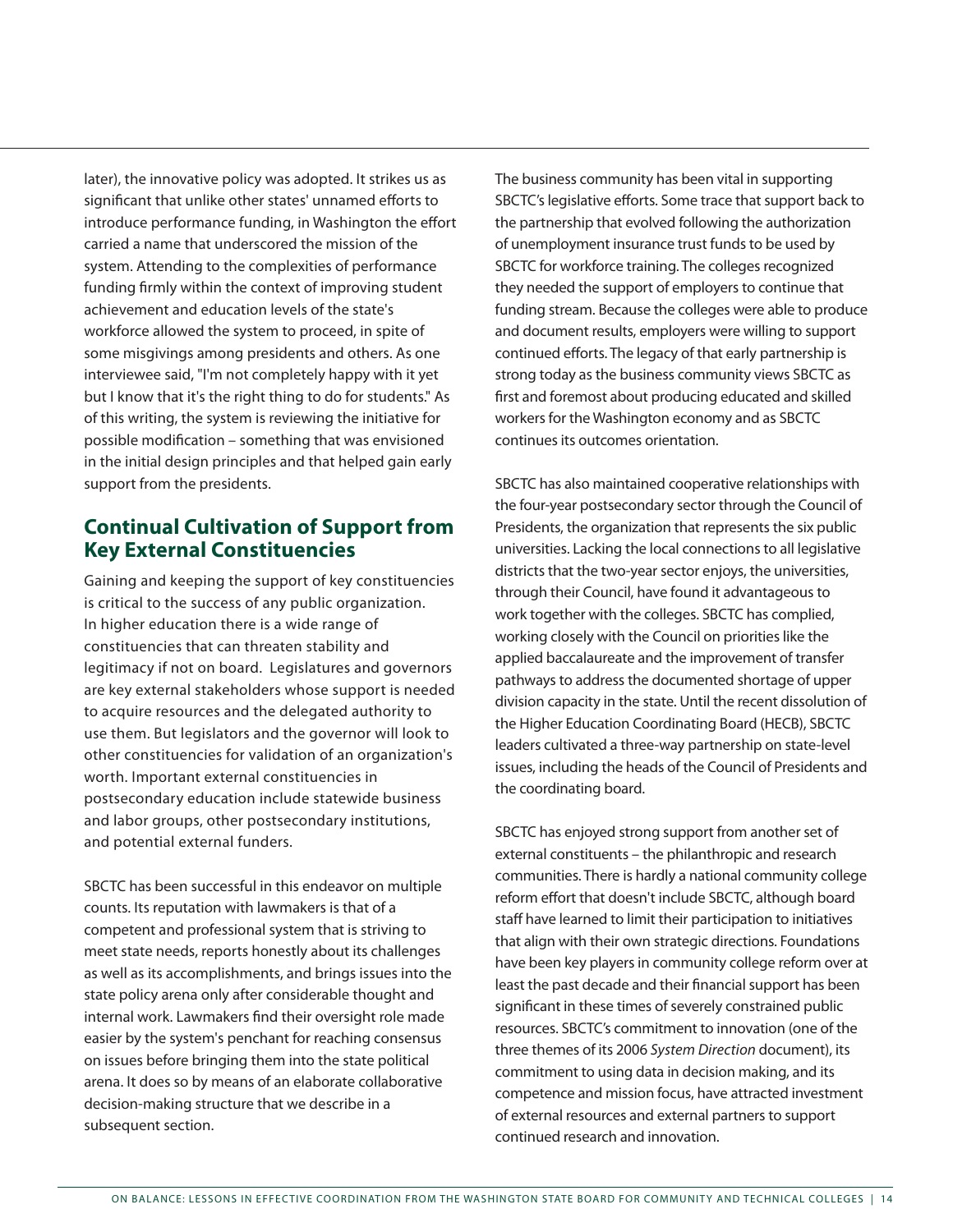## **Organizational and Management Strategies**

The State Board was an early adopter of two tools for cultivating stakeholder support: data and strategic communications. It used these tools to help define and communicate its mission, share its accomplishments, and cultivate support from a variety of internal and external audiences. Through its participation in the Bridges to Opportunity initiative of the Ford Foundation, for example, the Board partnered with external researchers and a communications firm, and staff believe these

efforts have contributed to their effectiveness in building support from key constituencies.

Having described the organization's success in maintaining a valuable mission and gaining stakeholder support for the mission, we turn now to the

organization's success at ensuring it has the internal capacity, i.e., the people, relationships, and resources to fulfill its mission.

## **Policy Strategists More Than Program Implementers**

Different disciplines provide different training for encountering the world, and those original tools retain a powerful pull as one moves through one's career. In the world of public sector organizations, training at the program level is often confused with experience with policy. An excellent engineer does not automatically make an excellent public works director. Organizations certainly need staff who understand how to implement programs – to acquire necessary resources, deliver the program as designed, and assess the results. But effective organizations also value individuals who are policy strategists. Policy strategists monitor the environment in order to better anticipate and understand problems, use data habitually to understand trends inside and outside their organization, and consider the multiple tools available to achieve policy outcomes. They often propose criteria and principles as first steps in seeking solutions, a tool for working through contentious decisions. Building

the intellectual capacity to think long-term about policy issues can be difficult in a resource-constrained environment replete with short-term problems. However, successful organizations understand the central role of systematically thinking through policy choices.

In our case study research we were struck by the keen understanding of policy, as distinct from programs, by SBCTC and college leaders and of the value placed on

*Different disciplines provide different training for encountering the world, and those original tools retain a powerful pull as one moves through one's career.*

policy professionals. More than a few current and retired leaders with whom we met had academic backgrounds in public policy, public administration, and/or educational leadership. We noticed that "policy associate" is a common staff job title in core units of SBCTC and learned that these positions

are more highly paid than "program administrators." Policy associates are expected to think broadly about how the State Board should position itself to achieve a strategic direction. We learned of a new WACTC task force created to envision future possibilities for the system, unrelated to specific current programs or policies. We learned that State Board leadership staff set aside time in most staff meetings just to think ahead. This may seem like an unaffordable luxury in a time beset by daily challenges, but in our view, it is an important factor in the State Board's effectiveness.

State Board meetings allow significant time for learning about and discussing emerging issues. Conversely, the Board tries to minimize the time it devotes to adopting regulations and chooses to place as many rules as possible into an informal policy manual as opposed to the official regulatory code, freeing up its time to devote to broader policy issues.

The Student Achievement Initiative is an example of how the talent to think ahead positioned the college system favorably. Performance funding has a history of pitting postsecondary institutions against lawmakers,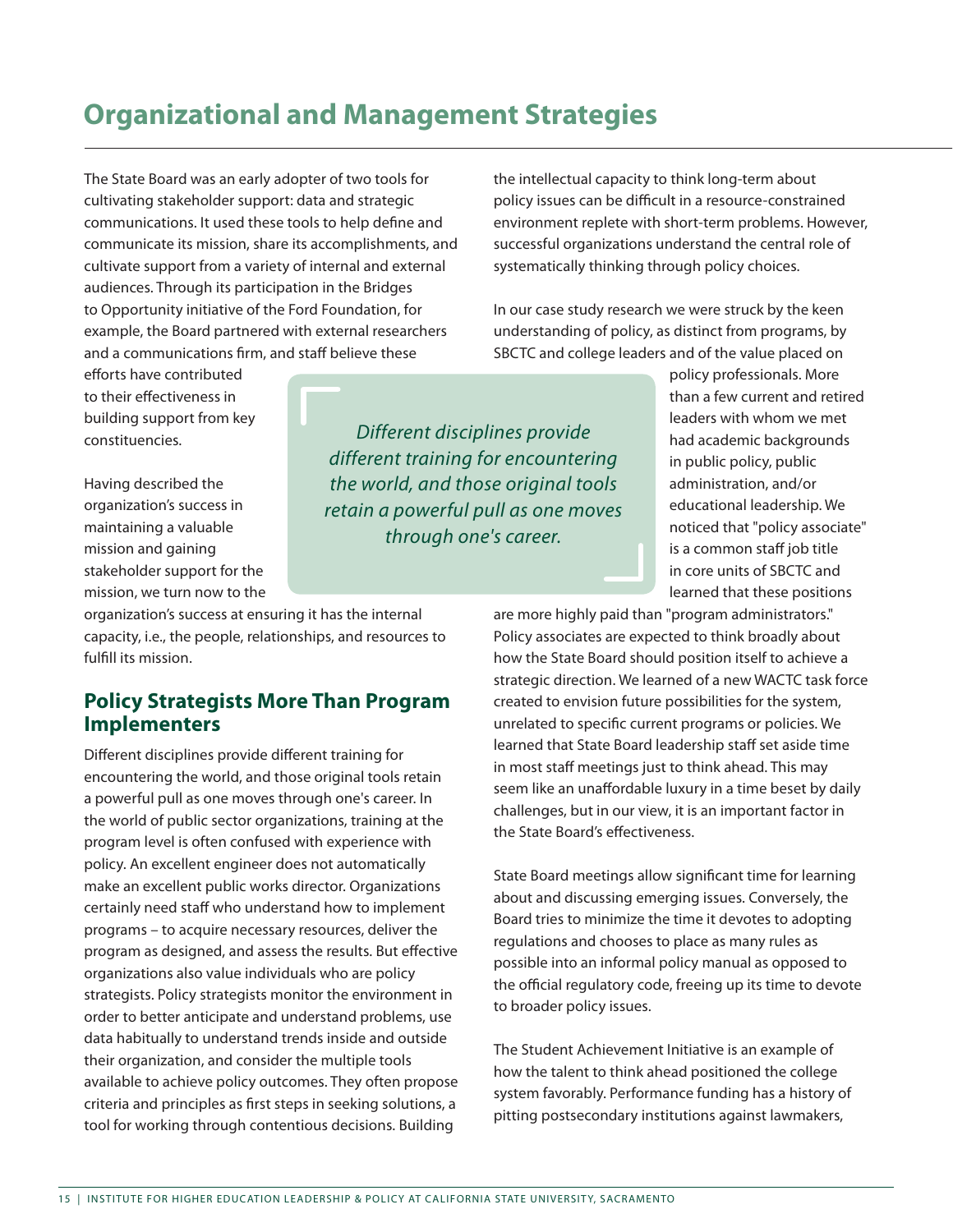as increased attention to public sector accountability in the 1980s and 1990s led lawmakers to sometimes impose funding rules on colleges and universities that seemed invalid to educators. As performance funding was getting renewed attention in the 21st Century, the State Board got "just enough ahead" of the game (to quote a State Board staffer) to influence the national conversation, allowing the system to design an approach that would be accepted by the college presidents. Not surprisingly, the initiative has become widely influential across the country due to its use of intermediate measures of student progression.

The Student Achievement Initiative also illustrates the SBCTC's strategic approach to using its fiscal authority to advance policy. We have previously described how the State Board has chosen to delegate or share its fiscal authority with WACTC, taking care not to make fiscal decisions by fiat. But an important part of the Board's policy orientation involves bringing resources to the table in the form of incentives to influence the work and priorities of the colleges. The Student Achievement Initiative illustrates this selective, and strategic, use of fiscal authority in a way that is both powerful yet respectful of the shared decision making that has served the system well.

## **Extensive Collaboration and Shared Decision Making**

Mission-focused organizations require a shared understanding of the desired outcomes if everyone is to move in the same direction. Doing this effectively in a shared power arena is most effective if there is a culture of collaboration and shared decision making. In its simplest form, an organization's culture is a shared set of beliefs and norms that get translated into behaviors. Those new to an organization learn quickly about its culture, understanding "how things are done around here." Culture can be transmitted directly and self-consciously or indirectly. Decision making in higher education is shared by tradition and often by policy, but whether it is truly collaborative is a matter of

culture. Effective shared decision making in complex organizations can slow things down but the payoffs are significant when decisions are implemented, as participants understand the rationale for heading in a particular direction. Participating in shaping a decision also results in stronger commitment to the decision.

SBCTC has a highly developed collaborative organizational culture that it has worked very deliberately to develop and sustain. We found several aspects of this collaborative culture to be worthy of explication: (1) the shared understanding of what collaboration means; (2) the degree of formalization to which shared decision making has been taken; and (3) the methods used to sustain it.

#### *(1) The Meaning of Collaboration*

We consistently heard the core value expressed by college presidents and trustees that they are better off together than separate, even if collaboration does not always meet an individual college's needs. This understanding of collaboration as interdependence results in a set of expectations about behaviors. For example, presidents are expected to participate in decision making and publicly support a collective decision, once final, even if they did not agree with the decision. Those who do not collaborate do not survive well in the system, generally leaving of their own volition. This has been true for staff members of the State Board as well as presidents who have come in and served relatively short tenures.

A sophisticated dimension of the collaborative culture is tolerance for the occasional slip-up. Interviewees, nearly universally, viewed this as part of the normal give and take and not a signal of any weakness of the culture. The consistent focus on mission, combined with a sophisticated understanding of what it means to work with other people, produces a more nuanced understanding of the "problem of the moment" as distinct from, and not worth derailing, the long-term goals and working relationships.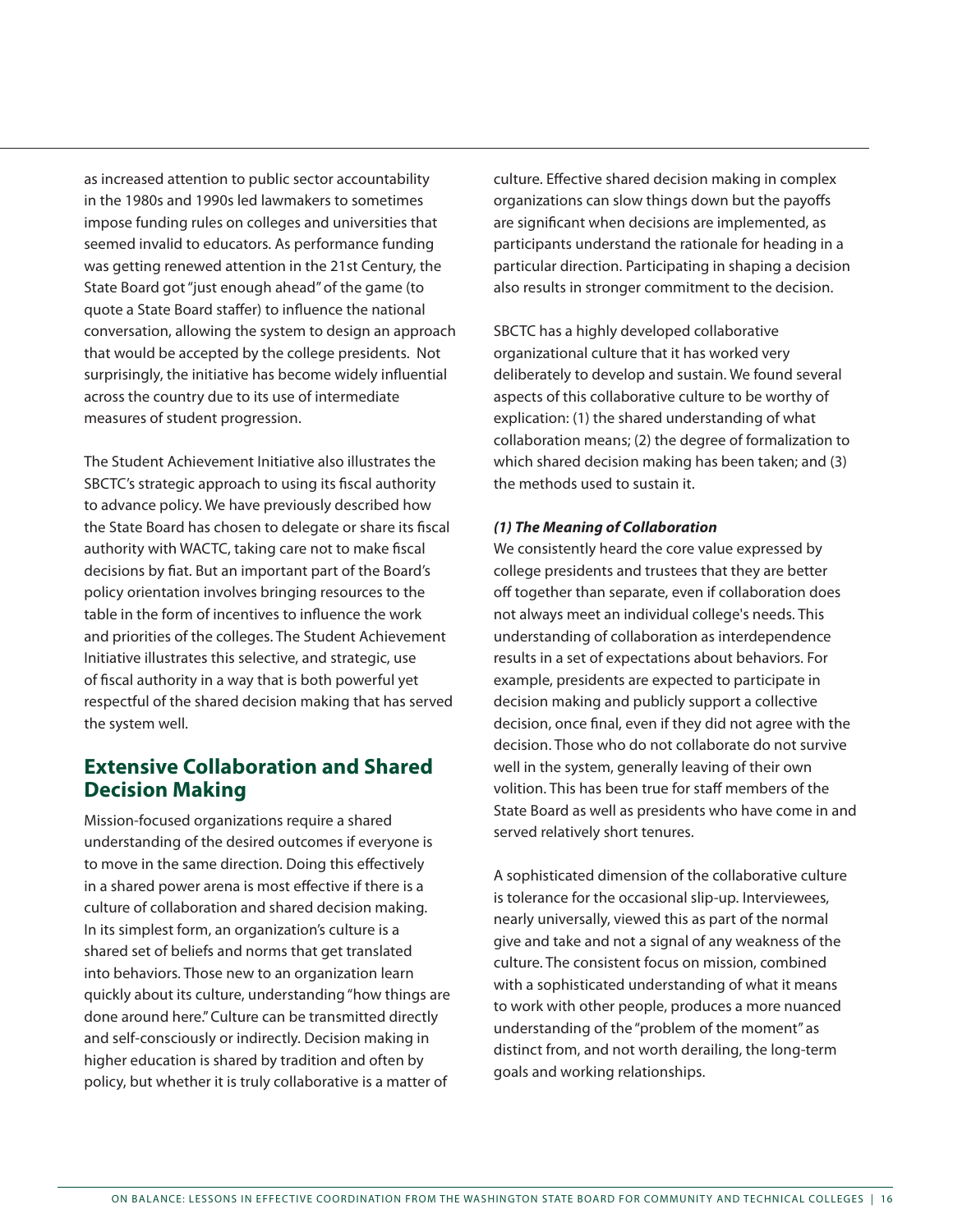## **Organizational and Management Strategies**

*(2) Formalized structure for shared decision making*

A critical aspect of the shared decision making in the college system is the extent to which it has been formalized through the relationship between the State Board and WACTC, the presidents' organization. Among the stated purposes of WACTC are to "increase the effectiveness of community and technical college education in the state of Washington through appropriate joint action and coordination of member institutions" and "to review with and recommend policies and procedures to the Executive Director of the Washington State Board for Community and Technical Colleges."<sup>5</sup>

Under statute, SBCTC has considerable authority to make fiscal and policy decisions on behalf of the system and could impose those decisions on the colleges. In practice, SBCTC has chosen to share several core decision making tasks with WACTC. Most notably, WACTC annually develops and recommends to the State Board the specific allocation of operating and capital budgets for colleges.

As one example of the extensive consultation role played by WACTC, the legislature recently asked SBCTC to report on how the community colleges might become more efficient. Behind the request is a message that the legislature might want to consider some consolidation of colleges and districts. The State Board turned to WACTC for counsel on this potentially contentious effort. The presidents, with staff assistance from SBCTC, have taken the first steps in determining how efficiency might be improved and their work continues as of this writing.

The WACTC structure demonstrates multiple dimensions of effective shared communication and decision making. Rather than an association designed by presidents to lobby the State Board, WACTC has become a critical part of the decision structure through the participation of college presidents, vice presidents, and directors on

committees, commissions, and councils, respectively. SBCTC provides staff support to each of the commissions and councils, a time-intensive task but one that ensures continuity of information. Depending on the nature of the topics under discussion, State Board members themselves may serve as liaisons to the commissions. In this way, the colleges become fully engaged in decision making on consequential activities such that when it comes time to lobby the legislature, college representatives understand the rationale for a given outcome. Struck by the number of meetings that the WACTC structure alone requires, we inquired often about their value and were assured that the meetings are effective and well attended because members understand that important decisions are made at the meetings.

Managing with a large dose of shared culture and collaboration, rather than relying on formulas or rules, requires constant attention and buy-in from all parties. An example of this self-governance is found in the system's approach to the capital outlay budget. Working through WACTC, the presidents compile a rank-ordered list of capital budget projects to be submitted for funding consideration each biennium. As the legislature considers the budget, presidents might be tempted to use local legislators or other powerful connections to help move a project up on the list. In fact, legislators may think they are doing their jobs by helping increase the priority of a local capital project. To protect system cohesion, the presidents have created an "end run" policy, spelling out the expectation that the list will be honored once approved by WACTC, and the financial penalty to be imposed on a college that knowingly works to advance its project at the expense of others. The policy has created an interesting incentive that benefits the system: presidents and trustees lobby their legislators to provide funding to go as far down the list as needed to reach their own projects, clearly benefiting those above them on the list.

5 Constitution, Washington Association of Community and Technical Colleges, Approved November 4, 2011. Retrieved June 26, 2012: http://sbctc.edu/college/documents/WACTC\_Constitution\_Approved\_11\_4\_2011.pdf.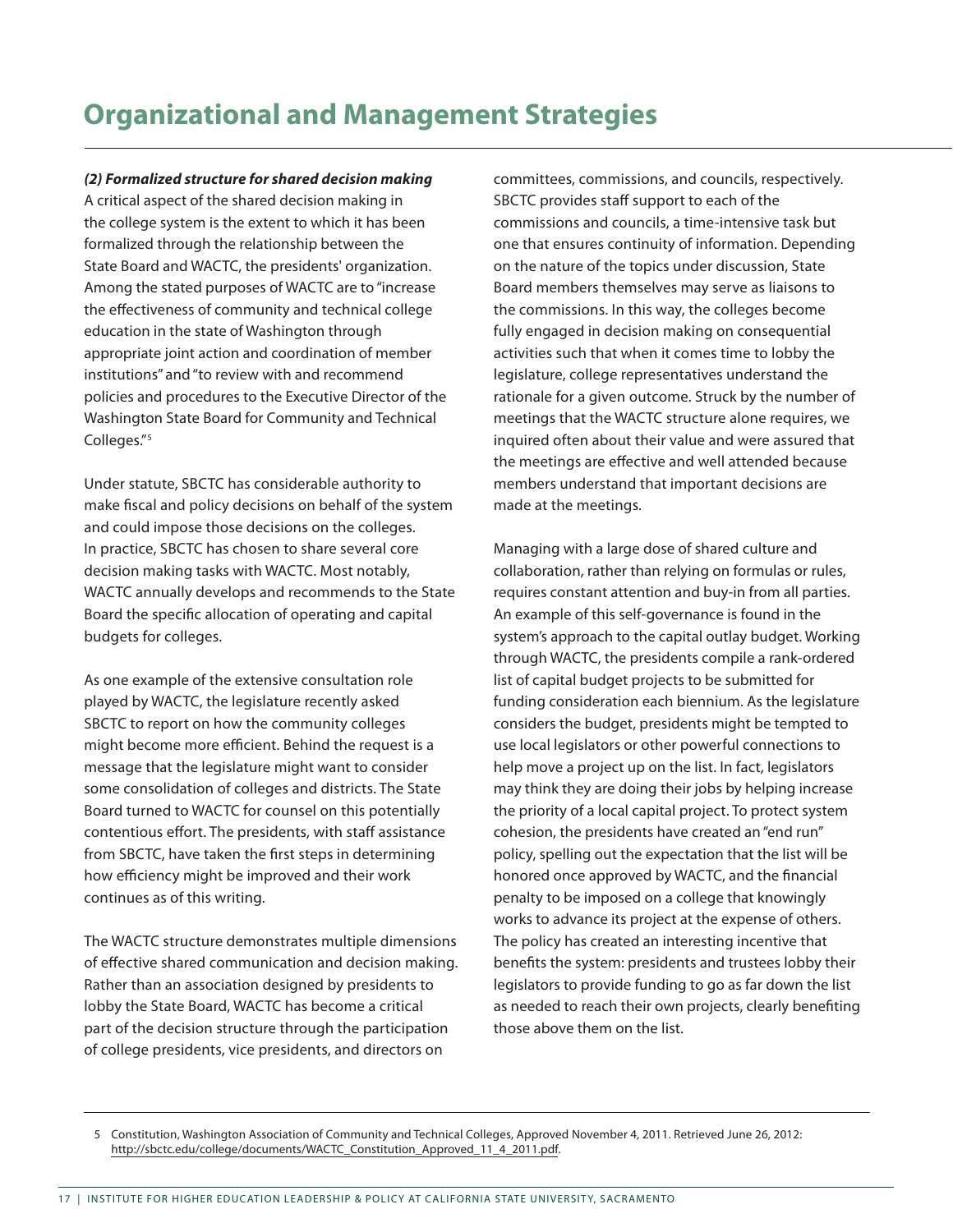Two stories illustrate the depth of commitment to the collective list and the expectation that lawmakers will adhere to it. A college president reported calling his local legislator in a panic because the legislator had independently sought to move a project up on the list. The president implored the legislator to leave it where it was so that the college did not get penalized or appear to be breaking the self-imposed rules. In a recent budget cycle, the governor altered the priorities, arguing that

they developed the point system by which colleges are rewarded for increasing student achievement. They chose colleges to pilot the applied baccalaureate degree. While not free of conflict, this collaborative approach to governing has reduced the likelihood of having the decisions become heavily politicized.

The trustees organization, TACTC, is part of the collaborative decision structure as well. It contributes

athletic facilities should not be funded in this fiscal climate, even though those projects were high enough on the list to make the funding cut. The college presidents and the SBCTC together lobbied hard to leave the list as it was and were ultimately successful. They argued that violating the priority order would threaten much more

than the projects in question – it would threaten the entire cooperative basis the system has developed over the years.

Adoption of the end-run policy signals increasing sophistication in the presidents' collaborative efforts, moving beyond simple cooperation into the realm of self government. Self-governing groups cannot function on good will and good intentions alone. For collaboration to be successful, parties must be willing to engage in the decision-making processes and some sort of consequence must be imposed on those who do not collaborate. The end-run policy provides for this. To our knowledge only one college has been penalized under the system. The mere threat of penalty seems to be enough to reveal potential offenders and largely maintain compliance.

Washington's capital project list is perhaps the best, but not the only, example of the willingness to work together even when it may cost a particular campus. The presidents jointly develop allocation methods for the operating budget and, with a larger task force,

*State Board staff have institutionalized a variety of means to sustain the collaborative culture, none more vital than the hiring process.* 

members to system task forces and funds a State Board staff member to serve as a liaison between TACTC and the State Board. TACTC formed a legislative action committee consisting of one trustee from each college that meets weekly during the legislative session to help engage all trustees in the system's legislative agenda.

Over time, the coordinating structure designed by statute has been augmented by a sophisticated shared decision-making relationship with WACTC and TACTC. Thus, presidents, trustees and the State Board have myriad opportunities to shape and understand decisions and move the system toward a shared goal.

#### *(3) Sustaining Collaborative Culture*

State Board staff have institutionalized a variety of means to sustain the collaborative culture, none more vital than the hiring process. SBCTC capitalizes on the flexibility designed into human resource processes by being very purposeful in its hiring. Throughout the college system there is recognition that ideas from outside the system and the state are valuable but that excessive recruitment from outside can destabilize the culture that has proven so effective. Board staff positions in academic and student affairs units are usually recruited from the colleges (where the culture is similar) while staff for government relations and finance posts who can represent SBCTC to lawmakers are sought from "the hill." Vacancy announcements include a standard statement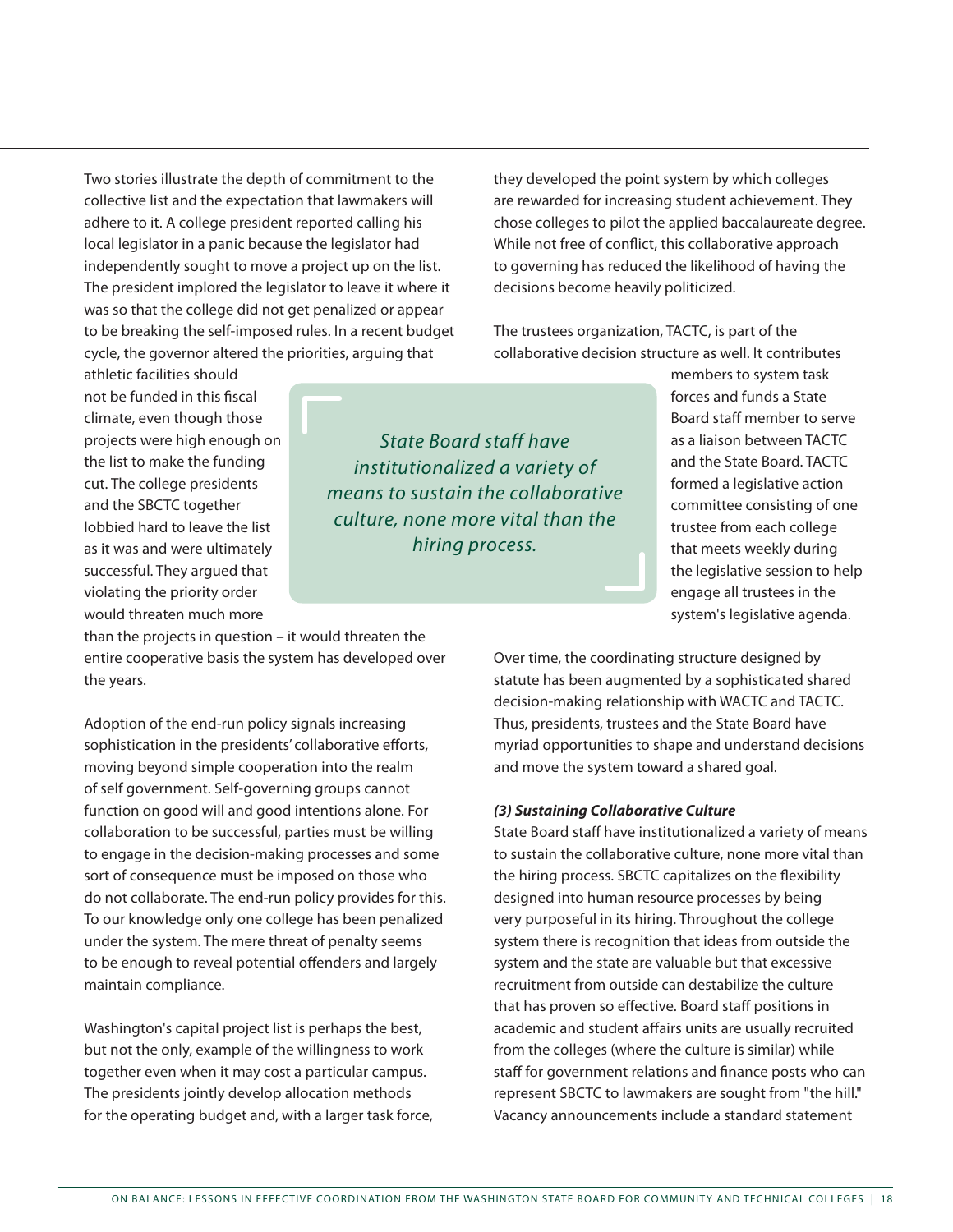## **Organizational and Management Strategies**

describing the nature of the SBCTC work environment, stressing the collaborative culture. Board staff proactively seek out applicants they know from across the system. Applicants often self-select because the culture and reputation of SBCTC are well known.

New staff members are integrated into the collaborative culture through extensive briefings and a staff

manual that contains a comprehensive review of the mission, function, and expectations of staff members. Orienting new staff members is common across organizations. More unusual, but every bit as valuable, is the SBCTC effort to orient new local trustees, who, as governor appointees, might expect to

act independently. Here again, the state board and its staff have been proactive about "on-boarding." Through new member training, trustees are instructed about the way the system works, including the expectation that trustees will "localize" the system message to their local policymakers rather than advocate on behalf of their own colleges as self-interested actors. Similarly, new presidents receive extensive training and are inculcated into the collaborative culture of the Washington SBCTC.

Another means to maintain the culture is the regularly scheduled and well-run meetings that provide an opportunity for newer members to learn, and for more seasoned individuals to demonstrate, the culture of collaboration. Not only new presidents, but all presidents regularly attend briefings and legislative strategy sessions and are expected to be "on message" when called to testify to the state legislature. The cohesion of that message ultimately rests in the hands of the colleges because there is a college in every legislative district. If college presidents and trustees are expected to deliver messages that benefit the entire group, the strong collective culture must prevail.

**Strategic Use of Data** 

In this era of accountability, "data-driven decision making" has become the mantra of organizations seeking to be more accountable to the public and to improve their own effectiveness. Yet it is far easier to talk the talk than to walk the walk. For starters, public organizations often fear that data that expose performance shortfalls will

*In this era of accountability, "datadriven decision making" has become the mantra of organizations seeking to be more accountable to the public and to improve their own effectiveness. Yet it is far easier to talk the talk than to walk the walk.*

be used against them by lawmakers. Moreover, using data for internal improvement requires moving beyond a compliance mode of reporting easily available data. Data that can help those inside the organization understand strengths and weaknesses must be generated and examined across the organization. Many

organizations lack the data systems and the internal capacity to use data in this manner.

The State Board is highly regarded for its extensive use of data for both internal and external purposes and has been strategic in its use of data since before data-driven decision making became fashionable. We learned from previous SBCTC staffers that the data capacity was developed in the 1980s in order to better answer tough questions from the legislature about the system's performance in relation to state needs. By the late 1980s the system possessed a strong research capacity which it has used not only to satisfy its legislative overseers but also to communicate within the system, building a common understanding of mission, needs, and priorities. SBCTC made an early decision to automate compliance reporting in order to devote less time to that and more of its research capacity to long-term and strategic planning. Using this capacity, they have looked for systemic weaknesses and advocated for policies and resources to strengthen performance. In so doing they avoided the poor publicity and criticism that can accompany poor performance and instead gained support for their mission along with a reputation in the state policy community for transparency and honesty with respect to data.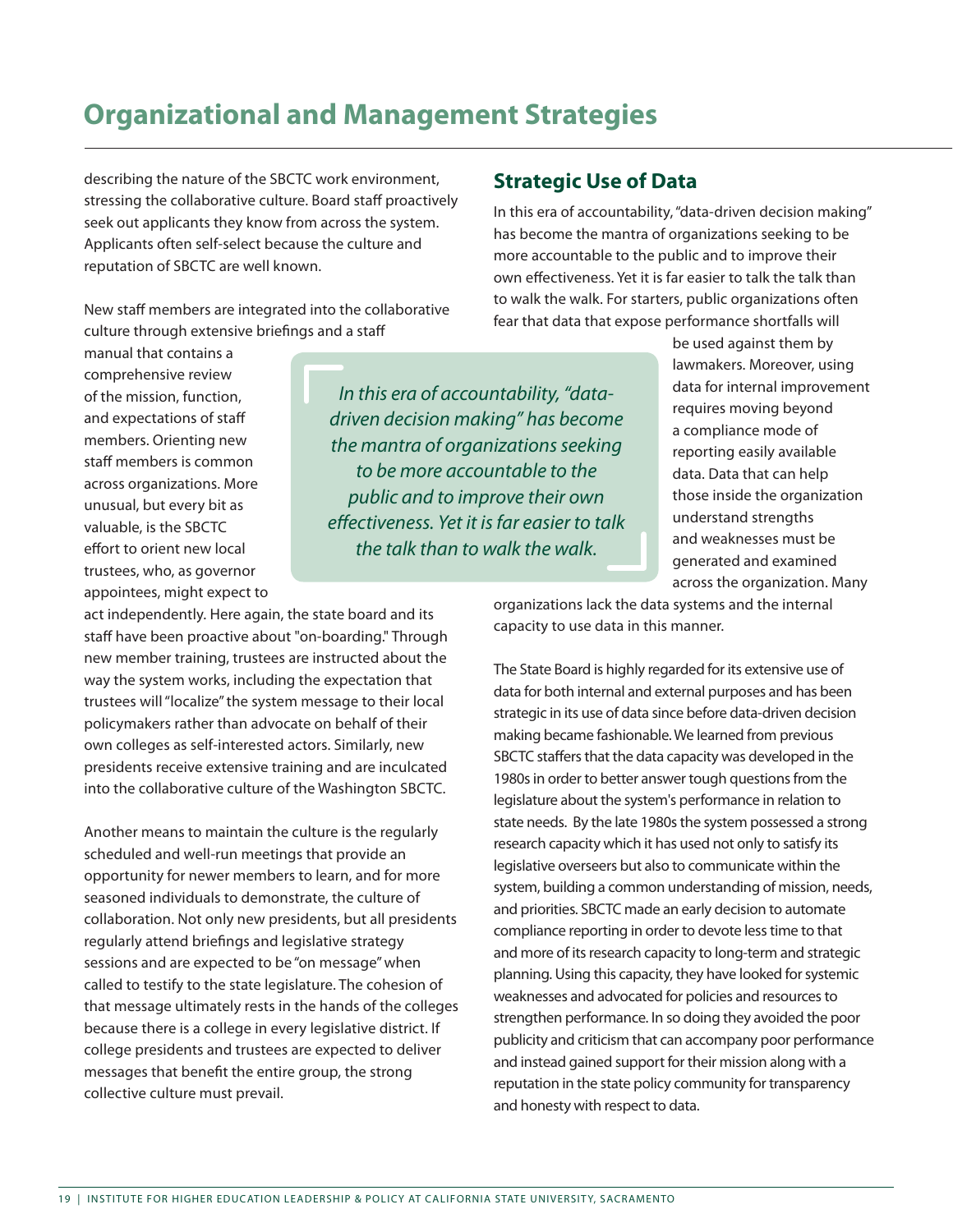Several interviewees trace the Board's sophistication in the use of data to highly contested legislation in 1993 that redirected a portion of unemployment taxes paid by businesses into a workforce training fund. When colleges became eligible for funds, they retooled programs to meet employer needs. The business community, led by Boeing, initially opposed the redirection of the unemployment funds. The community colleges eked out the necessary support for new training money but the upshot was pressure on SBCTC to demonstrate the outcomes of their workforce training programs. This spurred a sharpened focus on measuring and reporting student outcomes to demonstrate that investment in its college system was paying off.

The State Board's data capacity and its partnerships with external researchers have been essential factors in its policy development. The Board's collaboration with researchers at the Community College Research Center at Columbia University generated the "tipping point" and "momentum points" findings that were crucial in the development of I-BEST and the Student

Achievement Initiative. The Board's use of data from the National Center for Higher Education Management Systems (NCHEMS) on the extent of the under-educated adult population was instrumental in cementing its high priority on creating pathways to bring adults from noncredit to credit educational pathways. Data on geographic areas underserved by universities influenced the choice of community colleges to offer applied baccalaureates. The widespread reliance on data to examine outcomes and set policy directions works hand-in-hand with the SBCTC's collaborative approach to policymaking. The use of data to drive decision making can neutralize personal or political agendas that might distract decision makers from the broader mission. In Washington, colleges have come to understand and respect the critical role the State Board staff play in gathering and interpreting data, as no college would have the capacity to do what the Board can do for them. Because data are shared widely across the extensive network of decision-making structures, data capacity is a source of legitimacy for the State Board but not a source of power that is abused.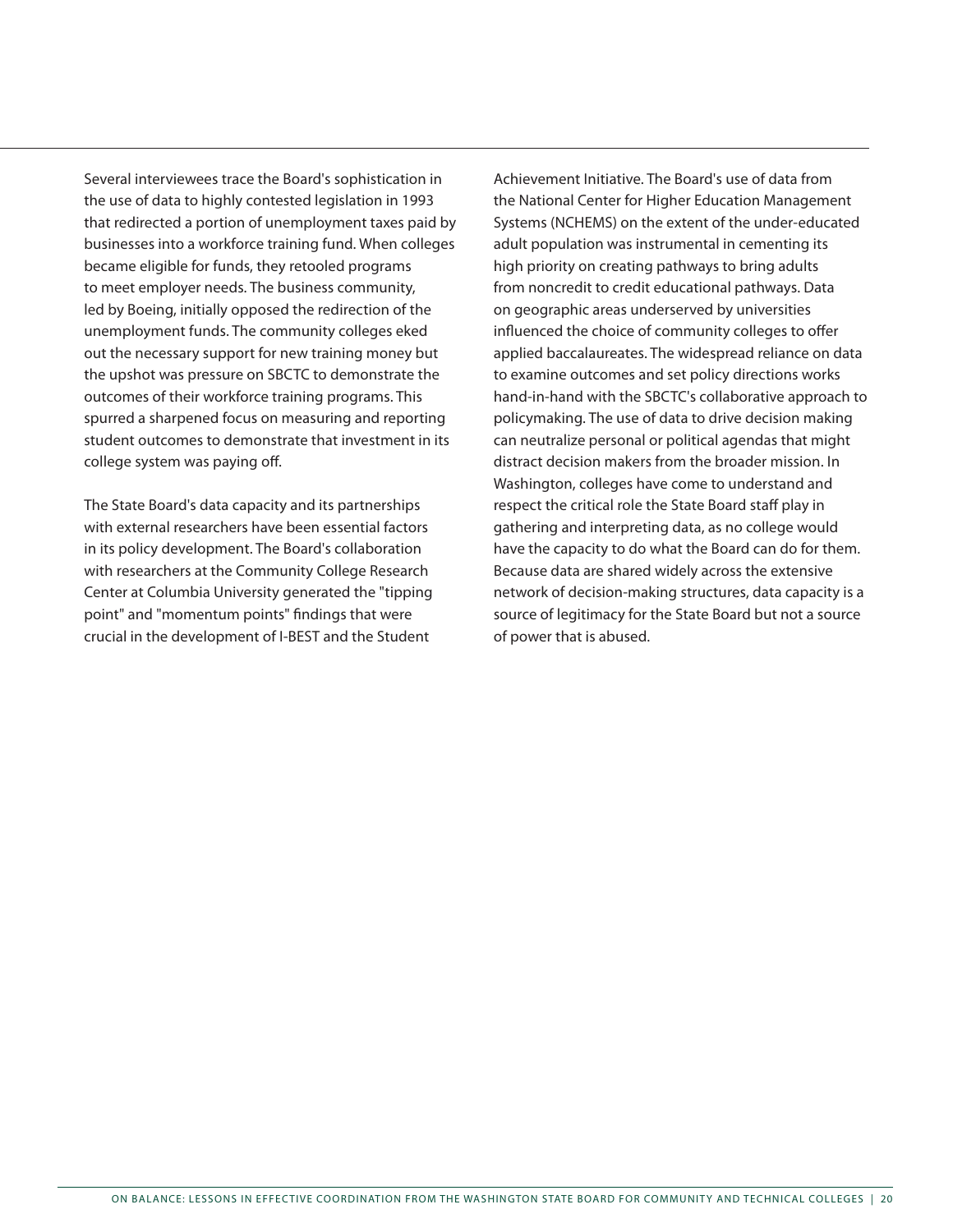# **Coordination - The Ultimate Balancing Act**

Coordinating a set of semiautonomous entities is a distinctly different task than managing or directing. A coordinating role implies that each party has some independent standing that must be respected but that there are benefits to working together. The balancing act that the State Board has performed includes determining when and how to further statewide coordination and when to let local priorities and directions rule. A leader sitting at the state level will rarely have complete information about the impacts of the decision at the local level. Similarly, a college may need to be persuaded of the statewide benefits of an effort that carries a price. Finding the proper balance between local and state decision making is ultimately the job of the State Board.

#### **New Times, New Challenges**

The equilibrium point between local and state decision making has varied over time in Washington. Astute observers note that a shift in the balance of power has occurred in recent years. When longtime executive director Earl Hale retired in 2006, the Board

made it clear that it wanted a stronger role. Current (but soon to retire) executive director Charlie Earl, who succeeded Hale, understood this directive and has acted accordingly. The State Board has also worked to give the trustees organization,

*Presidents, especially those with some tenure in the system, had become accustomed to setting the policy agenda.*

These Board and legislative actions signal a certain impatience with business as usual. As lawmakers attempt to balance shrinking state budgets among competing state services, they are calling for greater efficiency and accountability across state government. A handful of legislators are pushing for more and faster changes

> from the college system. The State Board itself is restless and striving to stay ahead of the legislature to stave off unwanted interference.

The shift to more directives coming from the State Board has left some college

presidents feeling that they are no longer equal partners in running the system. Some claim that presidents have become just one of many stakeholders seeking the ear of State Board members and worry that the consultative processes that have served the system well are eroding. Others, while understandably nervous about the future of their institutions, note that it was probably time for the colleges to be forced to take a hard look at current practices and to accelerate the pace of their decisions. They acknowledge that business as usual might not be sustainable in the current fiscal environment.

A new equilibrium has yet to be achieved. This unsettled balance will likely strain the collaborative culture, testing its mettle as nothing before has. If severe losses are to be distributed, will colleges be able to withstand the pressure to preserve themselves at the expense of others? The economic pressures from state budget downturns are compounded as the public and the

TACTC, a bigger leadership role within the system. Additionally, the legislature has begun to engage more actively in setting the policy agenda for the college system.

Presidents, especially those with some tenure in the system, had become accustomed to setting the policy agenda. Historically, policy innovations began at the college level or at WACTC. But the State Board proposed, in fact mandated, the Student Achievement Initiative and the legislature mandated the efficiency study. In both cases, the details of the policies and their implementation were left to the familiar internal collaborative processes. The State Board was also the force behind the recent *Mission Study*, to identify more specifically the means to implement system priorities, and the Technology Task Force, to develop a plan to update the college system's approach to technology.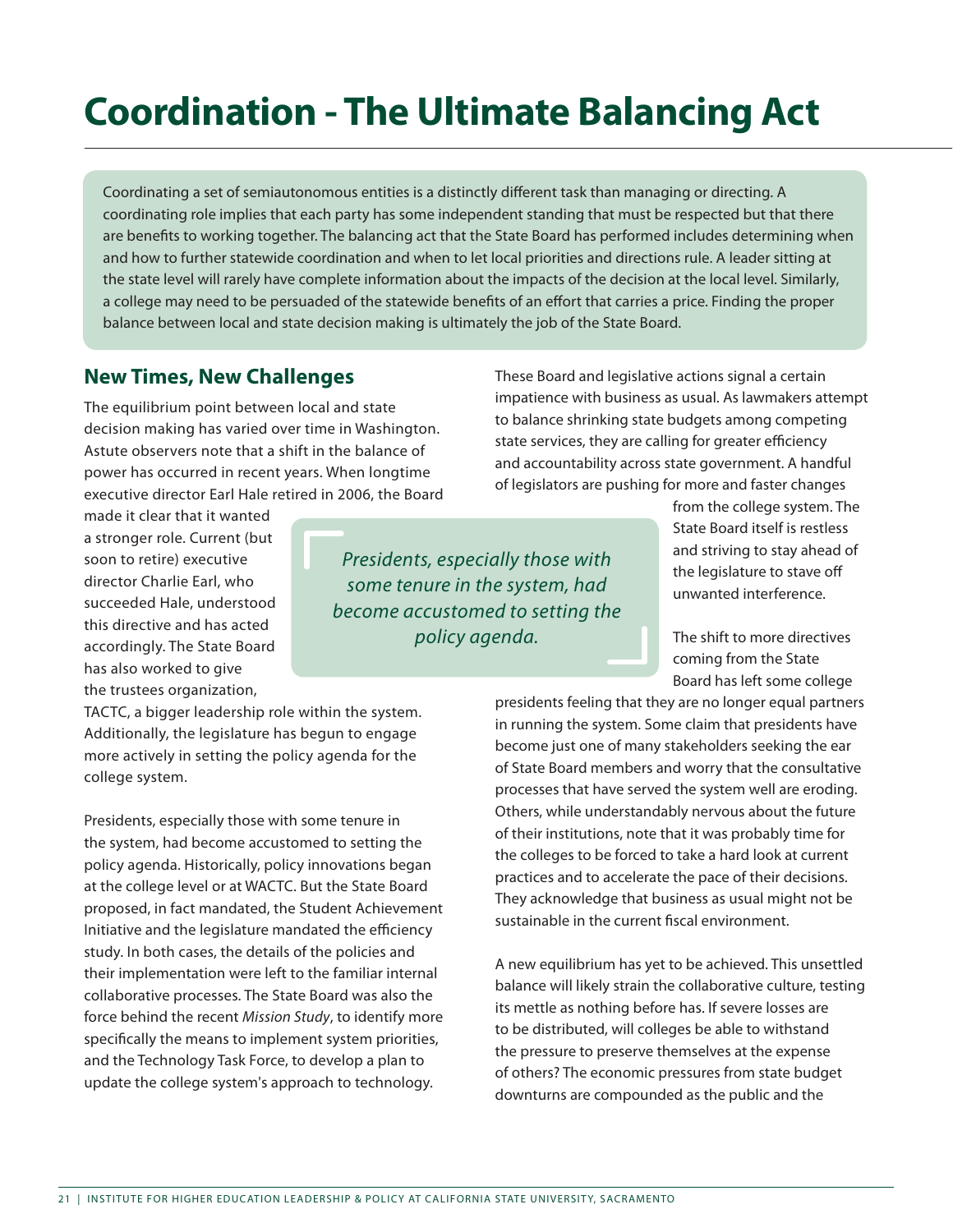federal government raise questions about college costs and accountability. Will Washington's colleges be able to make changes quickly enough, with their consultation processes, to satisfy pressure from the legislature? Will they once again find frameworks that allow for extensive self-governance, or will they work to advance formulas that will benefit some at the expense of others, reflecting comparative political power? Only time will tell.

Many of the most senior staff we interviewed at the State Board and at colleges articulated a sophisticated understanding of the way organizations work; they understood the perspectives of other players even when

those perspectives differed from their own. Much of this understanding seems to center in genuine clarity about the various roles that must be played to keep the system working – the State Board, the college trustees and presidents, the legislature, and key constituencies all have a role to play, as was described eloquently by Earl Hale nearly 20 years ago.<sup>6</sup> That understanding of organizations, and a keen awareness of how the policy process can be used to improve outcomes, should continue to serve the system well. A system that could easily fracture along any number of lines has remained largely unified, continually producing innovative policies to serve their students and the citizens of Washington.

<sup>6</sup> Hale, E. (1994). Management perspectives at the state level. In A.M. Cohen & F.B. Brawer (Eds.), *Managing community colleges: A handbook for effective practice* (pp. 141-165). San Francisco: Jossey-Bass.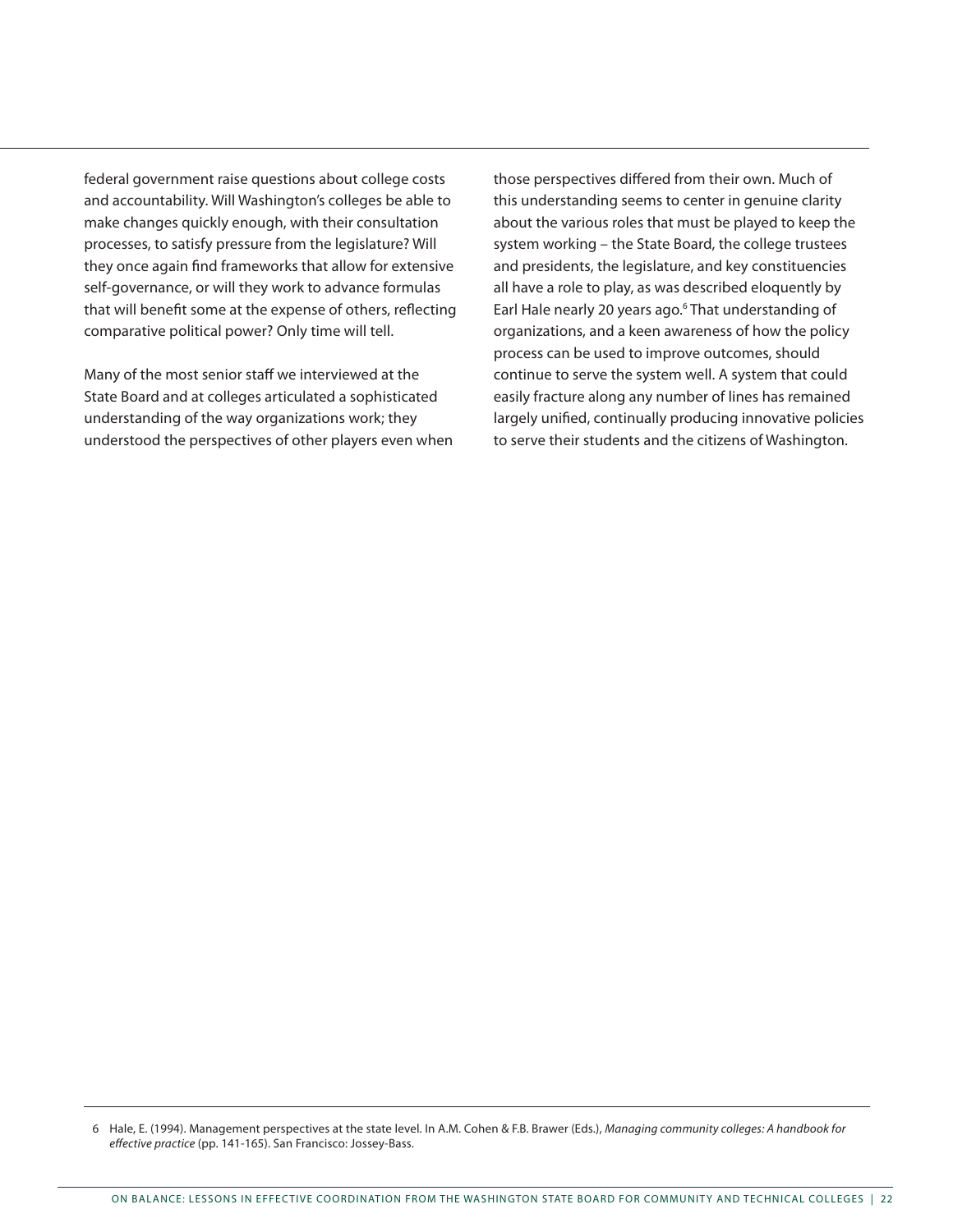# **Self Assessment**

## **Increasing the Effectiveness of Postsecondary Coordination**

**A Companion to "On Balance: Lessons in Effective Coordination from the Washington State Board for Community and Technical Colleges – An Organizational Perspective"**

### **A Framework for Understanding Effectiveness**

Public organizations charged with coordinating higher education institutions face a complex set of tasks. Whether coordinating institutions within one sector or across sectors, such organizations play vital roles in promoting a state's capacity for policy leadership to meet the growing need for an educated citizenry. National experts have emphasized that effective policy capacity requires coordinating entities that can articulate mission and goals, devise strategies for meeting them, and use resources, including relationships with state leaders, to influence policy. Our case study subject, the Washington State Board for Community and Technical Colleges, was selected because of its track record of focusing a diverse constituency on a valuable public mission and using its resources strategically to facilitate large-scale policy changes aimed at making progress toward the mission. Its effectiveness rests in large part on its continual attention to relationships in order to mediate and balance the needs of various state and local parties.

For states interested in improving existing coordinating organizations or designing new ones, we suggest that an assessment of the current context can illuminate possibilities for improvement. Multiple factors interact to create forward momentum and can be leveraged in myriad ways. Thus, the self assessment questions are designed so states can more clearly understand the factors at play in their own situations and more strategically evaluate shortterm and long-term opportunities.

The most critical component in evaluation is honesty. No coordination effort will work if the context is not well understood. Accepting the existing starting point will lead to much better outcomes than attempting to coordinate within a "wished for" context. Over time, of course, better options may become available, but for today you must work with what you have.

Recognizing the different circumstances across states, the self assessment questions do not presume a "right" answer, although clearly there will be circumstances where one condition would be preferable to another. Nothing is beyond improvement; some states will just have a considerably longer road to travel.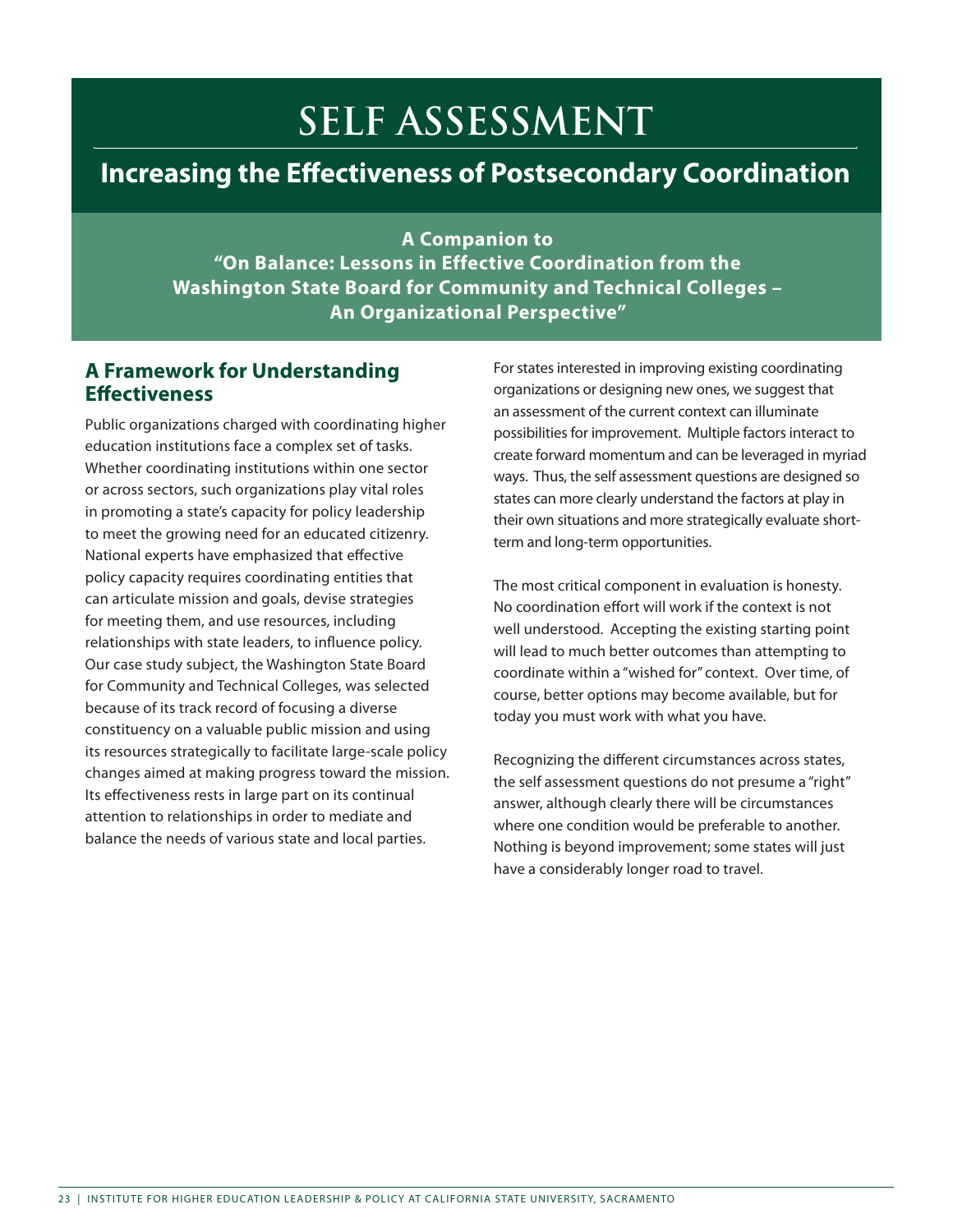The self-assessment questions fall into three categories: the state political and economic context, the design of the coordinating body itself, and the organization and leadership strategies used by the coordinating body. These factors are generalized from the Washington experience. They do not reflect an exhaustive review of the research or experiences of other states.

- **1. State political and economic context.** The political culture of a state shapes expectations about the role of government, the degree of centralization of power, the level of legislative oversight, the function of interest groups – expectations that affect how postsecondary education operates. These cultural aspects of state contexts change slowly if at all. Economic aspects of a state's context may change somewhat more readily as industries shrink and grow and state fiscal circumstances improve or worsen. Differing economic situations will place different demands on higher education institutions. Those seeking to improve postsecondary coordination must understand the constraints and opportunities presented by their own prevailing state contexts.
- **2. Institutional design.** Coordinating bodies have specific formal governance structures and rules, usually created by statute. These can be changed, given sufficient time and political will, and many states are making or considering such changes. States should be aware of (a) how well institutional design, and the formal powers it bestows, matches public expectations about basic distributions of powers and functions and (b) the implications of institutional design for the kinds of funding, people and relationships needed to make it work.

#### **3. Organization and leadership strategies.**

The leaders of coordinating entities must devise strategies for success while understanding the constraints imposed by the existing political and economic culture and the institution's design. The best design can be wasted, or undermined, by poor leadership and poor choice of strategies. Conversely, gifted leadership can overcome serious deficits in formal power. Unless the formal design is so flawed that even gifted leaders can't make it work, attending to organizational leadership offers more and shorterterm opportunities to increase effectiveness of the coordinating function.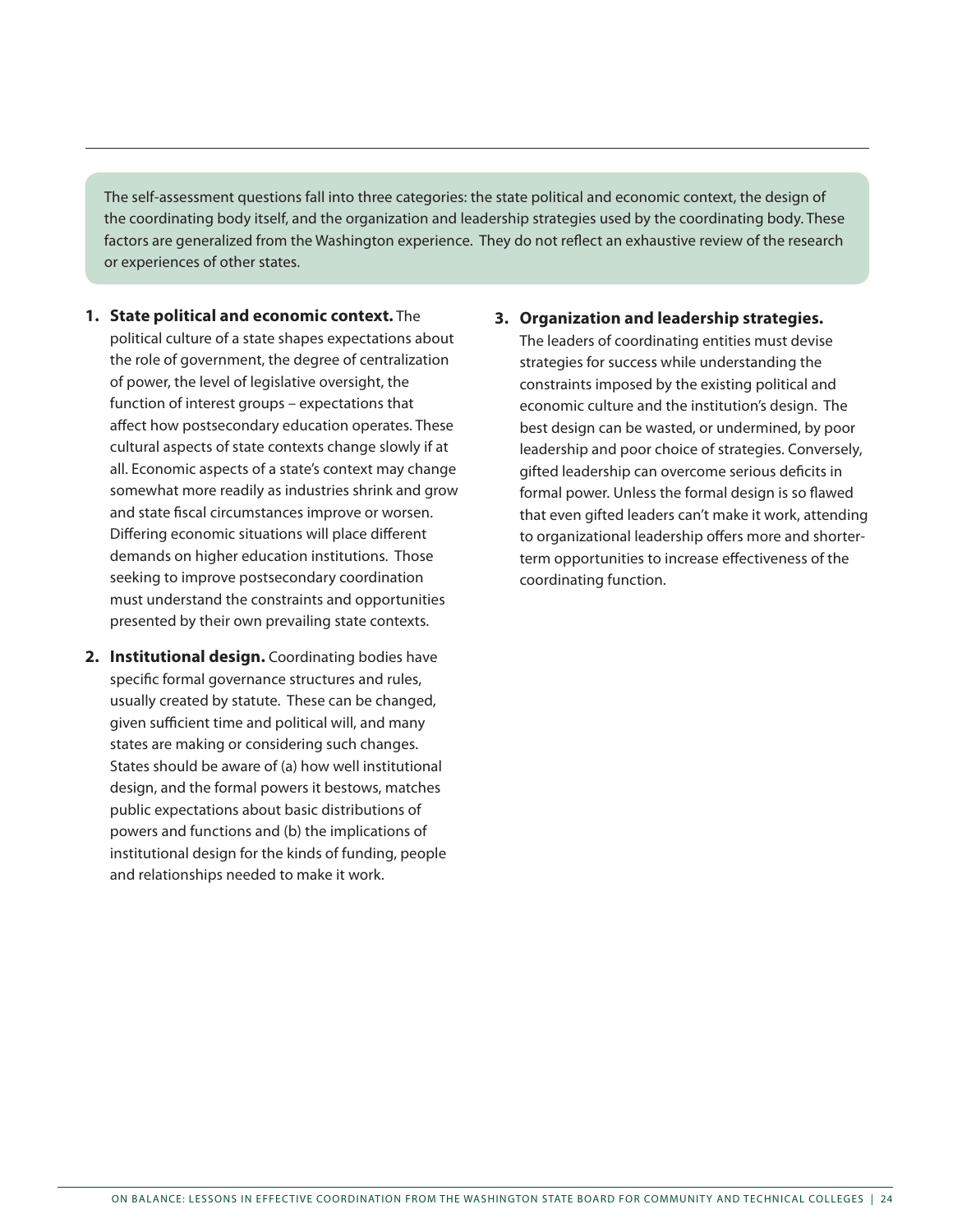## **Self Assessment Increasing the Effectiveness of Postsecondary Coordination**

The following questions are intended to help individuals in other states, or those working with other states, understand what opportunities may exist to improve the coordination function. We organize the questions by the three-part framework of state context, institutional design, and organizational leadership to make it clear at what level these potential change agents might need to focus their attention.

## **How to Interpret the Self-assessment Results**

The instrument is not designed to produce a quantifiable score but rather, to get users to think about the relative strengths and weaknesses, or the assets and deficits, that are facing a state with regard to postsecondary coordination. It is akin to an environmental scan in traditional strategic planning. Rather than identifying a "wished for" context, one must begin with what exists. It will be important for users of the self-assessment to think in terms of assets and deficits both within and across the three "buckets" of state context, institutional design, and organizational leadership. Changes in some areas may be more attainable than in others and improvements in one area might be able to compensate for deficits in others. The findings are highly state-specific and there are no right answers. But it is important for those invested in the coordination function for a specific state to take a holistic view across the three categories. For example, institutional design features that work well in a state with a highly collaborative political culture, like Washington, may not work well in states with hyperpartisan political cultures or with faculty unions that are more active in state-level policy than is the case in Washington.

Users of the self-assessment should look for opportunities to address identified deficits. It may be possible, for example, to influence state contextual factors by mobilizing populations that have not been sufficiently engaged, perhaps by demonstrating links between postsecondary issues and other highpriority issues or by communicating problems in more meaningful ways. Another possibility is to consider some temporary, ad hoc structures to work around identified deficits in the short term while longer-term solutions are developed. Effective coordination is difficult – hence the genesis of this case study subject. The self-assessment is intended to illuminate possibilities for improvement – even as it will likely point to some daunting challenges. We caution users that the strategies that emerge from this assessment may well require a long view of the change process and associated patience. Those working in government often experience that policy change occurs at a snail's pace. The same may be said of organizational change. Legitimate, meaning widely accepted, change takes a long time to take effect. Keeping an eye on the long-term objectives will be important, as the pace of change can be slow and distractions numerous.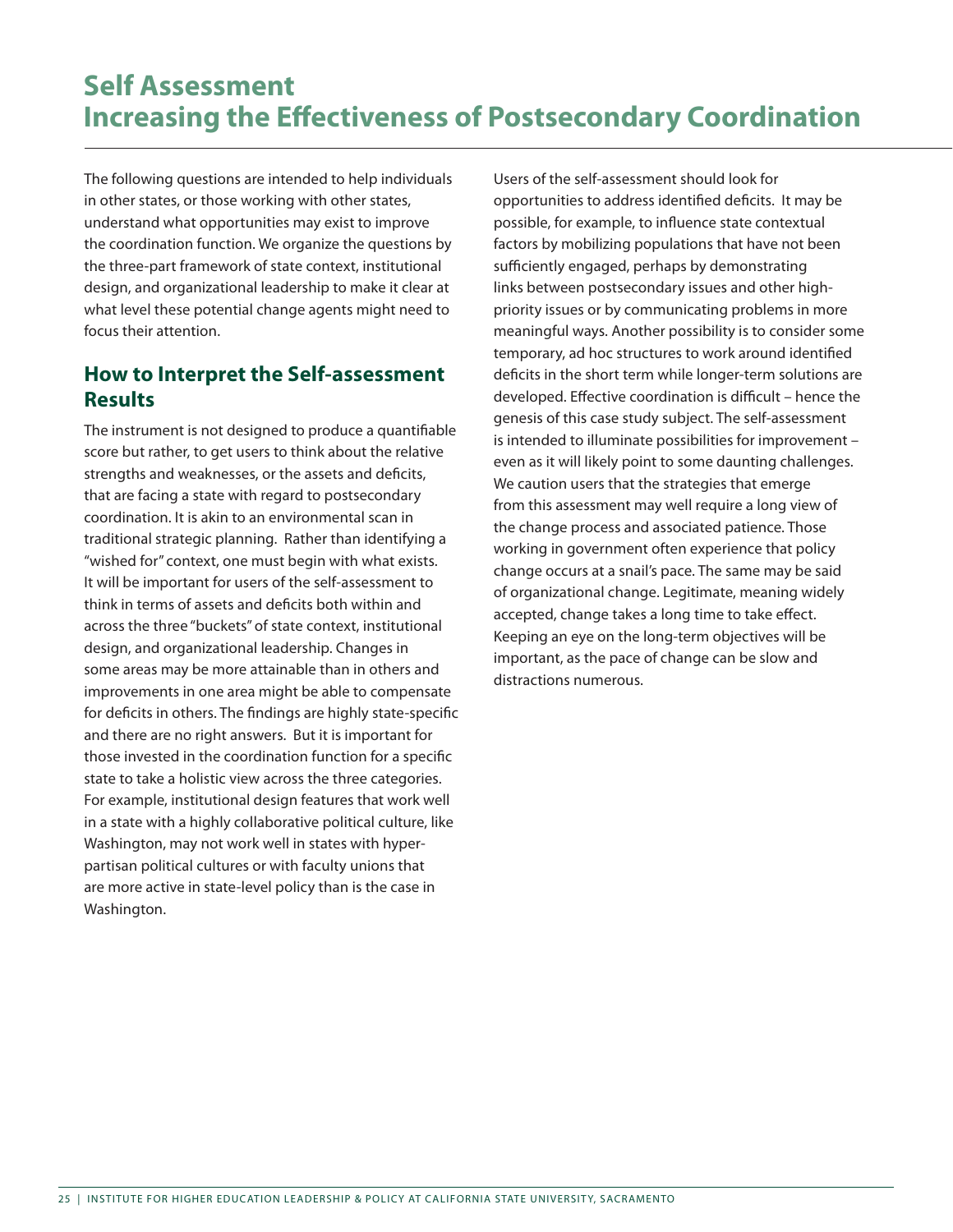## **Key Questions for a State's Self-assessment**

#### **State Context**

This set of questions begins by inquiring broadly about the economy of the state, the political culture, and the degree of oversight that characterizes the power relationships between state government and postsecondary institutions, including the coordinating entity. Much of this will be simply background information as these features are not likely to change, but they are a critical part of the background understanding. Responses to these questions should clarify the extent and level of state involvement in postsecondary education and whether authority is concentrated with the governor, the legislature, or passed on to a coordinating entity (CE).

- 1. What are the basic drivers of the state's economy? Have those been relatively stable over time?
- 2. Generally speaking, are policy and fiscal matters traditionally handled locally or at the state level; i.e., is the accepted locus of decision making largely centralized or decentralized?
- 3. Are state laws generally adopted in a broad frame with details left to the agency or local level to work out or are they highly detailed and specific?
- 4. Is the political atmosphere highly polarized around partisan lines? If so, has higher education become part of the politically partisan debate?
- 5. Does the governor traditionally play a strong institutional role in influencing the postsecondary system?
- 6. Is the postsecondary culture one of competition or collaboration among institutions?
- 7. To what extent do local colleges compete against each other in the legislative arena, either via the college representatives or via local legislators?
- 8. What level of oversight do lawmakers typically provide to the existing CE?
- 9. To what extent is the CE expected to centralize priorities, operating procedures, programs, and policies across the constituent institutions? Are expectations geared towards an articulated state vision or local differentiation?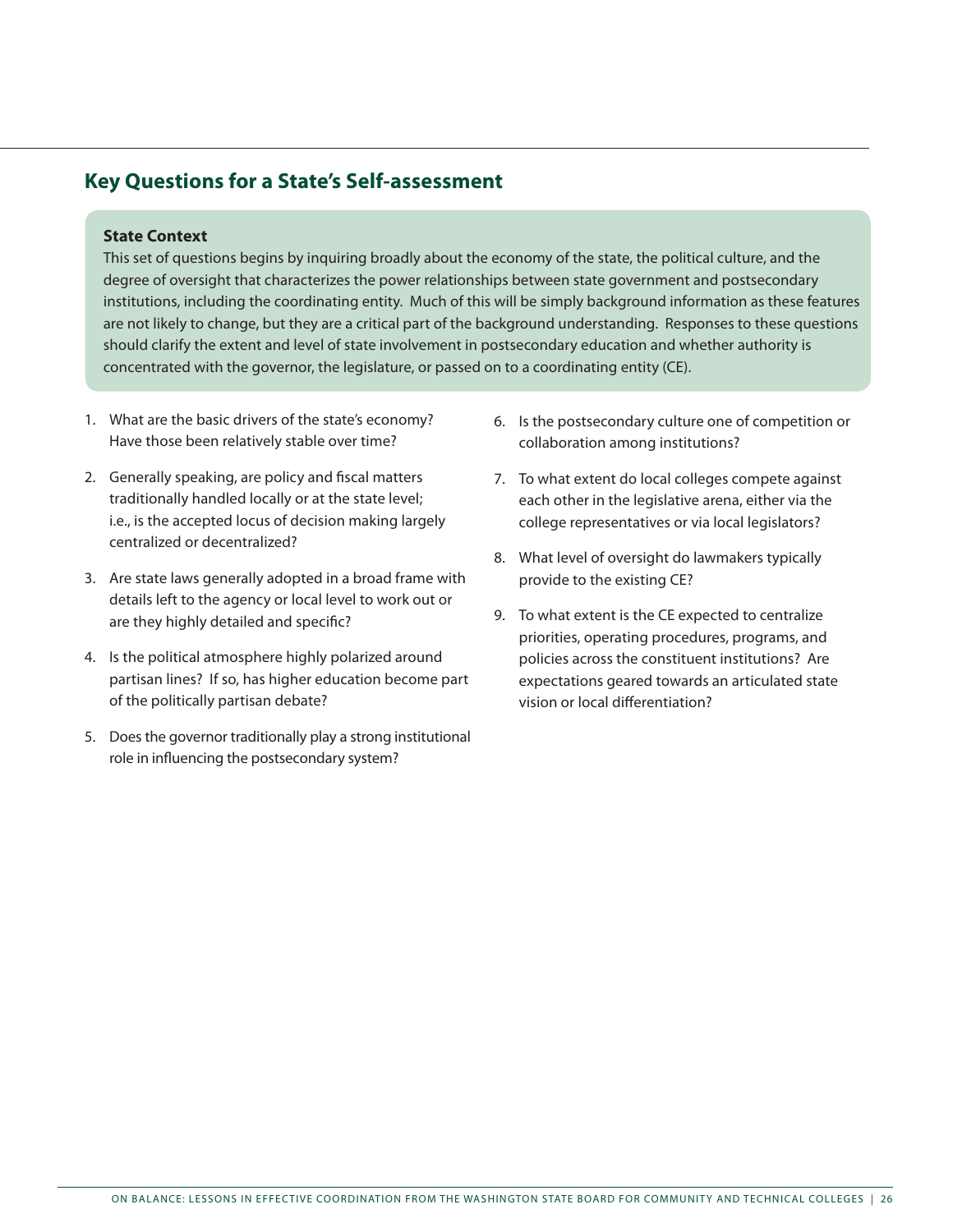## **Self Assessment Increasing the Effectiveness of Postsecondary Coordination**

#### **Institutional Design**

Institutional design, or formal governance structure, likely reflects state culture to a great extent. Therefore, it is important to consider answers to the previous section when assessing institutional design. For those states that have an existing coordinating entity, reviewing the design elements will be helpful for understanding the authority that the board has been granted. For others it may suggest alternatives for their state. Major topics for consideration here include the statutory basis of governing bodies, the scope of authority over fiscal and policy decisions, and relationships to other education entities. These questions should help clarify whether the CE has sufficient authority to match its charge and the expectations for its performance. Different combinations of these design components offer different opportunities for effective coordination but some options may be constrained by state context.

- 10. What is the scope of the stated mission and purpose of the CE? Is it comprehensive or more narrowly prescribed? What does the scope of the mission imply for relationships with other educational institutions?
- 11. Does the statutory basis of the governing board facilitate implementation of a coherent statewide agenda?
- 12. Is the CE role primarily designed as a regulator or a facilitator of constituent institutions? Do the assigned tasks reflect the role?
- 13. How is funding distributed from the state to colleges? Does the CE have a meaningful role in determining distributions or is it a pre-determined formula approach?
- 14. How much control does the CE have over the use of system resources? Can it meaningfully influence the use of institutional resources in pursuit of systemwide priorities? To what extent is resource use predetermined by legislative or gubernatorial mandates?
- 15. What is the mix of state and local revenues for the system? How does this mix affect the ability of the CE to build a cohesive agenda?
- 16. To what extent is the CE dependent on other educational agencies to fully achieve its mission?
- 17. How much control does the coordinating entity have over hiring its own staff?
- 18. What is the role of local trustees? Are they elected? Appointed?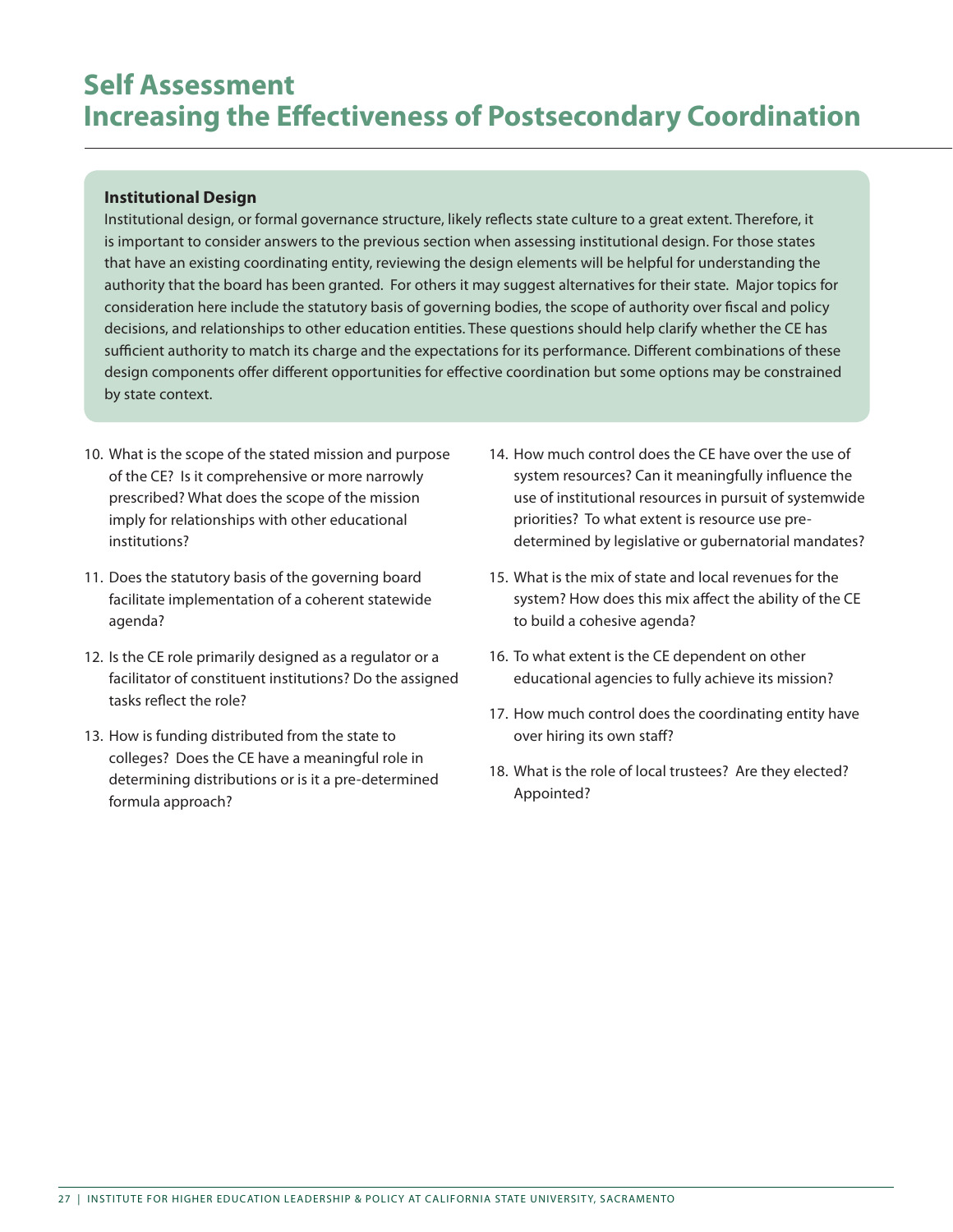#### **Organizational Leadership**

Once the context and design elements are understood, a CE can begin to better understand the type of coordination role it might most effectively play. For some states coordination is effectively achieved by helping myriad local entities stay relatively united at the policy level while respecting the local differences. Other states may find that extensive control is vested (historically and/or in statute) in the legislature and thus legislative relations might take center stage in the management of relationships and setting of organizational strategies. The critical component for this section is seeking alignment of the CE with the authority, expectations, and resources at its disposal. For any state, the principal leadership challenge is to set the organization on a path to fulfill its mission. Important elements in this section include mission clarity, cultivation of support from key constituencies, and development of a staff with the requisite skills to meet the mission.

- 19. How actively does the CE seek to identify a mission of value, focus on it, and communicate clearly about the mission?
- 20. Does the CE board appropriately apportion its time between strategy/policy oversight versus rulemaking given its mission?
- 21. Does the CE staff appropriately apportion its time between strategy/policy oversight versus rulemaking given its mission?
- 22. Does CE leadership exercise its leadership so as to earn or keep the appropriate level of confidence from lawmakers?
- 23. Are external constituencies identified? Are working relationships cultivated?
- 24. How well does the assignment of roles and responsibilities to CE staff align with the expectations of state lawmakers for the degree of centralization of the system?
- 25. How well does the assignment of roles and responsibilities to CE staff align with what college leaders expect and will be comfortable with?
- 26. Do senior CE staff have appropriate professional backgrounds to work effectively with colleges and lawmakers, as appropriate to their assignments and expectations of the CE?
	- a. Do governmental relations staff understand the culture of the capital?
	- b. Do budget staff understand the legislative appropriations process and campus fiscal management?
	- c. Do educational program and policy staff understand the campus culture?
- 27. Does the CE and do the colleges have a wellcoordinated approach to dealing with outside constituencies, such as business and labor?
- 28. Does the director have the interpersonal skills to understand and balance state and local perspectives, including working effectively with internal and external constituencies?
- 29. Is there good information flow within and across the CE and the colleges?
- 30. Are local trustees utilized to help express system priorities to the public and to lawmakers?
- 31. Does the CE have sufficient data capacity to understand systemwide performance in relation to state and local needs?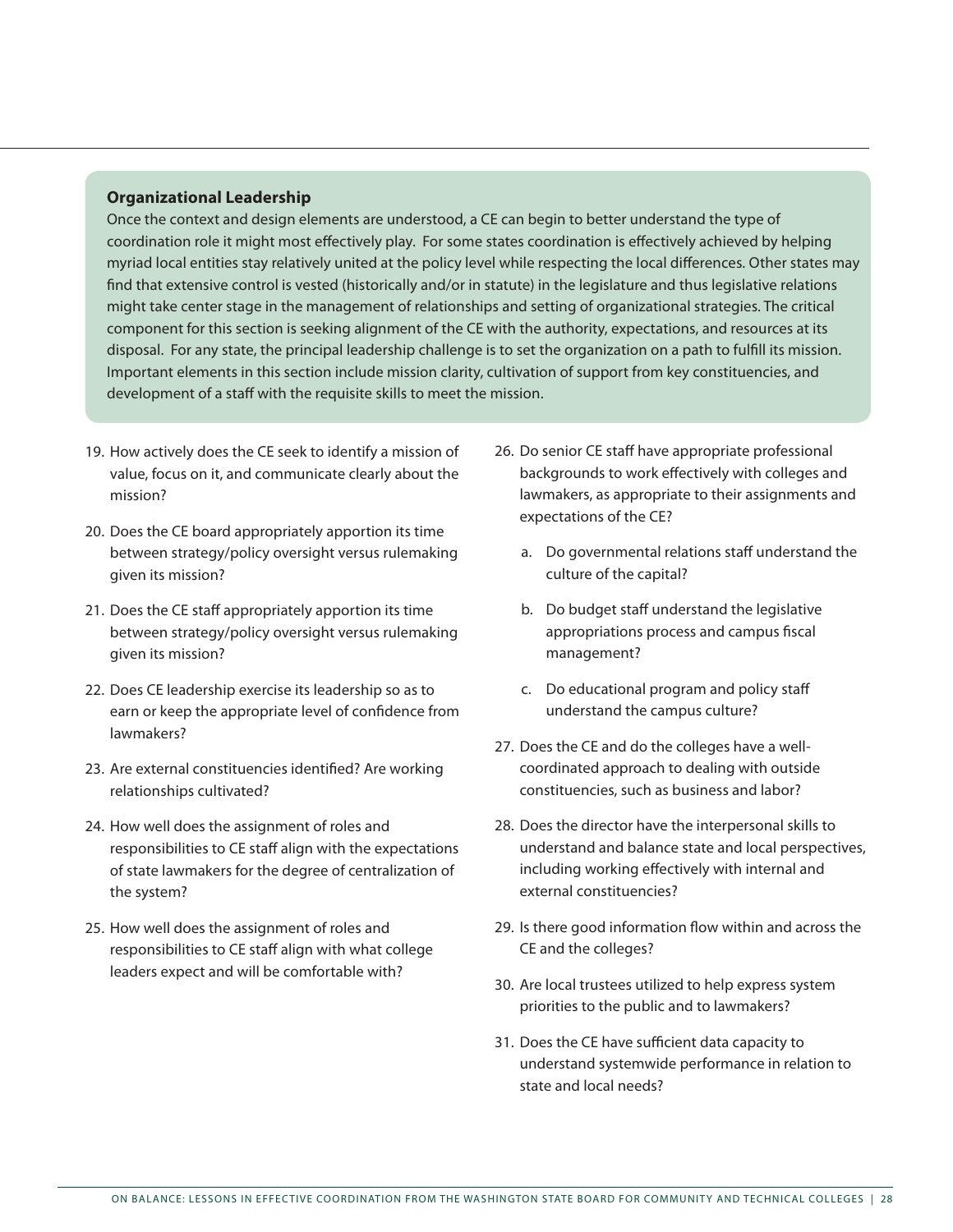## **Self Assessment Increasing the Effectiveness of Postsecondary Coordination**

#### **Putting the Pieces Together**

Once you have considered the above questions you will begin assessing what the combination of factors means for your state. As a starting point in putting the pieces together, we suggest considering these two questions:

- 1. Does the CE's institutional design, (i.e., the formal structure and powers) match the expectation by state lawmakers for the mission and functioning of the CE?
- 2. Does the capacity of the CE organization, (i.e., leadership, staffing, relationships) allow the CE to discharge its formal mission and duties?

The range of possible combinations of answers to these questions is boundless and there is no one best set of answers. We believe that thoughtful consideration of these questions can help those engaged in working to improve postsecondary coordination better understand the relevant context, the value of core design, and ways to align organizational operations with expectations.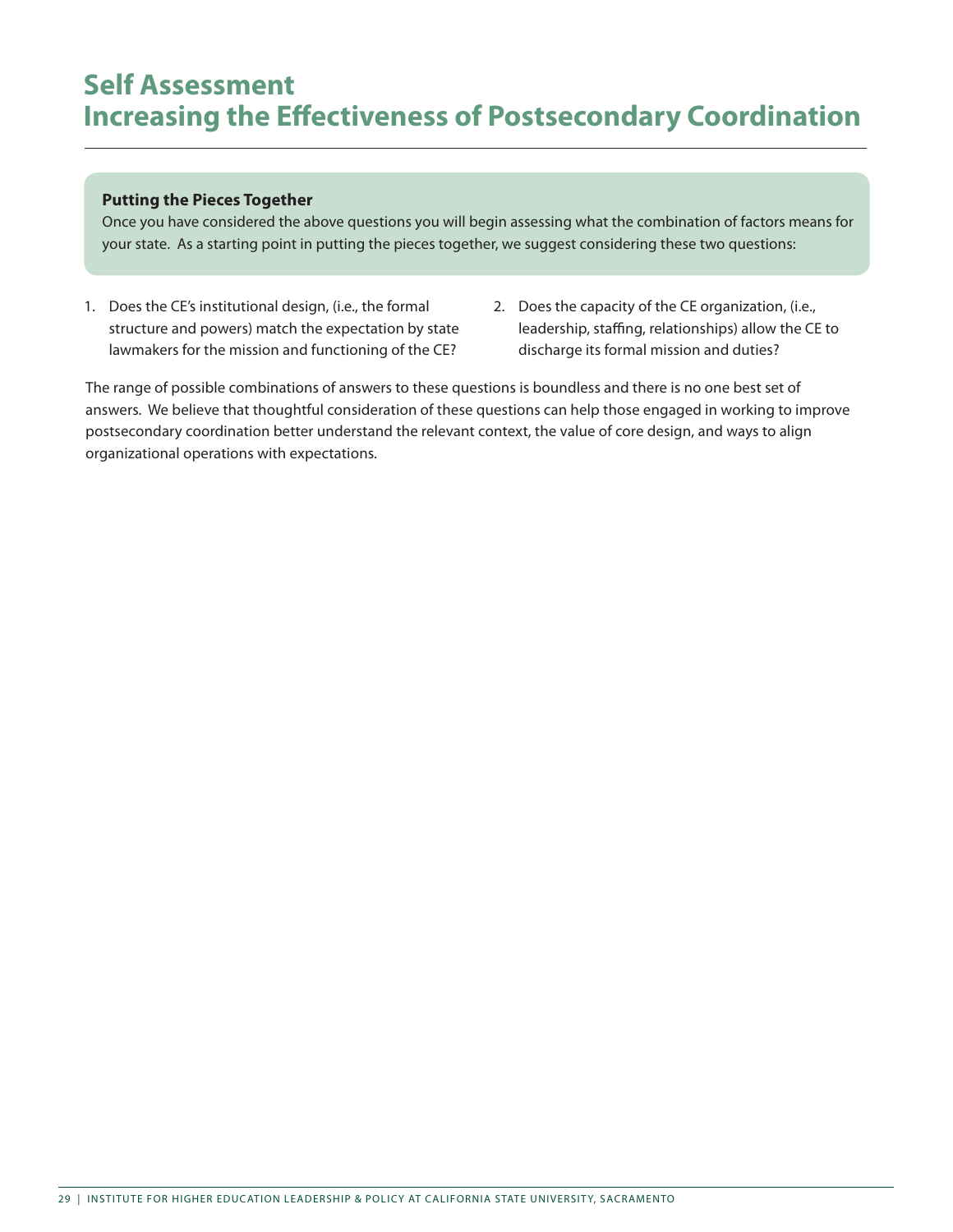# **Appendix A**

## **SBCTC Notable Policy Innovations – Descriptions and References**

#### **Running Start**

Running Start is a program dating to the 1990s that allows 11th and 12th grade students to enroll in courses at any of Washington's community and technical colleges, giving them an early start on their postsecondary educations. Students in Running Start receive both high school and college credit for their courses.

Washington State Board for Community and Technical Colleges (2012). *Running Start Annual Progress Report*. Olympia, WA: Author.

Washington State Board for Community and Technical Colleges (2012). *Running Start Program*. Retrieved from http://www.sbctc.ctc.edu/college/s\_runningstart.aspx.

#### **Worker Retraining**

In 1993, the Washington legislature enacted the Workforce Employment and Training Act, a program that serves dislocated and unemployed workers by offering occupational training to prepare them for future careers. Specifically, the funds from the Workforce Employment and Training Act help workers pay for training programs and assist community and technical colleges in improving programs to update equipment and revise curriculum.

Washington State Board for Community and Technical Colleges (2012). *Worker Retraining*. Retrieved from http:// www.sbctc.ctc.edu/college/\_e-wkforceworkerretraining.aspx.

#### **Centers of Excellence**

Centers of Excellence are statewide institutions that provide leadership in a targeted industry. The Centers serve as statewide liaisons to business, industry, labor and Washington's education systems, working to ensure information and resources are shared among the different stakeholders. Specific to education, the centers look to coordinate programs and the training they provide, to ensure programs are aligned with businesses' needs, and to assist schools in offering relevant

training. Currently there are ten Centers of Excellence, focusing on: Agriculture, Allied Health, Aerospace and Advanced Materials Manufacturing, Clean Energy, Construction, Education, Homeland Security, Information and Computing Technology, International Trade, Transportation, and Logistics, and Marine Manufacturing and Technology.

Washington State Board for Community and Technical Colleges (2012). *Centers of Excellence*. Retrieved from http://www.sbctc.edu/college/\_ewkforcecentersofexcellence.aspx.

Washington State Board for Community and Technical Colleges (2009, February 27). Retrieved from http:// www.sbctc.edu/college/workforce/revised\_final\_coe\_ vision\_mission\_ends.pdf.

#### **Integrated Basic Education and Skills Training (I-BEST)**

I-BEST's model integrates adult basic skills education and postsecondary occupational training. Each class has two teachers, a basic skills instructor and a college-level career-technical faculty, who jointly design and teach college-level occupational courses to students in need of adult basic education. I-BEST programs are required to include college-level occupational credits that are part of a career pathway and must be in a field deemed highdemand locally.

Jenkins, D., Zeidenberg, M., & Kienzl, G. (2009). *Educational Outcomes of I-BEST Washington State Community and Technical College System's Integrated Basic Education and Skills Training Program: Findings from a Multivariate Analysis*. New York: Community College Research Center, Teachers College, Columbia University.

Prince, D. & Jenkins, D. (2005). *Building Pathways to Success for Low-Skill Adult Students: Lessons for Community College Policy and Practice from a Statewide Longitudinal Tracking Study*. New York: Community College Research Center, Teachers College, Columbia University.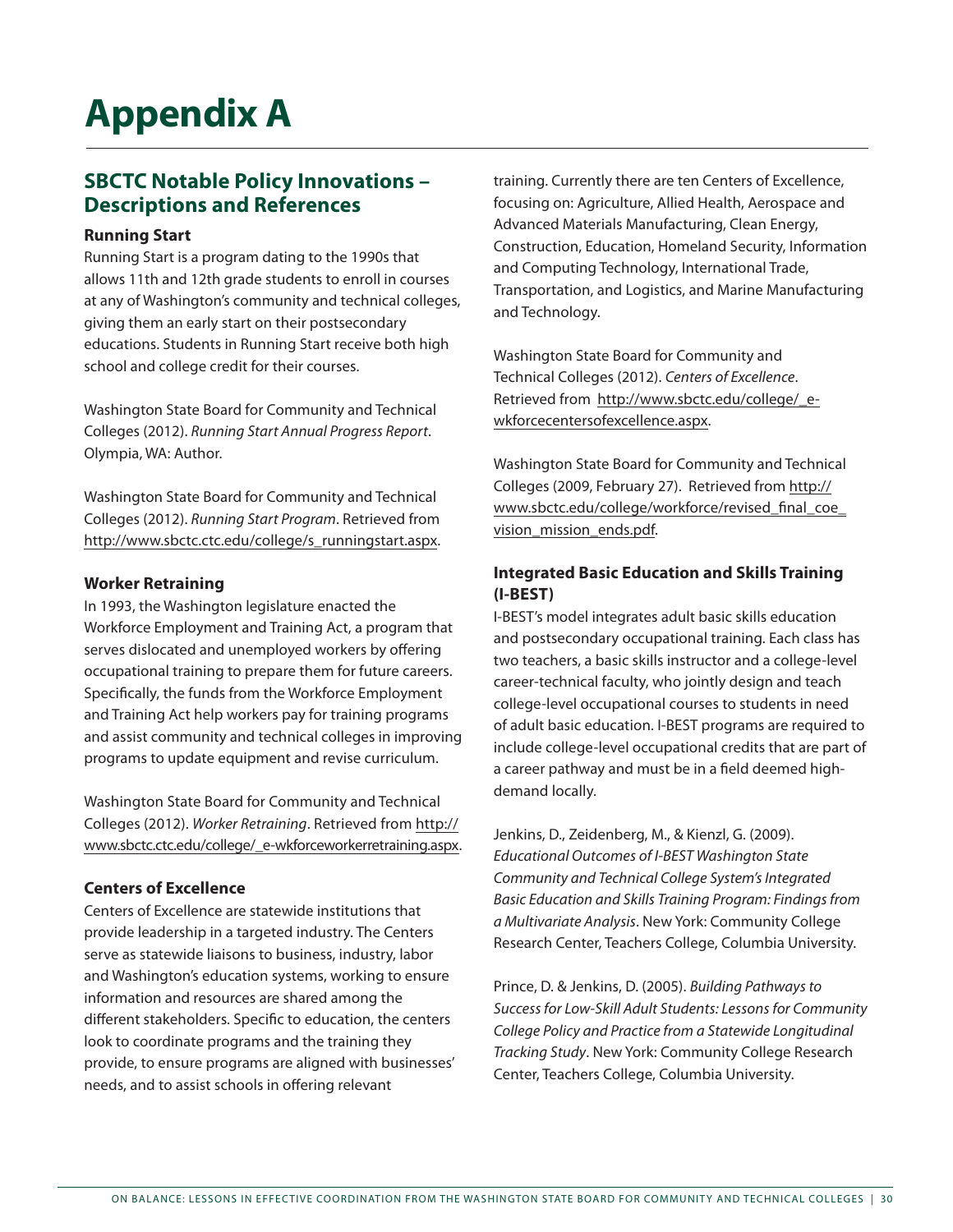## **Appendix A**

Washington State Board for Community and Technical Colleges (2012). *Integrated Basic Education and Skills Training (I-BEST)*. Retrieved from http://www.sbctc.ctc.edu/ college/e\_integratedbasiceducationandskillstraining.aspx.

Washington State Board for Community and Technical Colleges (2008). *Increasing Student Achievement for Basic Skills Students*. Olympia, WA: Author.

Washington State Board for Community and Technical Colleges (2005). *I-BEST: A Program Integrating Adult Basic Education and Workforce Training*. Olympia, WA: Author.

#### **Applied Baccalaureates**

In 2005, the Legislature gave the SBCTC authority to select community and technical colleges for pilot programs offering an applied baccalaureate degree. In 2010, legislation gave the SBCTC the authority to remove the pilot status from applied baccalaureate programs. There are currently eight applied bachelor programs at Washington's community and technical colleges. Applied baccalaureates are designed to fill specific skill gaps and serve students seeking degrees in technical areas with limited opportunities available at four-year colleges.

Washington State Board for Community and Technical Colleges (2011, July). *Applied Baccalaureate Degree Program Approval Process*. Retrieved from http://www. sbctc.ctc.edu/college/education/applied\_baccalaureate\_ degree\_program\_approval\_process\_july2011\_000.pdf.

Washington State Board for Community and Technical Colleges (2012). *Applied Baccalaureate Degrees at Community and Technical Colleges.* Retrieved from http:// www.sbctc.ctc.edu/college/e\_appliedbaccalaureates.aspx.

#### **Opportunity Grants**

The SBCTC developed Opportunity Grants in 2006 through pilot programs run by ten community and technical colleges. The Opportunity Grants help lowincome adult students train for careers designated as high-wage, high-demand (starting at \$13 per hour). Grants cover multiple years of tuition and may include tutoring, career advising, and childcare.

Washington State Board for Community and Technical Colleges (2012). *Opportunity Grants*. Retrieved from http://www.sbctc.edu/college/s\_opportunitygrants.aspx.

Washington State Board for Community and Technical Colleges (2011). *Opportunity Grant Program*. Retrieved from http://www.sbctc.edu/college/studentsvcs/2011\_ opp\_grant\_report-final.pdf.

#### **Student Achievement Initiative**

The Student Achievement Initiative is a system of performance funding for the community and technical colleges. Formerly, funding came entirely based on enrollment targets, but now outcomes are evaluated as a basis for allocating a small portion of funding. There are four categories of achievement measures:

- 1. Building towards college-level skills (basic skills gains, passing pre-college writing or math)
- 2. First year retention (earning 15 and 30 college-level credits)
- 3. Completing college-level math (passing math courses required for either technical or academic associate degrees)
- 4. Completions (degrees, certificates, apprenticeship training)

Colleges do not compete against each other for performance funding, but rather against their previous scores on these measures.

Jenkins, D., Ellwein, T., & Boswell, K. (2009). *Formative Evaluation of the Student Achievement Initiative "Learning Year"*. New York: Community College Research Conter, Teachers College, Columbia University.

Shulock, N. & Jenkins, D. (2011). *Performance Incentives to Improve Community College Completion: Learning from Washington State's Student Achievement Initiative*. Sacramento, CA: Institute for Higher Education Leadership & Policy.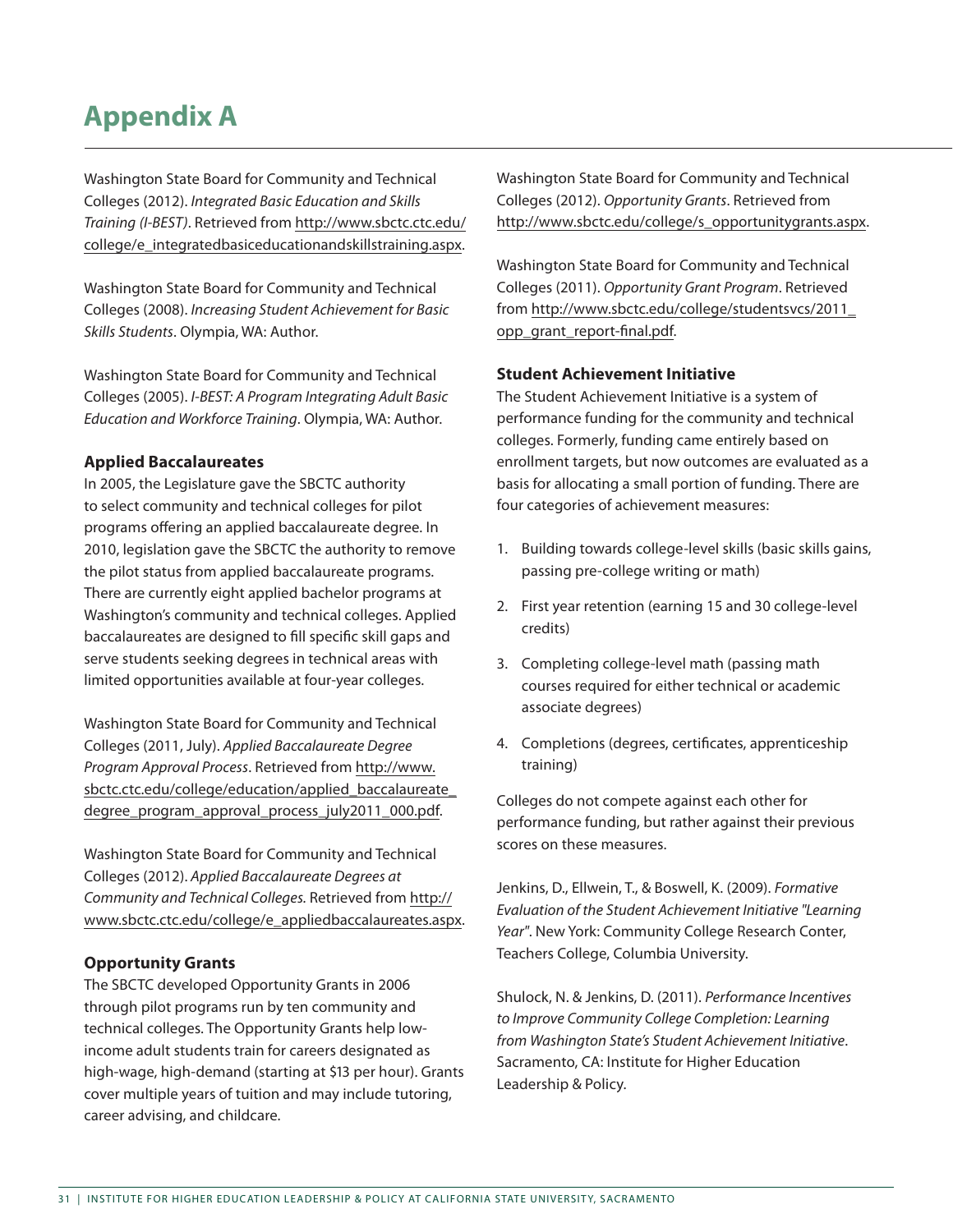Washington State Board for Community and Technical Colleges (2012). *Student Achievement Initiative*. Retrieved from http://www.sbctc.ctc.edu/college/e\_ studentachievement.aspx.

#### **Open Course Library**

The Open Course Library is a collection of free, digitized, and shareable course materials published by the SBCTC for use by instructors in designing common introductory classes. The Library includes course materials like syllabi, course activities, readings and assessments designed by college faculty or experts. Course materials are intended to be adoptable by and adaptable to faculty anywhere as a starting point for designing a course.

Caswell, T. (2011, May 27). *The Open Course Library of the Washington State Colleges*. Retrieved from https:// edutechdebate.org/digital-learning-resources/the-opencourse-library-of-the-washington-state-colleges/.

Open Course Library. (n.d.). *FAQ*. Retrieved from https://sites. google.com/a/sbctc.edu/opencourselibrary/home/faq.

Suehle, R. (2011, October 31). *The Open Course Library Launches Today with a Vision for Better Open Courseware*. Retrieved from http://opensource.com/education/11/10/ open-course-library-launches-today-vision-better-opencourseware.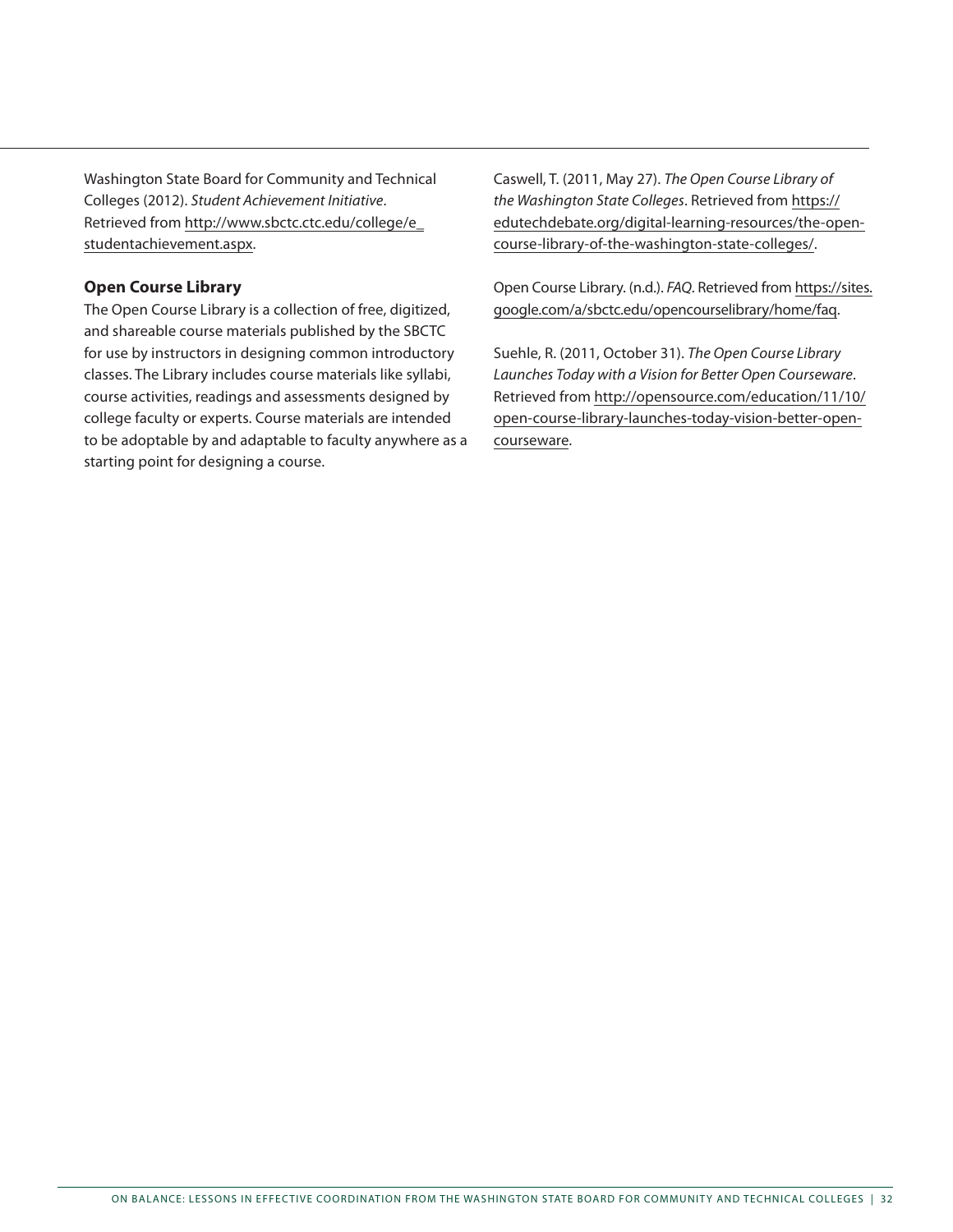# **Appendix B**

## **Community College Size, Governance, and Funding in Ten States**

| <b>State</b>      | <b>State and System</b><br><b>Boards: Governing or</b><br>Coordinating <sup>1</sup>                                                                                                                                                                                 | Legislature:<br><b>Full or Part</b><br>Time <sup>2</sup> | Is There a<br><b>Local Board</b><br>(appointed or<br>elected)                                                                                     | <b>Funding Sources<sup>3</sup></b>                                                                                                                                            | $\blacksquare$ # of Colleges<br># of Students<br>$\blacksquare$ % public undergrad<br>enrollment in<br>2-year sector   | Size of<br><b>State (2010)</b><br>population) <sup>4</sup> |
|-------------------|---------------------------------------------------------------------------------------------------------------------------------------------------------------------------------------------------------------------------------------------------------------------|----------------------------------------------------------|---------------------------------------------------------------------------------------------------------------------------------------------------|-------------------------------------------------------------------------------------------------------------------------------------------------------------------------------|------------------------------------------------------------------------------------------------------------------------|------------------------------------------------------------|
| California        | System-Level Coordinating<br>Board (17 members)                                                                                                                                                                                                                     | Full                                                     | Yes<br>(6-9 members,<br>elected)                                                                                                                  | • State and local<br>qovernment 60.0%<br>• Federal government<br>11.3%<br>• Net student tuition 8.4%<br>• State and local grants and<br>contracts 10.5%<br>• Other $9.8\%$    | • 112 colleges<br>• 2.9 million students<br>.75%                                                                       | 37,253,956                                                 |
| Florida           | <b>State-Level Coordinating</b><br>Board for Universities and<br><b>Community Colleges (7</b><br>members); State-Level<br>Governing Board for<br><b>Community Colleges</b>                                                                                          | Full                                                     | Yes<br>(5-9 members,<br>appointed by<br>governor)                                                                                                 | • State and local<br>government 44.4%<br>• Federal government<br>16.8%<br>• Net student tuition 24.1%<br>• State and local grants and<br>contracts 6.8%<br>• Other 7.9%       | • 28 colleges<br>• 800,000 students<br>.38%                                                                            | 25,145,561                                                 |
| Kentucky          | Regulatory State-Level<br>Coordinating Board;<br>Governing Board for<br>Community and Technical<br>Colleges (14 members)                                                                                                                                            | Hybrid                                                   | No                                                                                                                                                | • State and local<br>government 41.5%<br>• Federal government<br>23.1%<br>• Net student tuition 16.6%<br>• State and local grants and<br>contracts 14.0%<br>• Other 4.8%      | • 19 community colleges;<br>6 technical colleges<br>• 93,000 students<br>.48%                                          | 4,339,367                                                  |
| New York          | <b>State-Level Coordinating</b><br>Board and 2 System-<br>Level Governing and<br><b>Coordinating Boards: State</b><br>University of New York<br>(SUNY, 18 members) with<br>64 campuses and City<br>University of New York<br>(CUNY, 19 members) with<br>19 campuses | Full                                                     | Yes<br>(5 members<br>appointed by<br>local legislative<br>body or board,<br>four appointed<br>by governor, one<br>student elected<br>by students) | • State and local<br>government 43.4%<br>• Federal government<br>13.0%<br>• Net student tuition 29.4%<br>• State and local grants and<br>contracts 9.0%<br>• Other 5.2%       | • 37 colleges;<br>8 technical colleges<br>• 339,000 students<br>(248,000 SUNY in 2011,<br>91,000 CUNY in 2010)<br>.48% | 19,378,102                                                 |
| North<br>Carolina | System-Level Governing<br>Board (21 members)                                                                                                                                                                                                                        | Hybrid                                                   | Yes<br>(13-14 members,<br>appointed by<br>multiple actors)                                                                                        | • State and local<br>qovernment 61.6%<br>• Federal government<br>14.0%<br>• Net student tuition 12.3%<br>• State and local grants and<br>contracts 3.7%<br>$\cdot$ Other 8.5% | • 58 colleges;<br>• 810,000 students<br>$-56%$                                                                         | 8,049,313                                                  |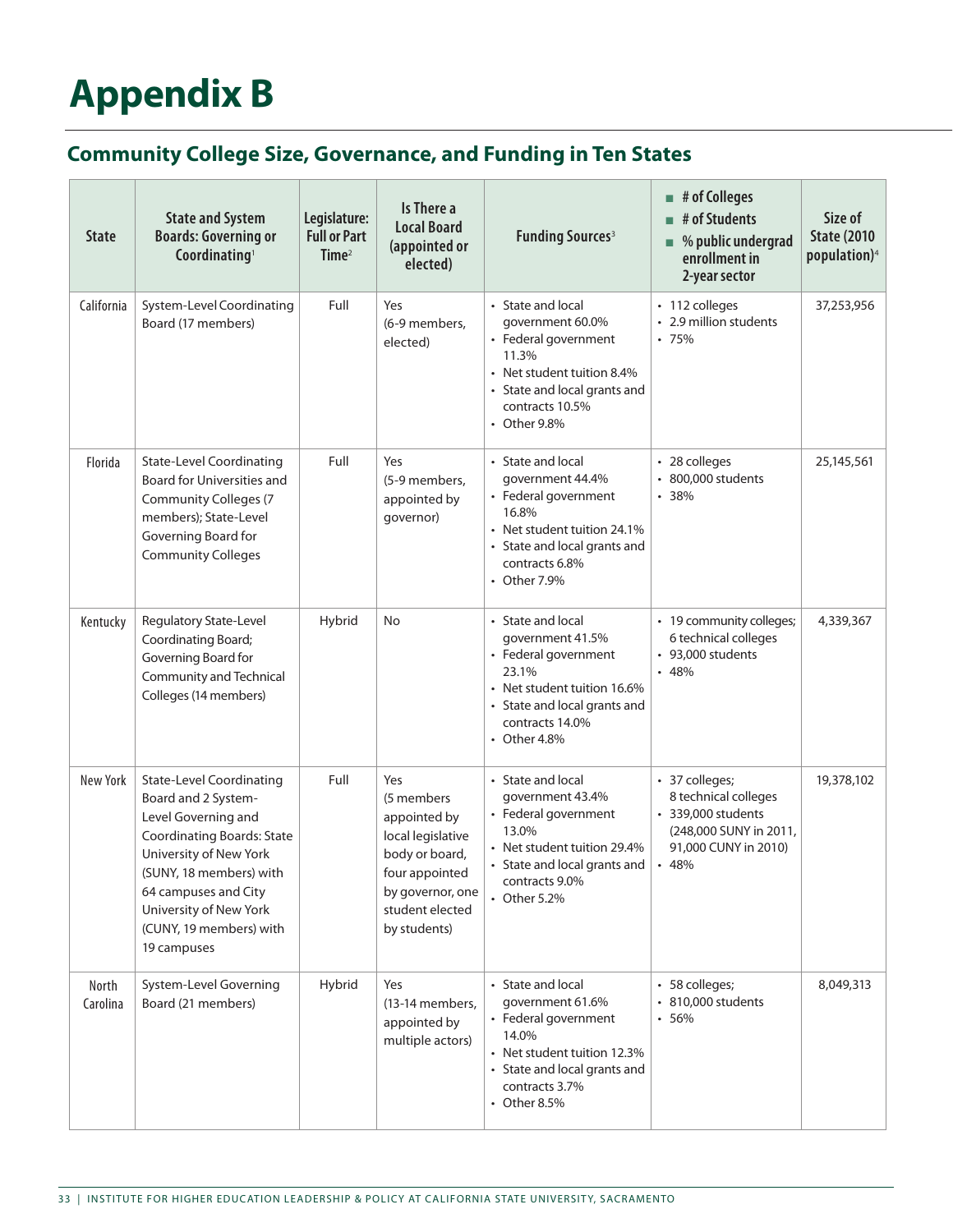| <b>State</b> | <b>State and System</b><br><b>Boards: Governing or</b><br>Coordinating <sup>1</sup>                                                                                                                          | Legislature:<br><b>Full or Part</b><br>Time <sup>2</sup> | Is There a<br><b>Local Board</b><br>(appointed or<br>elected) | <b>Funding Sources<sup>3</sup></b>                                                                                                                                      | $\blacksquare$ # of Colleges<br># of Students<br>$\blacksquare$ % public undergrad<br>enrollment in<br>2-year sector | Size of<br><b>State (2010)</b><br>population) <sup>4</sup> |
|--------------|--------------------------------------------------------------------------------------------------------------------------------------------------------------------------------------------------------------|----------------------------------------------------------|---------------------------------------------------------------|-------------------------------------------------------------------------------------------------------------------------------------------------------------------------|----------------------------------------------------------------------------------------------------------------------|------------------------------------------------------------|
| Ohio         | <b>Advisory Coordinating</b><br>Board overseeing<br>Universities and<br>Community and<br><b>Technical Colleges (9</b><br>members)                                                                            | Full                                                     | Yes<br>(9 members,<br>appointed by<br>governor)               | • State and local government<br>38.2%<br>• Federal government 14.3%<br>• Net student tuition 31.6%<br>• State and local grants and<br>contracts 5.1%<br>• Other 10.7%   | • 15 community colleges;<br>8 technical colleges<br>• 175,000 students<br>.43%                                       | 11,353,140                                                 |
| Oregon       | System-Level Regulatory<br>Coordinating Board for<br>all Community Colleges<br>(7 members)                                                                                                                   | Hybrid                                                   | Yes<br>(7 members,<br>elected)                                | • State and local government<br>46.9%<br>• Federal government 15.3%<br>• Net student tuition 20.5%<br>• State and local grants and<br>contracts 6.0%<br>• Other 11.4%   | • 18 colleges<br>• 385,000 students<br>.56%                                                                          | 3,421,399                                                  |
| Tennessee    | <b>Advisory Coordinating</b><br>Board for all Public Higher<br>Education (15 members);<br>Governing Board for<br>Community Colleges,<br>Technology Centers and<br>Single-Campus<br>Universities (19 members) | Hybrid                                                   | <b>No</b>                                                     | • State and local government<br>41.3%<br>• Federal government 17.6%<br>• Net student tuition 30.5%<br>• State and local grants and<br>contracts 6.6%<br>• Other $4.0\%$ | • 13 community<br>colleges, 26<br>technology centers<br>• 245,000 students<br>.42%                                   | 5,689,283                                                  |
| Texas        | <b>State-Level Coordinating</b><br>Board (18 members)                                                                                                                                                        | Hybrid                                                   | Yes<br>(7-9 members,<br>elected)                              | • State and local government<br>52.3%<br>• Federal government 16.8%<br>• Net student tuition 19.5%<br>• State and local grants and<br>contracts 3.1%<br>• Other 8.2%    | • 50 community college<br>districts, many with<br>multiple campuses<br>• 569,000 students<br>.57%                    | 20,851,820                                                 |
| Washington   | Coordinating Board for<br>Community & Technical<br>Colleges (9 members)                                                                                                                                      | Hybrid                                                   | Yes<br>(5 members,<br>appointed by<br>governor)               | • State and local government<br>41.4%<br>• Federal government 9.2%<br>• Net student tuition 20.0%<br>• State and local grants and<br>contracts 18.3%<br>• Other 11.2%   | • 29 community<br>colleges; 5 technical<br>colleges<br>• 485,000 students<br>.58%                                    | 5,894,121                                                  |

- 1 Coordination typically signifies an agency or body that is responsible for planning and efficient allocation of resources among multiple community colleges. Governance typically signifies an agency or body that is responsible for policy making that guides the management and operation of one or more community colleges. Information on makeup of state boards came in part from two reports by the Education Commission of the States: http:// mb2.ecs.org/reports/Report.aspx?id=224 and http://mb2.ecs.org/reports/Report.aspx?id=223
- 2 All cells from http://www.ncsl.org/legislatures-elections/legislatures/full-and-part-time-legislatures.aspx. The National Conference of State Legislatures defines states that require legislators to work 80 percent or more of a full-time job as full-time. Hybrid legislatures require two-thirds of a full time job, and part-time legislatures require only half.
- 3 Choitz, V. (2010). *Getting What We Pay For: State Community College Funding Strategies that Benefit Low-Income, Lower-Skilled Students*. Washington, DC: Center for Postsecondary and Economic Success.
- 4 All cells from 2010 census: http://2010.census.gov/2010census/data/